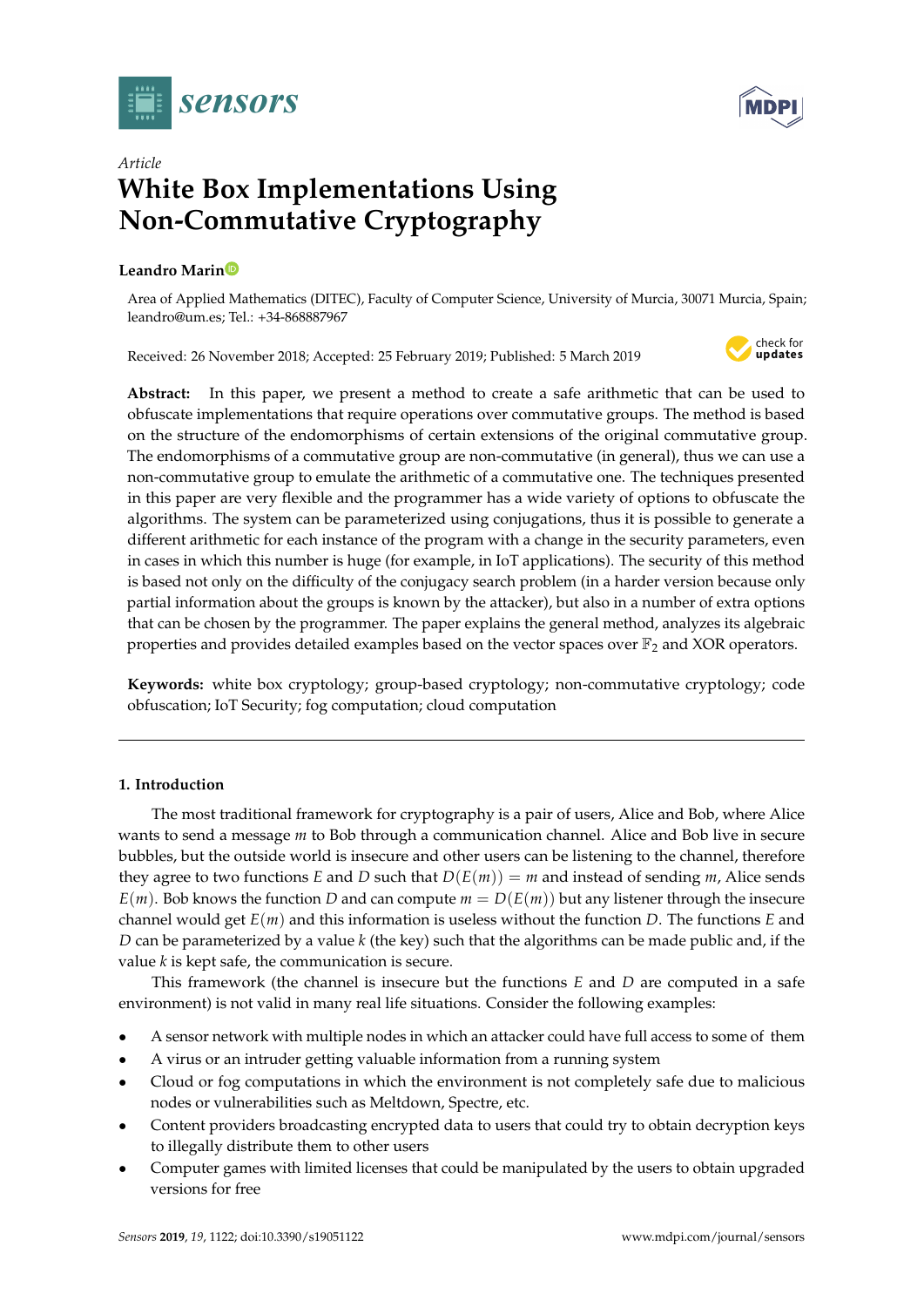As we can see in these examples, the sensitive information can be the data used in the computation or even the algorithm itself. White box cryptography assumes that the attacker has full access to the hardware and software, and even in that insecure environment, the obfuscated software would not provide sensible information to the attacker.

To define clearly which information is available to the attacker and which design parameters are not visible, we consider that an obfuscated implementation has public and private elements. The code itself is one of these public elements. A system is considered safe if the private elements cannot be (easily) recovered using the public information. Although all the techniques explained in this paper can also be used to hide the algorithm, we consider the worst case in which the attacker knows the algorithm that is implemented.

This case is usually considered in white box cryptography, for example safe implementations of the Data Encryption Standard (DES) and the Advanced Encryption Standard (AES) have been a major target in the development of white box cryptography.

One of the first proposals for DES, made by Chow et al. in [\[1\]](#page-29-0), attracted great interest, although it was almost immediately broken by Jacob et al. in [\[2\]](#page-29-1) and Goubin et al. in [\[3\]](#page-29-2). Chow et al. also proposed a white-box implementation for AES in [\[4\]](#page-29-3), broken by Billet et al. in [\[5\]](#page-29-4). The algorithms for DES and AES share a similar structure, they have several rounds with combinations of affine transformations, XOR operators and S-boxes. A general attack over this kind of algorithms applied to cases different from DES and AES was given by Michiels et al. in [\[6\]](#page-29-5). Another attack based on this structure was given by Biryukov et al. in [\[7\]](#page-29-6).

One standard technique used in white box cryptography when we have an addition is to spread the information into pieces (called shares) that are combined using the addition and some hidden linear transformations. For example, suppose that a vector  $v$  is represented by two vector  $v_1$  and  $v_2$ , and we have secret linear transformations  $e_1$  and  $e_2$  such that  $v = e_1(v_1) + e_2(v_2)$ . The attacker can see  $v_1$  and  $v_2$  but  $e_1$  and  $e_2$  remain secret. If  $w = e_1(w_1) + e_2(w_2)$  is the representation of another vector, we know that  $v + w = e_1(v_1 + w_1) + e_2(v_2 + w_2)$ , thus the program can compute additions without revealing  $e_1$  and  $e_2$ . The problem is that the combination of these techniques with nonlinear transformations (S-boxes) can be analyzed to recover information.

A milestone in the history of white box cryptography was the WhibOx challenges that took place in 2017 (see [\[8\]](#page-29-7)). In this contest, the developers created white box implementations of the advanced encryption standard (AES) following certain rules. The result was that the 94 challenges presented were broken 877 times. All of them were broken, in many cases using known techniques including the ones published in the previously mentioned examples. These kinds of breaks were done in a short period of time. Only 21 required more than one day to be broken for the first time. In general, those were the ones that required more special and unpublished attacks.

The second most resistant implementation on that contest is based on some of the ideas presented in this paper, although this paper is not about that implementation because the method presented in this paper is more sophisticated and it is not limited to the conditions of that contest. More details about the challenge and the attack made to the first implementation can be seen in [\[9](#page-29-8)[,10\]](#page-29-9).

It is possible to consider several approaches to white-box implementations. One of them is to consider an algorithm as a boolean circuit and implement methods for the basic boolean operators. This is the idea presented in [\[10\]](#page-29-9). In this paper, we assume that the algorithm requires an obfuscated arithmetic over a commutative group *V*. Vector spaces are commutative groups and they are our main examples, but the theoretical construction is done in general. The role played by square matrices in the case of vector spaces, is played by the endomorphisms  $e: V \to V$  in the case of commutative groups.

To represent the elements, we combine endomorphisms and values in *V*, but instead of having invisible operators *e<sup>i</sup>* and visible values *v<sup>i</sup>* , we have visible information related with the operators  $e_i$  and invisible values  $v_i$ . There are many advantages in this new approach. First, we can have a huge number of endomorphisms even in small cases, for example a vector space with  $2^8$  vectors has  $2^{8^2} = 2^{64}$  matrices and we only need a small number of them to represent all the vectors, thus we have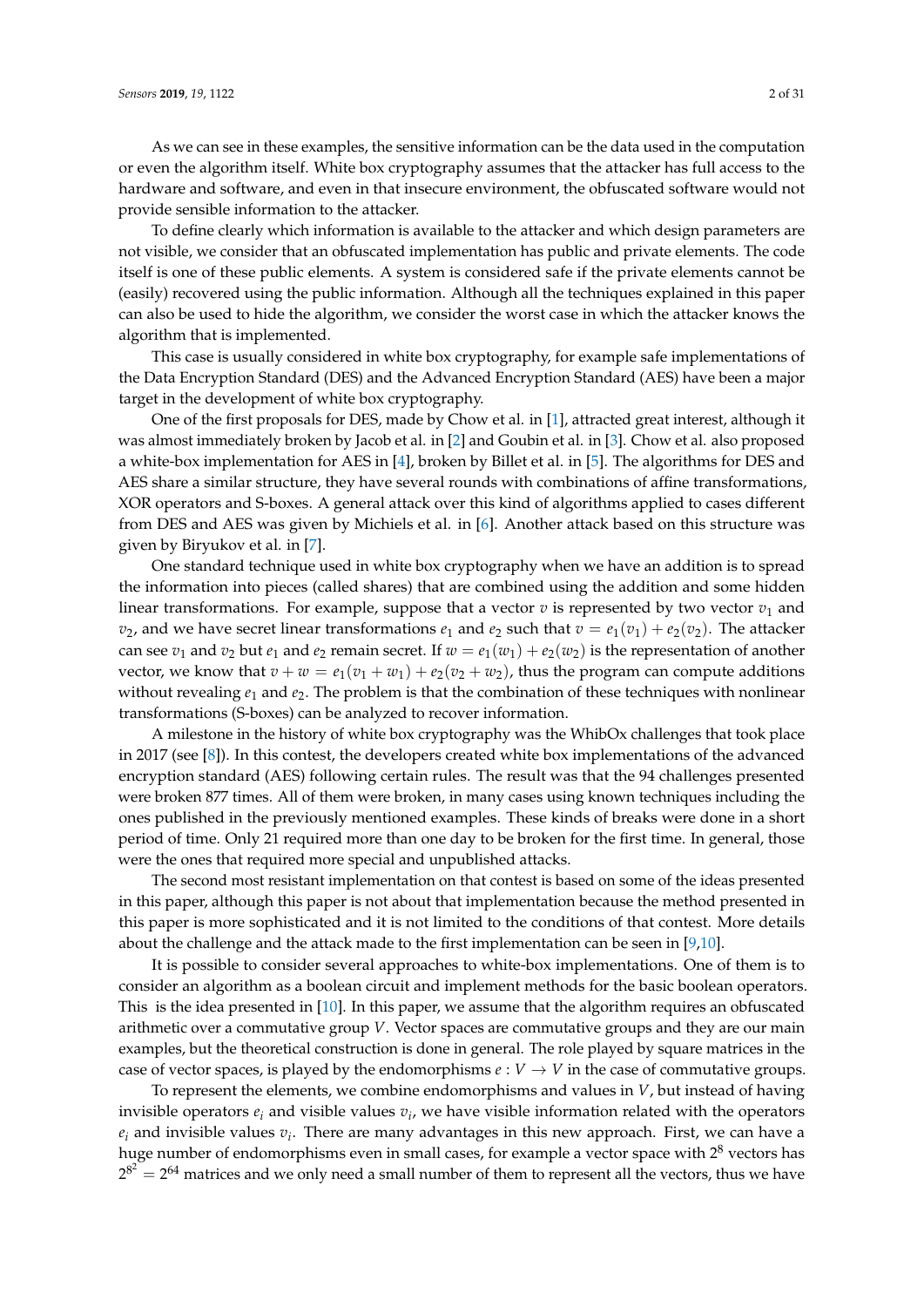a lot of freedom to choose the ones to be used. The actual matrices need not be revealed, only how they operate, and many subsets can have identical operation tables. Moving the representation from *V* to the side operators is a kind of nonlinear transformation similar to a logarithm. This non-linearity avoids the standard attacks based on linearity and new layers of security can be applied without risk. The problem is that we cannot apply the linearity to compute the addition, thus we have to learn how to add using this new representation. This can be done by introducing new operators that are different from traditional ones. This new arithmetic is also an advantage because it can be parameterized by choosing different subsets of transformations (something similar to having a free choice for the base of the logarithms). The new operators also require smaller tables than the standard ones because the growth of the tables is linear and not quadratic. Finally, the use of non-commutative subgroups given by endomorphisms forces the attacker to solve the conjugacy search problem (CSP), which is considered hard even for quantum computers; thus, systems based on non-commutative groups can be considered as post-quantum cryptosystems. Several protocols and cryptosystems have been developed in recent years based on non-commutative groups (see, for example, [\[11\]](#page-30-0)).

This paper is structured as follows. After this Introduction, the theory is explained in two steps. The main public and private elements of the theory are explained in Section [2.](#page-2-0) The second step is given in Section [3,](#page-8-0) in which we show some mathematical properties of the theory that can be used for an attacker to analyze the system and protections against them. The method is discussed in Section [4.](#page-11-0) In that section, we include information about use cases and further applications, especially to IoT. In Section [5,](#page-14-0) we show a big example with the most advanced features. The conclusions are in Section [6.](#page-16-0) Section [7](#page-16-1) has information about patents related with this research. Finally, the paper has two appendices. Appendix [A](#page-17-0) gives some basic mathematical terminology that is used in the paper. Appendix [B](#page-18-0) contains a small obfuscated implementation using the techniques explained in the paper, written in full detail.

#### <span id="page-2-0"></span>**2. Private Arithmetic (Basic Version)**

In this section, we describe the mathematical structure of an obfuscated implementation using a private arithmetic. Cryptography and cryptanalysis are in many cases "cat-and-mouse" games, in which the cryptographer tries to mislead the attacker by breaking the original rules and the attacker also tries methods that were not originally considered by the cryptographer in order to analyze the system and reveal the secret information.

The intention of this section is to give the definitions that explain the structure of the proposed obfuscation in a logical way. However, these definitions and procedures can be made more flexible to include some traps or difficulties to the attacker. Examples of these traps could be that not all the elements of a group are used in actual computations and we can include some misbehavior in these elements. In this example, we cannot say that *A* is a commutative group if there are two elements in *A* that do not have a correct multiplication. These special cases are a nightmare for explanations and we have decided to start with a basic version without *tricks* and we consider them in Section [3.](#page-8-0)

The objective of this theory is to obfuscate algorithms or data used in mathematical computations. The computations take place in a commutative group *V* that is called the *external commutative group*. This group is considered public.

The idea behind the technique that we explain is to use another commutative group *M* that is called the *internal commutative group* to make the internal computations. This group is private and, in fact, is not visible in the implementation. The operations in *M* are done using tables that do not provide the usual group addition, but certain information that is used to compute other non-standard operators.

In this section, the relation between *M* and *V* is simple; we have a projection  $p : M \to V$ . This is a surjective group homomorphism and every element  $v \in V$  is represented using values  $m \in M$  such that  $p(m) = v$ . This relation is much more complex in the non-basic version given in Section [3.](#page-8-0)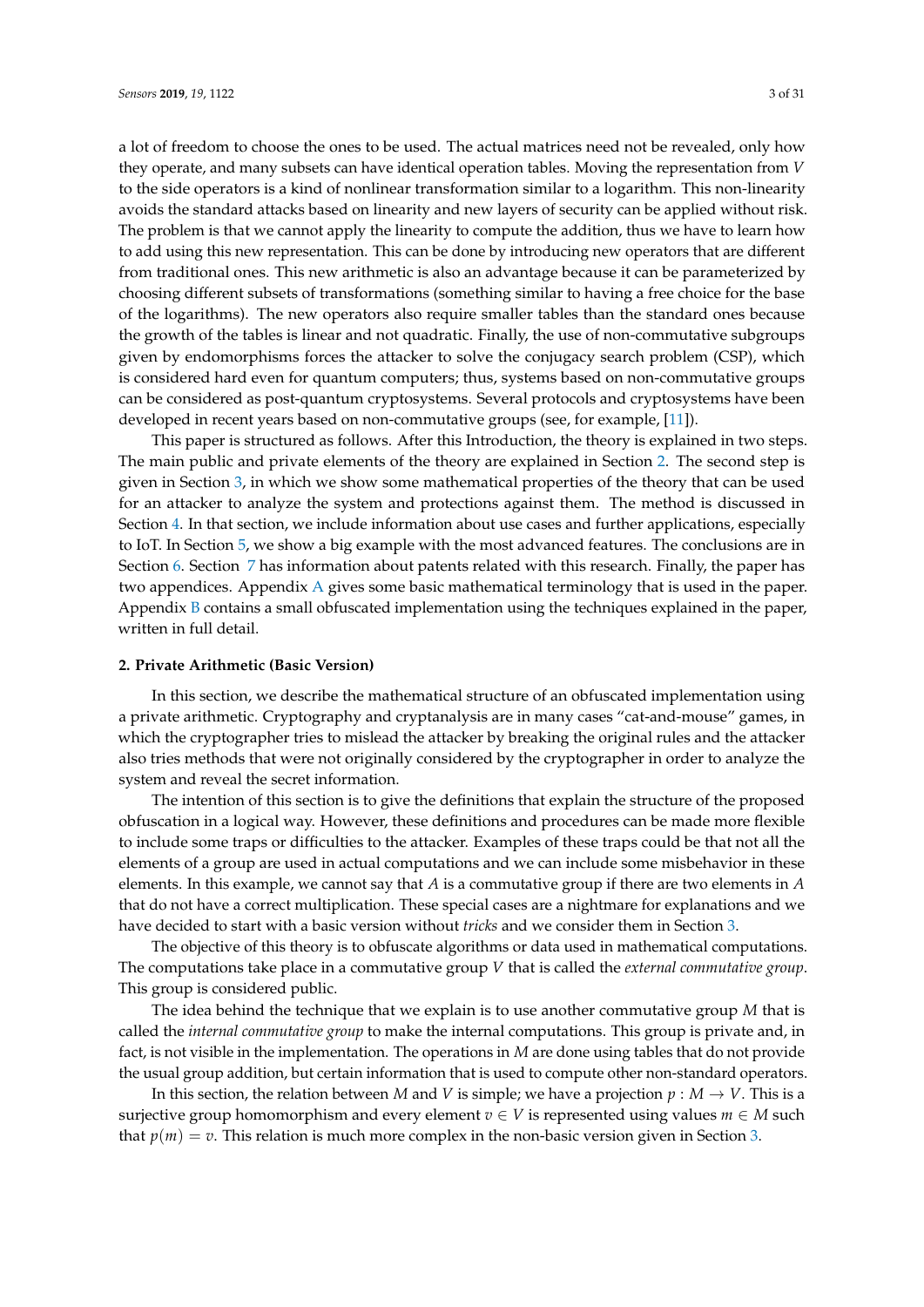The tables and methods that let us compute with the elements of *M* are called *internal arithmetic*. We call *external arithmetic* any computation that requires the actual value in the external group *V* and not only the value over *M*. A private arithmetic is a combination of an internal and an external arithmetic.

A *critical point* in the program is a place at which the actual value in *V* has to be used for the computation. For example, the input and the output of the program are critical points. The computations that take place in between are called connected components. A more detailed explanation about the connected components is provided in Section [2.10.](#page-6-0)

We decompose the analysis in two parts: first we analyze the internal arithmetic. This arithmetic can be used for several implementations. The elements of the internal arithmetic are:

- Public:
	- **–** Public Group (*G*)
	- **–** Heading Spaces (*X*)
	- *G*-structure of the heading spaces  $(G \times X \rightarrow X)$
	- Reduction Maps  $(r : X \rightarrow Y)$
	- **–** Dissolving Maps  $(D: X \to G^n)$
- Private:
	- **–** Internal Commutative Group (*M*)
	- **–** Correspondence between heading spaces and valid elements (*πX*)
	- **–** Extended Arithmetical Group ( $H \rtimes_{\varphi} G$ )
	- Action of  $H \rtimes_{\varphi} G$  on *M*.
	- **–** Base points (*B*)

The second part is the elements that depend on the implementation and the group *V* (the external arithmetic). Its elements are:

- Public:
	- **–** The external commutative group *V*
	- **–** The program
	- **–** Input Tables
	- **–** Output Table
	- **–** Tables for non-linear operators
- Private:
	- **–** Control values and deals
	- **–** Extra affine transformations

We have already mentioned the external commutative group *V* and the internal commutative group *M*; the rest of the elements are analyzed in different subsections.

## *2.1. Public Group G (Public)*

The arithmetic is ruled by a group *G*. This group is given up to isomorphism. Therefore, it is possible to give it with its multiplication table or with any other representation that let us compute with the elements of the group. The group *G* is in general non-commutative.

## 2.2. Extended Group  $H \rtimes_{\varphi} G$  (Private)

We select a second group *H* and a group homomorphism  $\varphi$  :  $G \to Aut(H)$  to build the semi-direct product of the groups,  $H \rtimes_{\varphi} G$ . The group *G* is public, but the extension of the group to  $H \rtimes_{\varphi} G$  is not.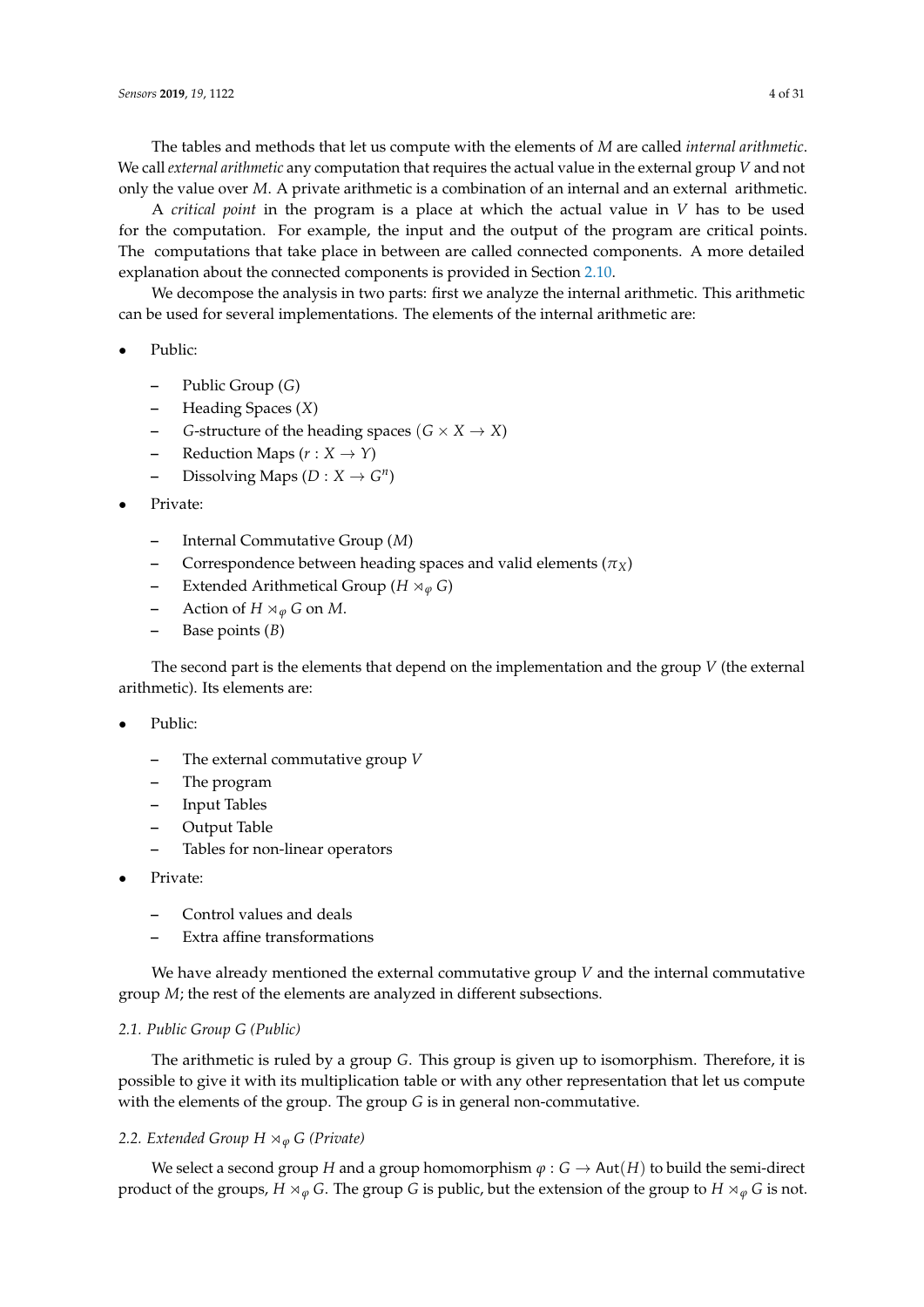## *2.3. Representation of H*  $\rtimes_{\varphi}$  *G Using Endomorphisms of M (Private)*

One of the most critical points in the security of the obfuscation is how the values of  $H \rtimes_{\varphi} G$ operate over the elements of *M*. This requires a group homomorphism  $\psi : H \rtimes_{\varphi} G \to \text{Aut}(M)$ . This is known in the literature as a representation of the group  $H \rtimes_{\varphi} G$  on  $M$ , but, in this paper, we use also the word representation for other constructions, for example the representation of an element of *V* using elements of *M*, or the representation of elements in *M* with other arithmetical expressions; therefore, we use the more generic term action of  $H \rtimes_{\varphi} G$  on *M*, which is used when *M* has no additional structure, but is valid in general.

The group *G* is a subgroup of  $H \rtimes_{\varphi} G$ , thus the action  $\psi$  also induces an action of *G* on *M*.

Given two actions  $\psi, \psi'$  :  $H \rtimes_{\varphi} G \to \text{Aut}(M)$ , these are equivalent if there exists a group automorphism  $t : M \to M$  such that  $\psi'(u) = t^{-1}\psi(u)t$  for all  $u \in H \rtimes_{\varphi} G$ .

Equivalent actions generate different arithmetics using the same groups. Their similar structures make them difficult to recognize for an attacker.

We next present an example of these kinds of constructions. Let  $M = \mathbb{F}_2^4$  and  $h = \begin{bmatrix} 1 & 1 & 0 & 0 \\ 1 & 0 & 0 & 0 \\ 0 & 0 & 1 & 1 \end{bmatrix}$ 0 0 1 0 and

 $g = \left[ \begin{smallmatrix} 0 & 1 & 0 & 0 \ 1 & 0 & 0 & 0 \ 0 & 0 & 0 & 1 \ 0 & 0 & 1 & 0 \end{smallmatrix} \right]$ .

Let *G* be the group generated by the matrix *g* and *H* the group generated by *h*. In this case, *G* has 2 elements and *H* has 3. The group *H* has a nontrivial automorphism *τ* : *H* → *H* given by *τ*(*h*) = *h* −1 and one possible homomorphism  $\varphi : G \to \text{Aut}(H)$  would be  $\varphi(g^i) = \tau^i$ . The semi-direct product *H*  $\rtimes_{\varphi}$  *G* is a group of six elements and  $\psi$  : *H*  $\rtimes_{\varphi}$  *G*  $\rightarrow$  Aut(*M*) is given using the matrices *g* and *h* that we have defined previously.

The group Aut(*M*) is the group of invertible matrices  $4 \times 4$  over  $\mathbb{F}_2$ . This group has 20,160 elements and, using invertible matrices *t* to generate other actions equivalent to *ψ*, we get 540 essentially different actions of  $H \rtimes_{\varphi} G$  on  $M$ .

#### *2.4. Heading Spaces (Public)*

A heading space is a set *X* with an action  $G \times X \rightarrow X$ . It is not even necessary that the set *X* has an additive structure; it can be any set that could be operated with the elements of *G*. We can have one or more heading spaces.

In this paper, we see several examples of heading spaces. We can have an additional structure on *X*, but it is not used; only the multiplication of the elements of *G* by the elements of *X* is relevant. It is also possible to have a set *X* with some values that are not really used in the computation. If this happens, we consider in this section that the real heading space is the subset of *X* given by the orbits actually used in the computation with legitimate values.

It is always possible to have heading spaces for any number of orbits. If we want to have *n* orbits, we can use the heading space  $X = G \times \{1, 2, \dots, n\}$  with the action  $G \times X \rightarrow X$  given by  $g \cdot (g', i) = (gg', i)$  for all  $g, g' \in G$  and all  $i \in \{1, 2, \cdots, n\}$ . It is also possible to use any other set *X* with an action for the group *G*.

**Definition 1.** *A head is a pair*  $(h, x)$  *where*  $x$  *is in a heading space and*  $h \in H$ . The value  $h$  *is called the H-modifier of the head. The elements in the program is represented using heads, but the only visible element is the element*  $x \in X$ . The *H-modifier is known by the compiler or the programmer, but it is not visible during the computation.*

## *2.5. Correspondence between Heads and Elements of M (Private)*

For every heading space *X*, we have a map  $\pi_X : X \to M$  such that  $\pi_X(gx) = g\pi_X(x)$  (a map between *G*-gets with this property is called a *G*-map).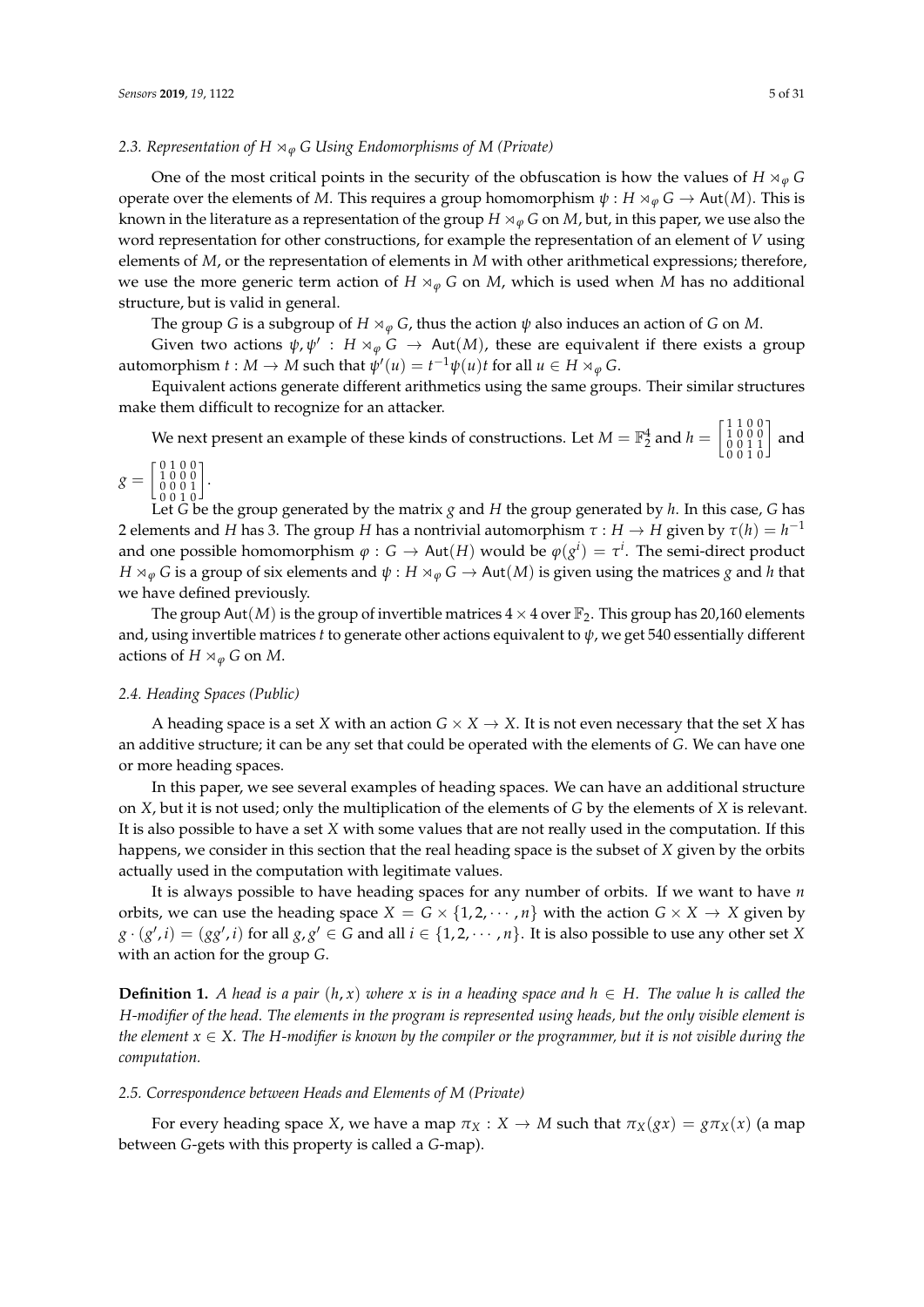We say that an element  $m \in M$  is represented by the head  $(h, x)$  if  $m = h \pi_X(x)$ . In this section, all the elements of *M* should be representable by heads for any heading space *X*; therefore,  $\pi_X : X \to M$ should be surjective.

To get this surjectivity, we have to analyze the orbits of *M* and get a subset of representatives, *M*<sub>0</sub> ⊆ *M* such that  $M = \bigcup_{m \in M_0} Gm$ . For these elements *m*, we need to get values in *X* such that  $\pi_X(x) = m$ , but this cannot be done without some restrictions.

Let *m* be an element of  $M_0$  and suppose  $x \in X$  satisfies  $\pi_X(x) = m$ . Let  $G_m = \{g \in G : gm = m\}$ and  $G_x = \{g \in G : gx = x\}$  be the stabilizers of these elements. The condition  $\pi_X(x) = m$  implies that, for all  $g \in G_x$ ,  $g\pi_X(x) = \pi_X(gx) = \pi_X(x) = m$ , therefore  $g \in G_m$ . This proves that the element *x* ∈ *X* that represents *m* should satisfy the condition for the stabilizers  $G_x$  ⊆  $G_m$ . This is in fact the only condition required.

If we use a heading space of the type  $G \times \{1, 2, \dots, n\}$ , the values  $(1, i)$  always have a trivial stabilizer  $G_{(1,i)} = \{1\}$  and this is contained in any possible stabilizer  $G_{um}$ . In this case, we can pick any index *i* to represent the elements of the orbits *Gum* without restriction.

## *2.6. Base Points (Private)*

We fix a set with one or more elements  $B \subseteq M$ . They are called base points.

**Definition 2.** *A link is a triple*  $(h, g, b) \in H \times G \times B$ . The value *h* is called the *H*-modifier of the link. *The value hgb*  $\in$  *M* is called the element represented by the link.

Elements in the program are represented using heads and links. In the case of links, the only visible element in the program is the element *g*  $\in$  *G*; the values *h* and *b* are known only by the compiler or the programmer.

Not all the elements of *M* need to be representable using a single link. In fact, we use multiple links to represent the elements of *M*.

If we denote  $hGb = \{hgb \in M : g \in G\}$ , we represent the elements in *M* as a sum of elements in the subsets *hGb* for  $h \in H$  and  $b \in B$ . Given a number of subsets, the elements of *M* that can be written as the sum of elements in the chosen subsets is called a sumset. This problem is well studied in additive number theory (see [\[12\]](#page-30-1) for details), but, in our case, we have multiple solutions and a simple check lets us find them.

## <span id="page-5-0"></span>*2.7. Reduction Maps (Public)*

Let *X* and *Y* be heading spaces. A reduction map  $r : X \to Y$  is a map for which we can find  $h \in H$ and  $b \in B$  such that

$$
h\pi_Y(r(x)) = \pi_X(x) + b
$$

for all  $x \in X$ . The pair  $(b, h)$  is called the type of the reduction.

These maps can always be constructed because we can take any  $x \in X$ , compute  $h^{-1}(\pi_X(x) + b) \in$ *M* and find a value *y* such that  $\pi_Y(y) = h^{-1}(\pi_X(x) + b)$ . Any value *y* satisfying the condition can be defined as *r*(*x*).

Let  $r : X \to Y$  and  $s : Y \to Z$  be two reduction maps with such that the type of r is  $(b, h)$  and the type of *s* is (*c*, *l*). Then, we can make the composition of these reductions to have

$$
h(l\pi_Z(s(r(x)))) = h(\pi_Y(r(x)) + c) = h\pi_Y(r(x)) + hc = \pi_X(x) + b + hc.
$$

This proves that the composition *sr* is actually a reduction map with type  $(b + hc, hl)$ .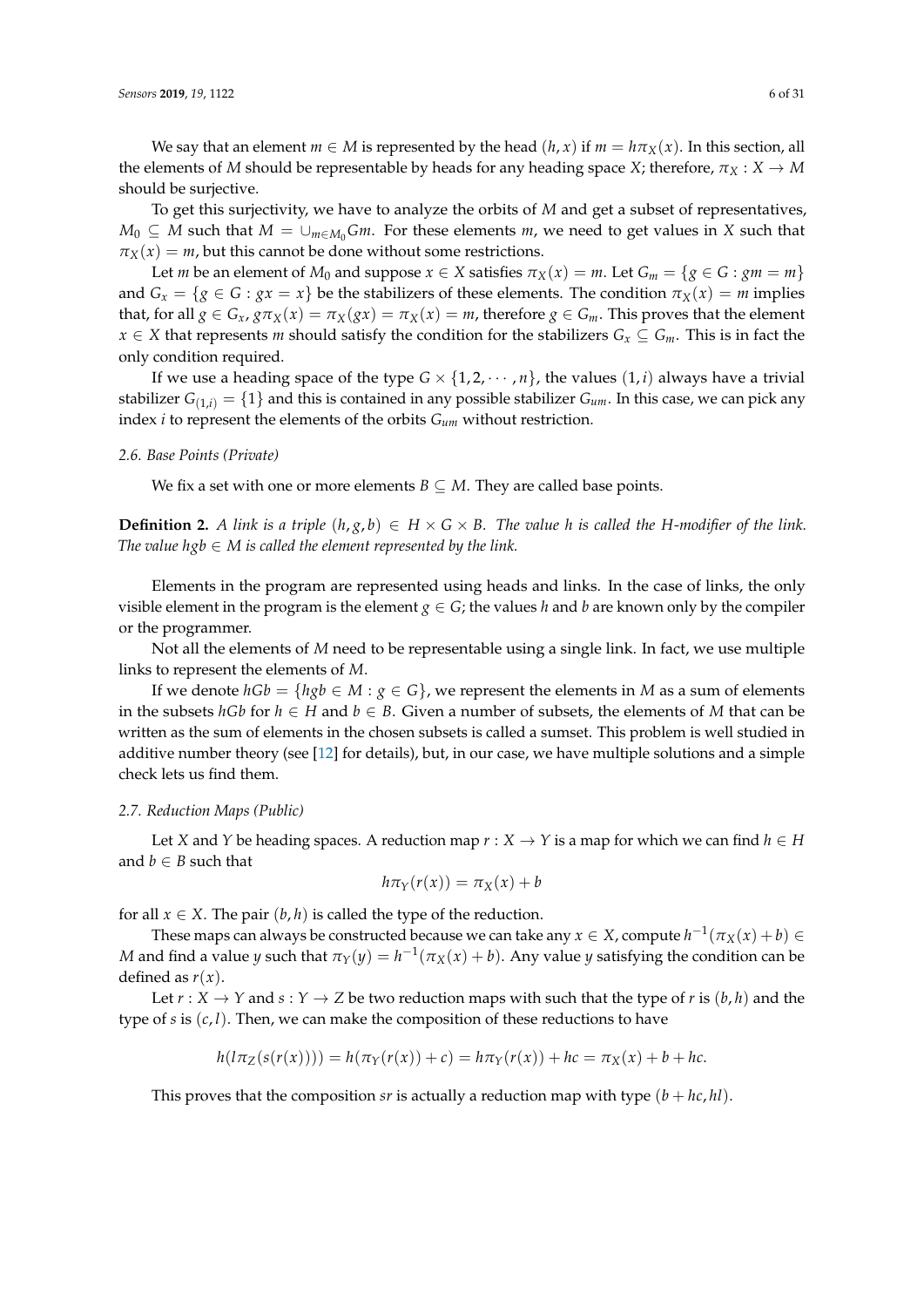#### *2.8. Dissolving Maps (Public)*

A dissolving map for the heading space *X* with dimension *d* is a map

$$
D: X \to G \times G \times \cdots \times G = G^d \quad D(x) = (D_1(x), D_2(x), \cdots, D_d(x)).
$$

This map has hidden values  $b_1, b_2, \dots, b_d \in B$  and  $h_1, h_2, \dots, h_d \in H$  such that, for all  $x \in X$ ,

$$
\pi_X(x) = h_1 D_1(x) b_1 + h_2 D_2(x) b_2 + \cdots + h_d D_d(x) b_d.
$$

The values  $b_i$  and  $h_i$  could be repeated.

The dissolving maps are public, but values *b<sup>i</sup>* and *h<sup>i</sup>* are private. The number of dissolving maps depends on the implementation; it could be possible in some cases to create a full implementation without dissolving maps. The value *d* is not fixed; we can have dissolving maps with different dimensions in the implementation.

The dissolving maps are used to transform heads into links. This is something that could be necessary during the computation. If we know by construction that this is only applied to a certain subset of heads, it is possible to define the map *D* only over this subset.

## *2.9. Control Values and Deals (Private)*

All elements in *V* can be represented in many ways in terms of *M*. During the computation, it may be reasonable not to reuse the representations, especially in critical points. For example, suppose  $V = \mathbb{F}_2^4$ ,  $M = \mathbb{F}_2^6$ , and *P* is an invertible matrix 6 × 6 over  $\mathbb{Z}_2$ . We can define the projection  $p : M \to V$ as the first four bits of *Pm* and consider the last two bits as control values.

If we use different control values at different critical points, we know that the representatives of the elements will never coincide.

There are many ways to define the control values. They can be checked before the *H*-modifiers or after them. It is also acceptable that the control values are not computed in the same way during the program. The multiple representation of the values and the way to control which representative is used during the computation is something that the programmer can use to increase the security level with great flexibility, but this is considered in Section [3.](#page-8-0)

A set of representatives that can represent all the elements of *V* but with a constant control value is called a deal. Using different deals at critical points is a way to protect against code injection.

#### <span id="page-6-0"></span>*2.10. The Program (Public)*

Under white-box premises, the program is available to the attacker and, therefore, it can be considered as public information. The arithmetical elements in the program are a combination of heads and links. The number of heads and links used to represent a single element is dynamic and it changes during the execution of the program.

Each head or link has a visible part (the element  $x \in X$  or the element  $g \in G$ ), and hidden parts, the *H*-modifier *h* and a base point  $b \in B$  for links. Thus, the element  $x \in X$  can represent the value  $h\pi_X(x)$  for any  $h \in H$  and the link with value  $g \in G$  in the program, can represent any  $hgb$  for *h* ∈ *H* and *b* ∈ *B*. These hidden parts of the arithmetical element are known by the compiler or the programmer to decide which operations are possible and which tables have to be used at a particular moment. The heads can be in different heading spaces.

Suppose we have an element given by some heads  $x_i$  and some links  $g_j$ , the real value could be  $\sum_i h_i \pi_{X_i}(x_i) + \sum_j h'_j g_j b_j$ . The addition of two arithmetical elements is just the juxtaposition of the values (i.e. it requires no code). The problem is that, after a number of operations, the elements are huge and we need a way to reduce their sizes. This is done with the reduction maps.

Suppose we have a head  $x \in X$  and a link *g*. Internally, we know that they have the same *H*-modifier (for example *l* ∈ *H*) and we also know that the base point for the link is  $b \in B$ . Suppose we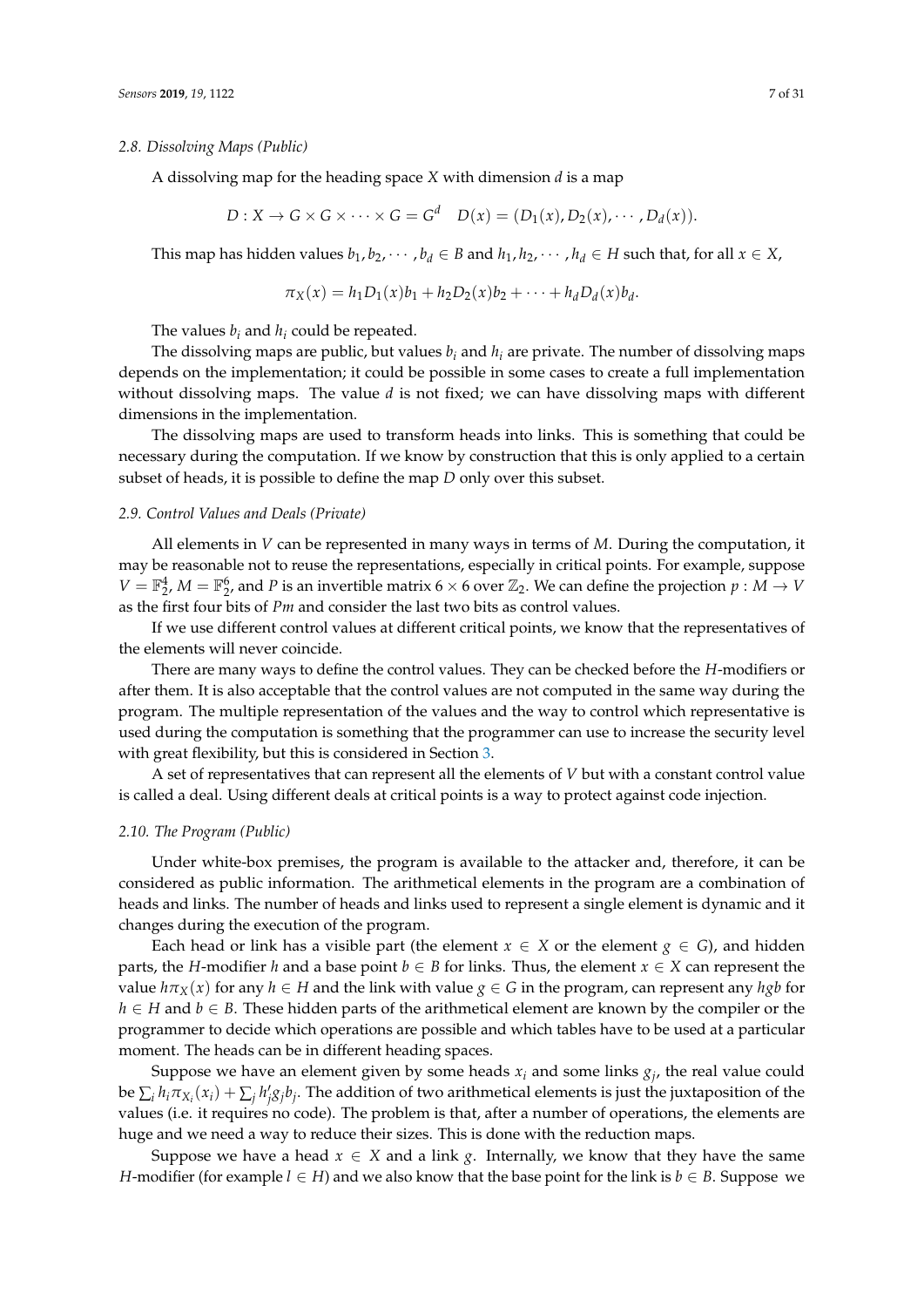have a reduction map *r* such that the associated partition of *X* is  $\cup X_i$  and  $x \in X_i$  with associated constants  $h_i = h$  and  $b_i = b$ . In this case, we can proceed as follows:

$$
l\pi_X(x) + lgb = lg(g^{-1}\pi_X(x) + gb) = lg(\pi_X(g^{-1}x) + b) = lgh\pi_Y(r(g^{-1}x))
$$
  
=  $l\varphi_g(h)g\pi_Y(r(g^{-1}x)) = l\varphi_g(h)\pi_Y(gr(g^{-1}x)).$ 

This proves that the new head  $gr(g^{-1}x)$  is a head representing the value  $l\pi_X(x)+lgb$  with hidden *H*-modifier  $l\varphi_{\varphi}(h)$ . This process lets us reduce the size of the arithmetical elements combining a head with a link if they have the correct hidden modifiers and we have the appropriate reduction map. If this is not the case, the reduction is not possible.

One of the characteristics of this arithmetic is that the designer has a number of possible reductions and he has to decide the precise order of the reductions. Any attacker wishing to modify a value, or paste a part of the code in another part of the program, or interchange values, immediately gets many meaningless values. At the same time, this makes the generation of the code more difficult, but this is a problem that is not visible in the final result. To have some freedom, it is reasonable to have many reduction maps, although the number required is not excessively large.

The final code is several steps that, in the visible program, look like  $gr(g^{-1}x)$  for  $g \in G$  and  $x$  in a heading space. This long sequence of values is combined with the values coming from the input tables or even constants.

The reduction that we have explained thus far lets us combine a head with a link, but we could need to add two heads. In that case, one of the heads has to be dissolved using a dissolving map into a number of links that let us continue the reduction process. This is not strictly necessary; depending on the design, it could be possible to have an implementation without dissolving maps. We see an example of this in Appendix [B.](#page-18-0)

The designer of the program has to keep track of the *H*-modifiers for all possible executions of the program. This can be difficult, because the new *H*-modifier  $(l\varphi_{\varrho}(h))$  depends on *g*, which is a value that could be input dependent. To deal with this problem, it is better to have a very simple function *ϕ* that could have at most two or three different values. This would let us classify the elements of *G* depending on the value  $\varphi$ <sup>*g*</sup> and keep track of the subset of *G* in which the values can range. If this is too complex for the implementation, a reasonable solution is to take a trivial map  $\varphi$  and therefore use the direct product *H* × *G* instead of a semi-direct product *H*  $\rtimes_{\varphi}$  *G*.

## *2.11. Input Tables (Public)*

One of the critical points in a white-box implementation is the input of new values. The designer has to decide the correct representation that is used for the input values; they can be given by a head, a number of links or a combination of both. The control values let us use different deals in critical points. It is a good idea to use a deal for the input values that are not used at any other critical point of the program.

The *H*-modifiers of the input values are known by the designer, and the actual values given in the tables have to be checked to guarantee that all possible computations give the correct *H*-modifier in the following critical point. This is what we have mentioned in the previous subsection regarding the values  $\varphi_g$  for all *g* in the input table.

#### *2.12. Output Tables (Public)*

This is the second critical point in the program. As we have done with the input values, the output uses a deal that has not been used at any other critical point. The *H*-modifiers of the elements when the output is reached should be known by the designer in order to build the table.

If we use a fixed control value for the output, the number of valid values is not large, thus we can create small output tables.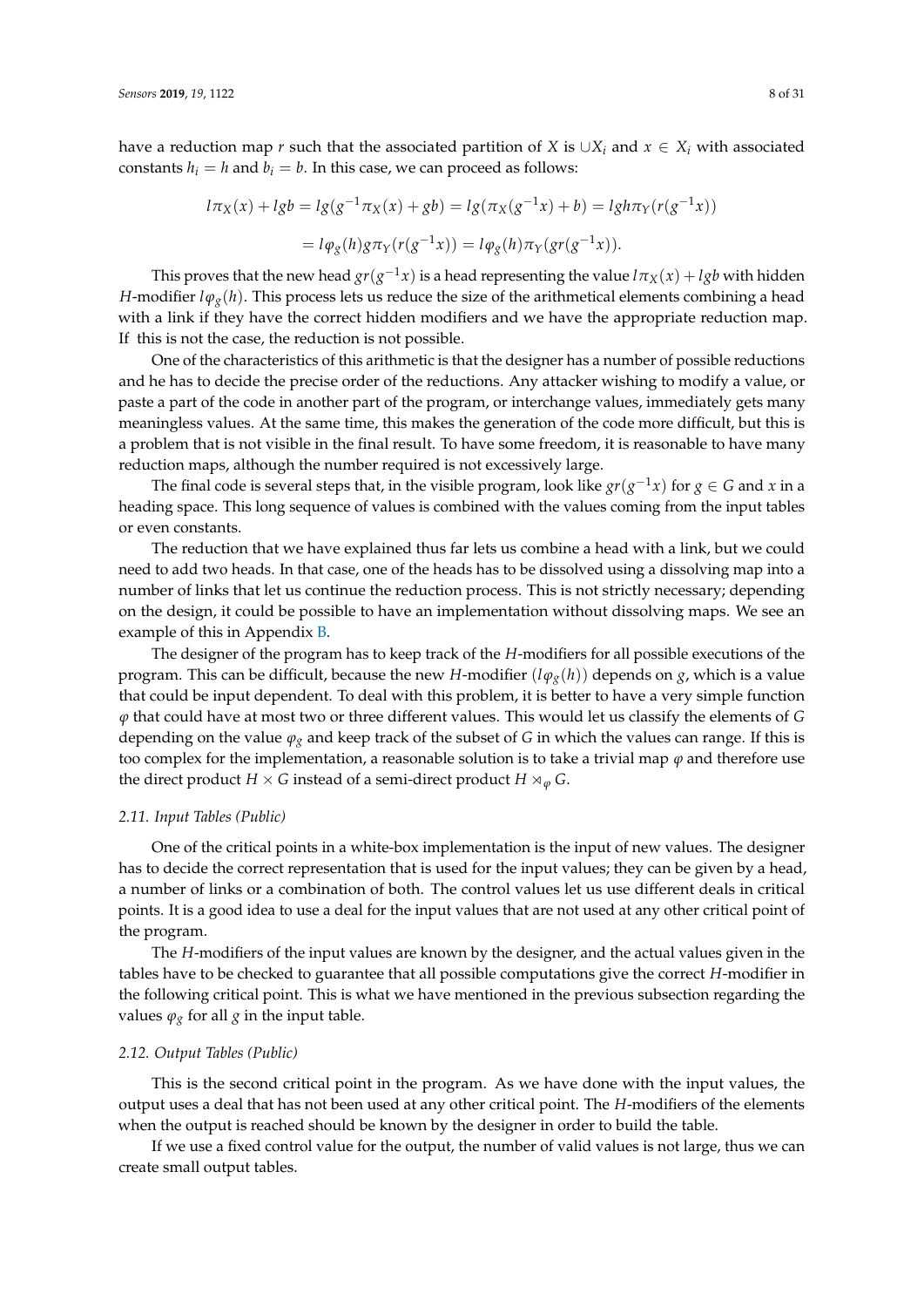## *2.13. Tables for Nonlinear Operators (Public)*

It is quite common to have nonlinear operators that have to be applied to the arithmetical operators. These are elements outside the arithmetic and we need a special table to define them. The input and output of these tables are critical points of the implementation and, as we have done with the input and output tables, it is a good idea to use a unique deal (not used with any other critical point) to define the input entries and the output entries of this table. The tables are usually applied to heads and the output can be a head, a link or a combination of both.

## *2.14. Additional Affine Transformations (Private)*

Consider the flow chart of the algorithm. The general structure is a graph with some critical points and a number of linear operations. Two points in the chart are said to be linearly equivalent if there are no critical points in between. This equivalence relation defines several connected components. All operations in a connected component are group operations, therefore we can apply any affine transformation to a whole connected component with the rule that everything that is done at the entry points of the connected component has to be undone at the exit points of the connected component. These operations can be glued to the tables at the critical points.

<span id="page-8-1"></span>Consider, for example,  $V = \mathbb{Z}_7$  and a program that computes a nonlinear operator *S*, adds a key value *k* and an input value *v*, and finally computes another operator *T* of the result. The graph of this connected component is in Figure [1.](#page-8-1)



**Figure 1.** Example of a connected component.

Suppose that, by design, we decide that the output of *S* is multiplied by *a* and added to *b*. Instead of having *x*, we have  $ax + b$  and this has to be considered in the encoding of the input table, which should give us *av* instead of *v*. We can now add the value to the output of *S*,  $(ax + b) + av =$  $a(x + v) + b$ . At the exit point of the connected component (the input of *T*), we have to undo the change and add the key *k*, thus the encoding of the table for *T* will compute  $a^{-1}(y - b) + k$  before computing the real *T*. All these things can be included in the definition of the tables with no additional cost, but they are constant transformations that remain fixed for all executions of the program.

#### <span id="page-8-0"></span>**3. Additional Security Measures**

In Section [2,](#page-2-0) we are too strict in the definitions and properties required for a private arithmetic. This is a first approach and it is necessary to make a simplified version to introduce the theory. In this section, we are much more flexible. In a real implementation, it is important to include elements that could make the analysis more confusing to the attacker. The ideas of this section and others that could be considered by the programmer help to increase the security.

## *3.1. The Relation Between the Internal and the External Arithmetic*

We have two commutative groups, *V* and *M*, and in Section [2](#page-2-0) we have defined a projection  $p : M \to V$  that lets us represent every element  $v \in V$  by at least one element  $m \in M$ . If we have to add two elements  $v_1$  and  $v_2$ , we simply compute the sum of their representatives, and it is a representative of the sum because *p* is a homomorphism. However, this is not the only option. We could also have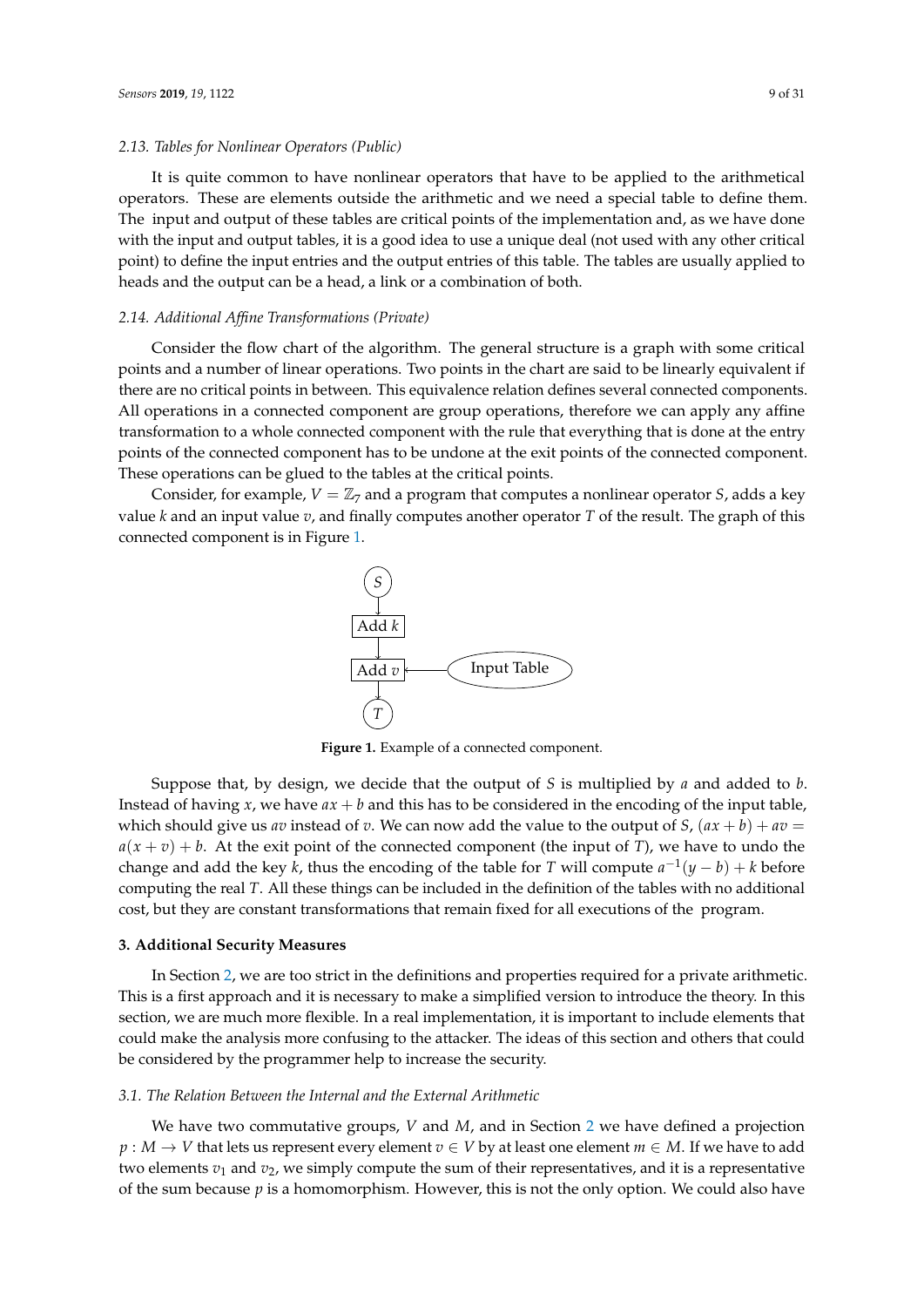more than one element in *M* to represent the elements of *V*. Consider  $p : M \times M \times \cdots \times M \rightarrow V$ a surjective group homomorphism and  $v_1, v_2 \in V$  such that  $p(m_i^1, m_i^2, \dots, m_i^k) = v_i$ , then  $v_1 + v_2 =$  $p(m_1^1 + m_2^1, m_1^2 + m_2^2, \cdots, m_1^k + m_2^k)$ . When this happens, *V* is said to be a group generated by the group *M*.

The most general construction is to have a surjective group homomorphism  $p : M^n \to N$  such that *V* is a subgroup of *N*. We can emulate the arithmetic of the elements of *N* using tuples of elements in *M*, thus we can do it for *V* because all the elements of *V* are in *N*. When *V* is a subgroup of a group generated by *M*, it is said to be subgenerated by *M*.

The category of groups or modules subgenerated by *M* is denoted by  $\sigma$ [*M*] in the literature (see [\[13\]](#page-30-2), Chapter 3, Section 15). This category is closed under submodules, coproducts and quotients, therefore we cannot get any further groups iterating the constructions.

Making the group *M* quite different from *V* is something that increase the security, because the group *V* is public (it is usually described in the algorithm), but the group *M* and the relation between *M* and *V* is not known by the attacker, thus the internal arithmetic would be safe.

#### <span id="page-9-0"></span>*3.2. Quasi-Reductions*

In Section [2.7,](#page-5-0) we show that the reductions can be composed. This property could be used by the attacker because, making all possible compositions, some patterns could be revealed. It is also usual to compare different reductions in order to remove some security measures (this is usually called differential cryptanalysis). For example, consider *X* and *Y* two heading spaces,  $r : X \rightarrow Y$  a reduction with type  $(b, h)$  and  $x_1, x_2 \in X$ .

The type of *r* gives

$$
h\pi_Y(r(x_1)) = \pi_X(x_1) + b \quad h\pi_Y(r(x_2)) = \pi_X(x_2) + b.
$$

If we subtract these values, we get

$$
h(\pi_Y(r(x_1)) - \pi_Y(r(x_2))) = \pi_X(x_1) - \pi_X(x_2).
$$

This equation has removed the value *b* and introduced some equations that could be used by the attacker.

The idea of quasi-reductions is to consider maps  $r : X \to Y$  that do not satisfy the condition  $h\pi_Y(r(x)) = \pi_X(x) + b$  for any  $(h, b)$  and mix them with real reduction maps to introduce a non-arithmetical behavior in the program that could make any attack based on arithmetical properties difficult, in particular, differential cryptanalysis. This property also avoids the possibility of composition.

We show how to deal with these quasi-reductions with an example that is expanded in Section [5.](#page-14-0) Suppose  $V = \mathbb{F}_2^8$  and  $M = \mathbb{F}_2^{20}$ . The projection  $p : M \to V$  is given by the first eight bits and consider that the last four bits have a non-arithmetical behavior (let *E* be the subspace generated by these four bits).

A quasi-reduction  $r : X \to Y$  satisfies  $h\pi_Y(r(x)) = \pi_X(x) + b$  for the first 16 bits, but the last four bits have random values (or any other pattern that could be interesting to hide the real structure). If we have to compute the addition of two elements *m*<sup>1</sup> and *m*2, we can be sure that the first 16 bits are actually the addition of the first 16 bits of  $m_1$  and the first 16 bits of  $m_2$ , but the last four bits have a value fixed by the definition of *r*, but not following any addition rule. These extra values break the arithmetical analysis, thus, given two values  $x_1$  and  $x_2$  in  $X$ , we have

$$
h(\pi_Y(r(x_1)) - \pi_Y(r(x_2))) = \pi_X(x_1) - \pi_X(x_2) + e(x_1) - e(x_2).
$$

where  $e(x_1) - e(x_2)$  is an *error* that belongs to *E* and depends on  $x_1$  and  $x_2$  and, hence, it is quite difficult to analyze.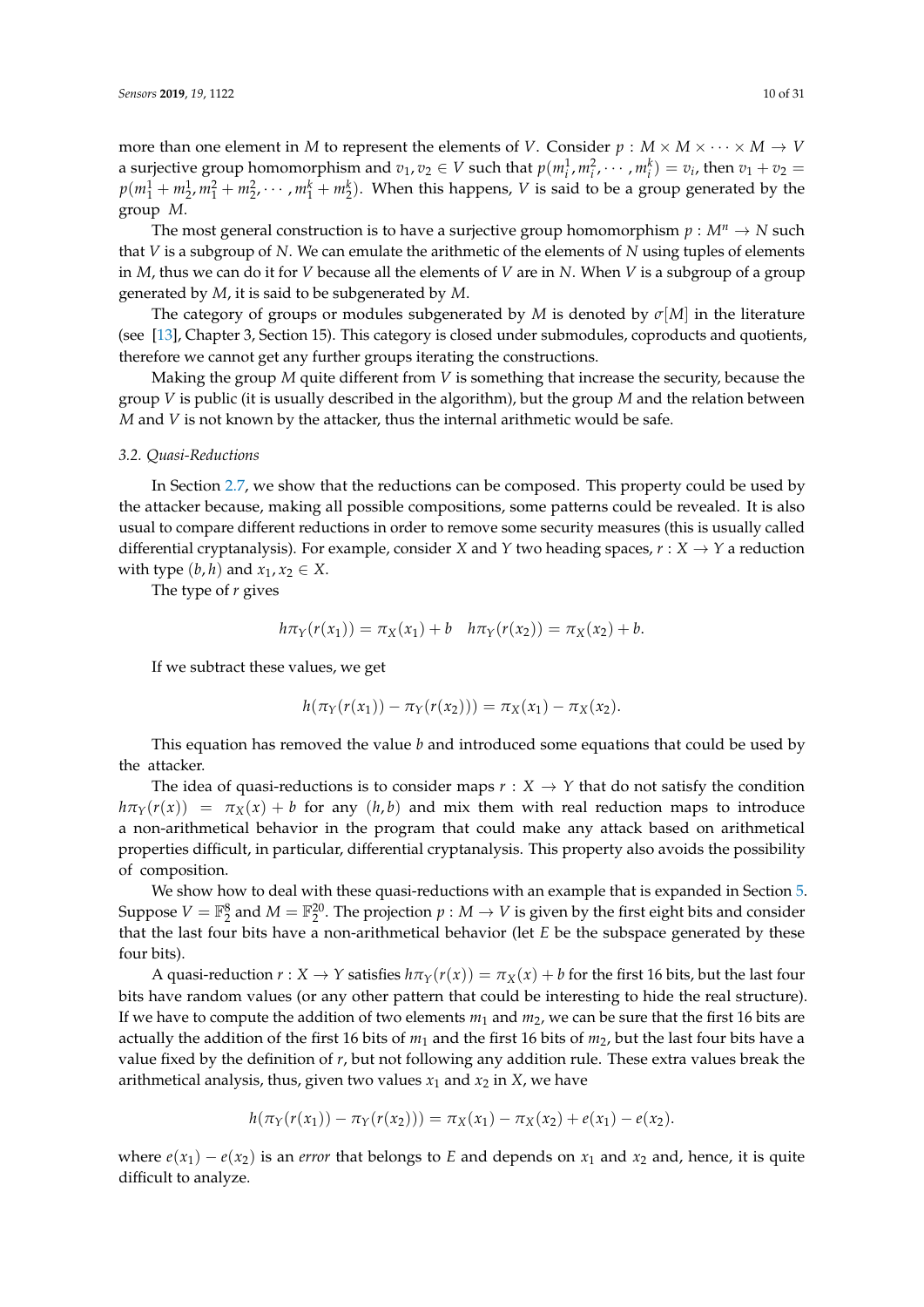The main objective of this subspace *E* is to introduce values to break the arithmetical properties of the tables but we have to give correct results in spite of these errors. Therefore, we have to keep these values *under control*. The easiest way is that *E* would be a  $k[H \rtimes_{\varphi} G]$ -submodule of *M*. In this way, every element in *M* can be decomposed in two parts, the error  $e \in E$  and a value in  $M/E$  that behaves arithmetically (without errors). Space *E* is not visible, thus only the programmer can *clean* the errors from the values in order to generate correct computations.

## *3.3. Valid and Forbidden Elements*

Consider an attacker trying to obtain information from the public elements. The attacker has a group *G* and elements in a heading space *X* that can be multiplied by elements in *G*, thus, given  $x \in G$ , it is quite natural to make all possible multiplications  $\{gx : g \in G\}$ . This is called the orbit of the action. These orbits over *X* are related with the orbits of the action  $G \times M \rightarrow M$  because the element *x* represents an element in *M*.

The elements of *M* can be multiplied by elements of *G* and elements of *H*. The elements of *H* modify the element to be represented using some fixed rules, therefore it is interesting to analyze the orbits of *M* as  $H \rtimes_{\varphi} G$ -set. The orbit of  $m \in M$  is  $\{hgm : hg \in H \rtimes_{\varphi} G\} = (H \rtimes_{\varphi} G)m$ .

Our objective is to use orbits that cannot be easily recognized, but some elements could be a problem. For example, the case of  $0 \in M$  is very particular. The elements of *H* and *G* are linear transformations, therefore  $hg0 = 0$  for all  $h \in H$  and  $g \in G$ , thus 0 generates an orbit with only one element. We would prefer orbits not to be very different and this special orbit can be a problem. This can also be true for other special orbits. The idea is to remove these special elements from the arithmetic and use only *normal* elements. We analyze in a bit more depth why these elements appear.

First, note that the elements of *H* and *G* are endomorphisms of *M* and therefore have linear properties in the multiplication ( $H \rtimes_{\varphi} G$ ) ×  $M \to M$ . This makes  $M$  not only an  $H \rtimes_{\varphi} G$ -set but also a *R*-module for the group ring  $R = \mathbb{Z}[H \rtimes_{\varphi} G]$ . The commutative group *M* is thus a *R*-module and the composition series,  $0 = M_0 \leq M_1 \leq \cdots \leq M_n = M$ , is unique up to equivalence (by Jordan–Hölder theorem). As we show, the orbit generated by  $M_0$  only has one element, but it is possible to have small orbits in  $M_1$  and even in  $M_2$ . The elements of these small orbits are better to be removed.

Let  $\tilde{M}$  be a subset of elements in  $M$  that we want to remove from the arithmetic (they are called forbidden elements), and we have a reduction  $r : X \to Y$  with type  $(b, h)$ . The elements of  $\tilde{M}$  can be removed from the image of  $\pi_Y$  and  $\pi_X$ ; however, what happens if we have  $x \in X$  such that  $h^{-1}(\pi_X(x)+b)$  is a forbidden element? In that case, we cannot make the definition of  $r(x)$  and the compiler should ensure that this reduction is never going to be executed in the program. If  $r : X \to Y$ is the only reduction with origin in *X*, this implies that  $\pi_X(x)$  can also be considered a forbidden element for *X* and it can be included in *M*˜ although its orbit could be *normal*.

This shows that the forbidden elements could depend on the heading space *X* and the projection  $\pi_X : X \to M$ , which could be undefined, not only because  $\pi_X(x)$  is a forbidden element but also because the reductions would take it to a forbidden element in another heading space, thus the family of forbidden elements is something dynamic. In Section [5,](#page-14-0) we show how to analyze the orbits and select the forbidden elements with an example.

## <span id="page-10-0"></span>*3.4. Overlapping Orbits and Combinations of Heading Spaces*

We show in previous subsections that the attacker can get some information by playing with the reductions and analyzing the orbits. The implementation should make this task as difficult as possible.

A heading space is a set *X* with a multiplication by elements of *G*. It is not even necessary that all the multiplications give correct results, because they could correspond to forbidden elements. If we have several heading spaces  $X_1, X_2, \cdots, X_k$ , we can join them in a single set *X* as a disjoint union. If *X* and *Y* are combinations of heading spaces, a reduction map  $r : X \rightarrow Y$  is a combination of reduction maps.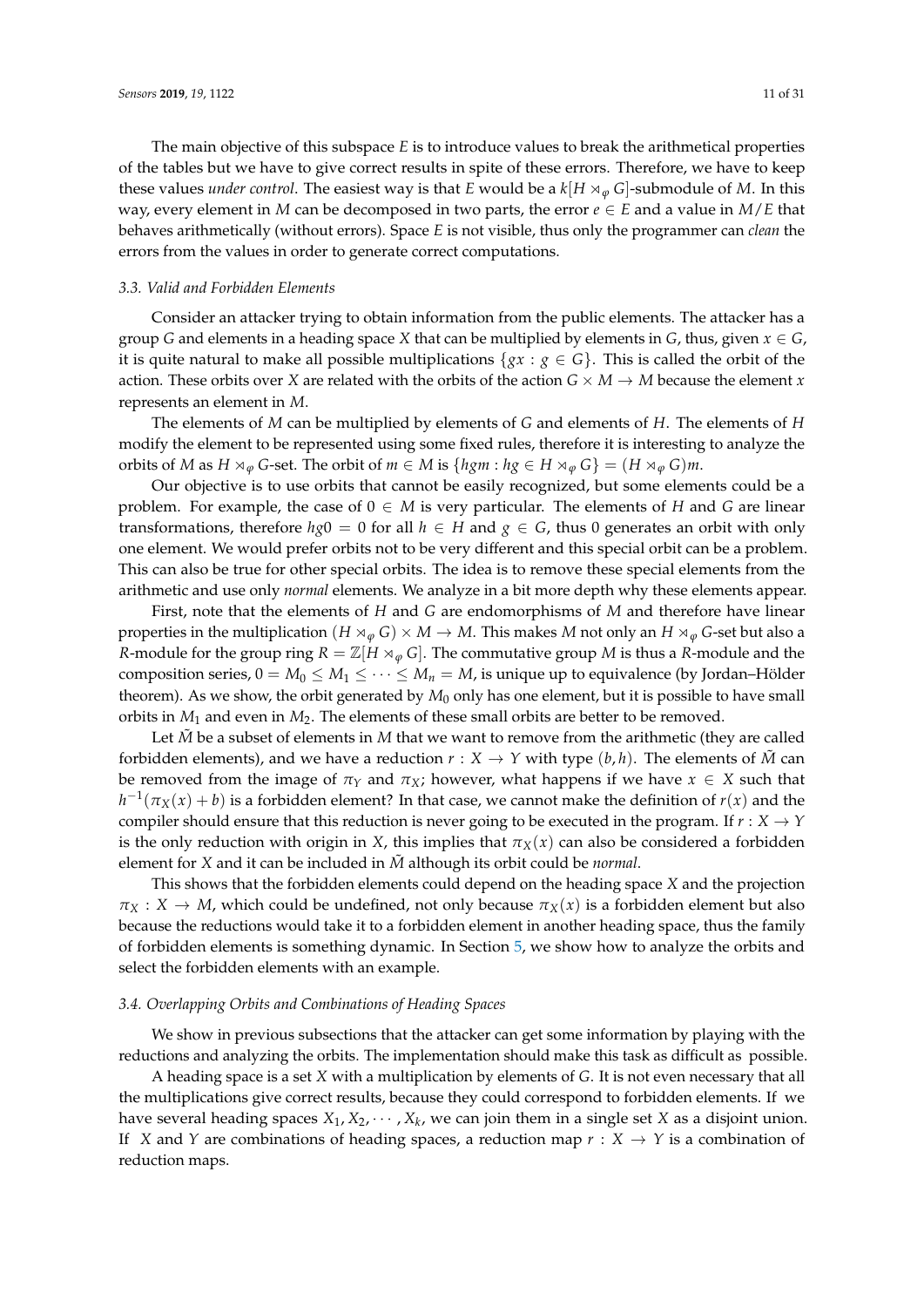For an attacker, it is not completely trivial to decide if two elements  $x_1, x_2 \in X$  belong to the same heading space or not. It is even more difficult to know all the elements that belong to the same heading space. The attacker could use the following claims to group the elements that belong to the same heading space.

- 1. All elements that appear at the same position in the program under different valid inputs belong to the same heading space.
- 2. For every  $x \in X$ , all elements in the orbit of *x*,  $Gx$ , belong to the same heading space.
- 3. Let *x* ∈ *X* and *r* : *X* → *Y* be reduction maps, then all the values *r*(*gx*) belong to the same heading space for all  $g \in G$ .

The first claim is difficult to avoid, but only gives partial information because, at a certain point of the program, the elements not only belong to the same heading space, but also have some fixed control values; therefore, the subset of *X* obtained using this technique is only a small part of the heading space.

The second claim can be very useful to incorporate errors into the analysis of the attacker. We know that not all the elements of the orbit *Gx* are valid elements. Suppose that the elements not used in the orbit *Gx* are precisely those needed by other orbit in another heading space to represent their valid elements. Then, we can use the orbit *Gx* with two different meanings, depending on the value  $g \in G$ . We call this method overlapping orbits. It is not easy that this property happens by chance, but it could be possible if we select the orbits that belong to each heading space looking for this particular property. We show this in Section [4.](#page-11-0) Overlapping orbits is not easy, and the tables do not have more than a few of them overlapped, but these can be enough to introduce errors in the analysis of the attacker.

The third claim is not true. Several values of  $r(gx)$  are invalid and we can define the tables with any value we want. The values chosen for the invalid elements can be in any heading space. If the orbit *Gx* has elements overlapped with another orbit, it is even worse because the values  $r(gx)$  are in different heading spaces and they are actually used in the computation.

# <span id="page-11-0"></span>**4. Discussion**

We list some of the most notable features of this method. Some of them are qualitative and others can be quantified.

## *4.1. Flexibility*

A private arithmetic assumes that the external commutative group is fixed, but all other constructions can be decided. All the internal arithmetic can be decided by the programmer depending on the resources (time and memory) and his own expertise in automorphism groups.

The selection of the orbits, their representatives, the base points, etc. can be decided freely. The number of choices is really high.

## *4.2. Non-Standard Operators*

The most natural choice to obfuscate the addition in a commutative group is to have one or more binary operators to be applied over encrypted operands. The standard attacks try to match encrypted values with plain values and to use the algebraic properties of the group addition to find as many plain values as possible.

The method given in this paper has one or more reduction maps. The reduction maps are unary operators. The visible algorithm also provides a multiplication between elements in a group *G* and the heading spaces. The group *G* cannot be matched with elements in the external commutative group and the standard attacks do not fit with the arithmetical structure given by the reductions.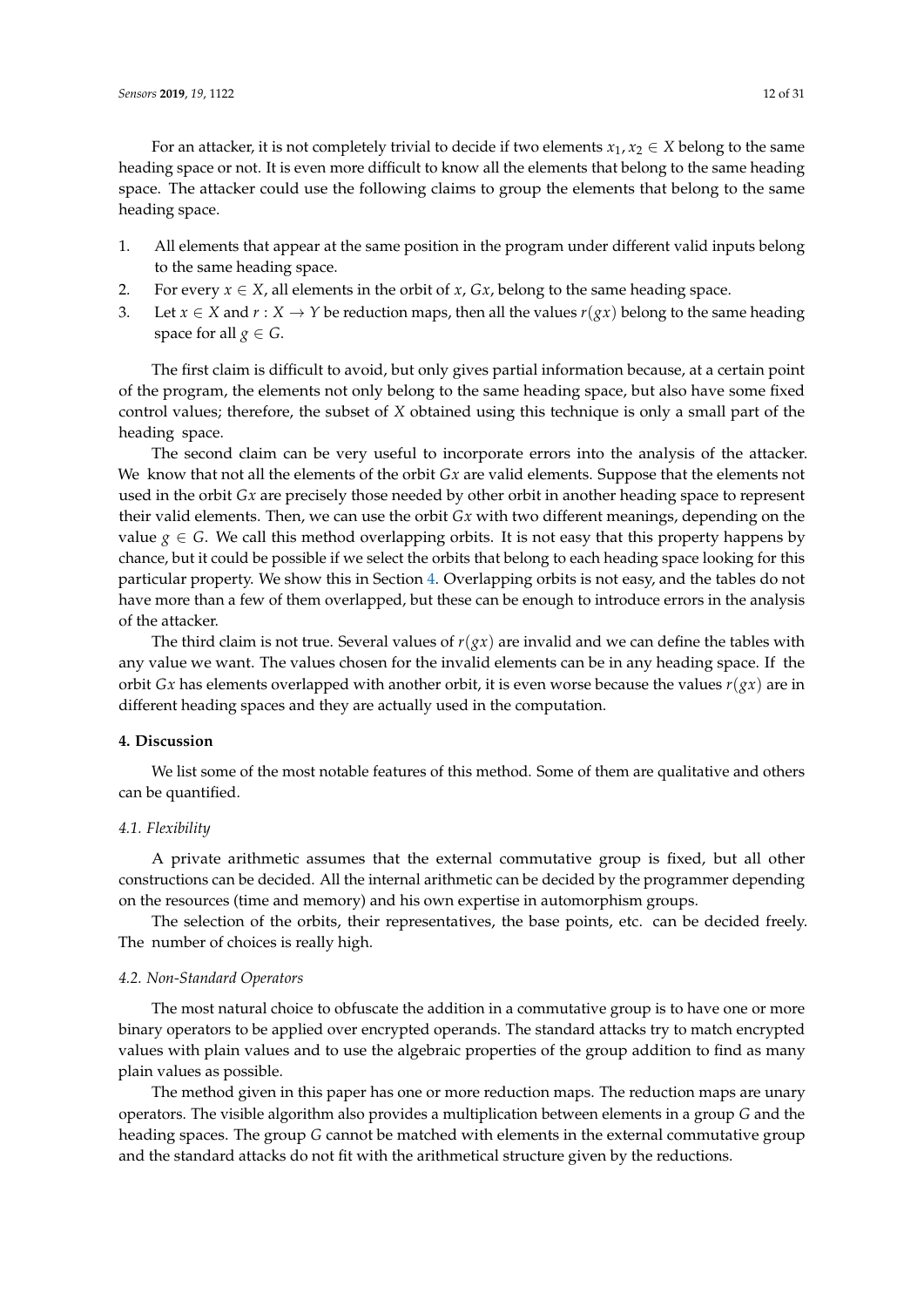## *4.3. Nonlinear Relations Between Values and Their Representatives*

The arithmetical elements in the program are represented by heads and links. The visible elements are elements in the heading space for heads and elements in *G* for links. The connection between these elements is not linear; for example, suppose  $g_1$  and  $g_2$  are the visible part of two links. Even if they would have the same *H*-modifier and the same base point,  $h g_1 b + h g_2 b$  is in general not connected with any  $hgb$  for any  $g \in G$ , because *G* is closed under group multiplication, but the addition is not allowed. Something similar happens for heads. Consider the example given in Appendix  $B$ , two heads  $x_1, x_2$  could have visible representatives  $v_1, v_2 \in \Z_{10}^2$ . The addition  $v_1 + v_2 \in \Z_{10}^2$  has no connection at all with the head that represents the addition of  $\pi_X(x_1) + \pi_X(x_2)$ 

The nonlinear relation between values and their representatives is something that many obfuscations consider, but, in most cases, it is done in an artificial way, which must be undone before the obfuscated additions. In this system, the non-linearity is completely natural and fits the structure of the computations.

## *4.4. Linear Growth*

We have previously mentioned that the arithmetical operators (the reductions) are unary operators instead of binary ones. This property means that the growth of the tables is linear, while the growth of the security elements is quadratic. For example, suppose that  $M = \mathbb{F}_2^k$ . The heading spaces has a number of elements with the same order of magnitude of *M*, and we can say *O*(2 *k* ). The number of invertible matrices  $k \times k$  over  $\mathbb{Z}_2$  (which could be considered as a measure of the security level, as shown in Section [4.6\)](#page-12-0) is  $O((2^k)^2) = O(2^{2k})$ , a quadratic growth in comparison with the growth of the size of the tables. Using binary operators, the table would require two inputs and thus the growth of the tables would also be quadratic.

The linear growth lets us optimize the security for the resources available, increasing the size of *M* and getting a much greater increase in the security than when using binary operators. This property is especially relevant in the case of IoT because the resources are usually quite limited.

## *4.5. Protection against Differential Cryptanalysis*

Another noteworthy characteristic of this system is that we can incorporate non-arithmetical behavior to the operators. This is what we have called quasi-reductions, and we explain them in Section [3.2.](#page-9-0) These quasi-reductions increase the protection against differential cryptanalysis.

## <span id="page-12-0"></span>*4.6. Security and Conjugacy Search Problem*

There are algorithms in which we can obtain the secret information only playing with the inputs and outputs. In that case, even a black-box implementation of the algorithm would reveal the secret information and it is worthless to make a white-box implementation that would not increase the security at all, because the attacker has a running implementation by definition of white-box. This is what we call intrinsic vulnerabilities and we show an example of this in Appendix [B.1.](#page-19-0)

There are other vulnerabilities due to naive choices, for example, taking *M* = *V*, or a group *G* that generates orbits that can be easily analyzed.

There are also algorithms with many mathematical properties that are not evident at first sight and that can be used to get the secret information despite the encoding. Strictly speaking, these are not intrinsic vulnerabilities because they can be local to a piece of the code. For example, suppose that we have a program given in rounds, such that, if we randomly modify a value at the beginning of a round, this change is spread in a way that depends on the secret values. A blind obfuscation of the algorithm could make it easy to recognize the structure of rounds and independently of the arithmetical obfuscation, it is possible to modify a value at some point with the value given in a previous execution. This code injection combined with the mathematical property of the algorithm known by the attacker could reveal the secret information without actually breaking the arithmetic.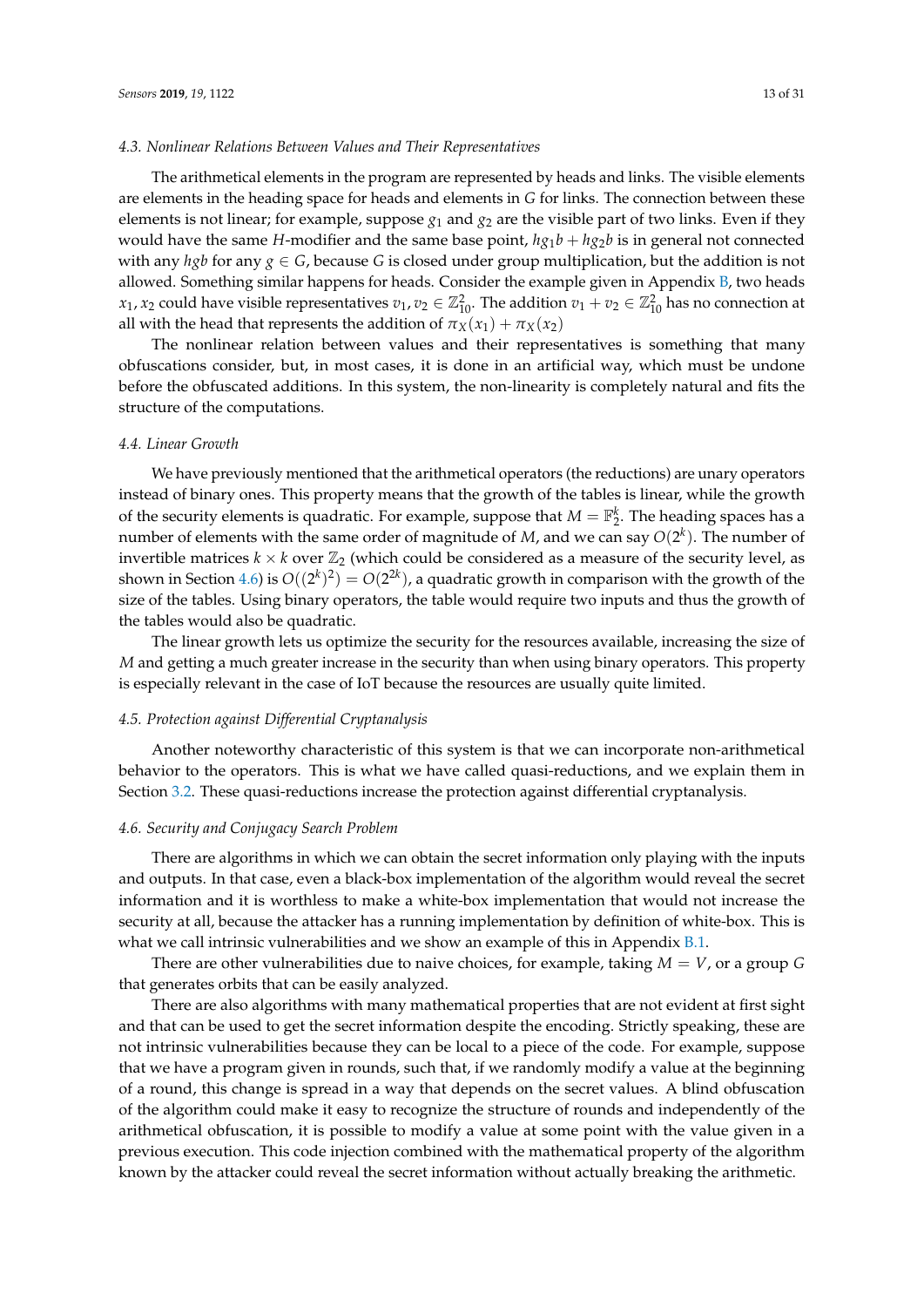These vulnerabilities make it almost impossible for an automatic program to generate obfuscated code. There are even theoretical studies about the impossibility of having a general virtual black box system. See [\[14](#page-30-3)[,15\]](#page-30-4) for details.

The advanced encryption standard (AES) is a typical example of this. There are many publications studying the mathematical properties of this algorithm that can be used to break white-box implementations. In particular, AES is inherently vulnerable to differential fault analysis (DFA) and this kind of attacks can be applied to the majority of the public implementations of AES (see, for example, [\[2\]](#page-29-1)). However, not only DFA, the number of known attacks to white-box implementations of AES is huge. The experience of the WhibOx Challenge (see [\[8\]](#page-29-7)) shows that many implementations of AES can be broken independently of the arithmetical encoding.

The method presented in this paper helps to protect, mainly because it is possible to use multiple representations of the elements with different control codes, but not all possible design vulnerabilities can be avoided if the structure of the program is revealed in the obfuscated code, and this is something that the designer of the program has to decide, independently of the arithmetic.

What we can analyze here is the security related to the arithmetical elements. We use in this system a group *G* that is a subgroup of Aut(*M*). The natural choice is to have a *G* much smaller than Aut(*M*). For example, if *M* is  $\mathbb{F}_2^{20}$ , Aut(*M*) is the set of invertible matrices 20  $\times$  20 over  $\mathbb{F}_2$ . The number of them is  $\prod_{i=0^{19}} (2^{20} - 2^i) \approx 2^{398.2}$ . The group *G*, in comparison, is really small; in the example given in Section [5,](#page-14-0) it has 2520 elements.

In recent years, the number of cryptographic algorithms based on non-commutative groups has increased. We can see in [\[11\]](#page-30-0) several algorithms based on non-commutative groups and the group-theoretical problems on which they are based. In the system proposed in this paper, we have a group *G* that it is given by a table or any other method that lets us compute with the elements. The attacker knows that this group is a subgroup of Aut(*M*) but the internal group *M* is not known. Using the critical points, in particular the input and output tables, it could be possible to get some information about the properties of the values in the external group *V* compared to their corresponding internal values in *M*. This information is always partial. In the worst scenario, the attacker could guess that the original representation of the group *G* in Aut(*M*) is made using some special representation. However, this original representation  $\psi : G \to \text{Aut}(M)$  can be modified up to conjugacy using any invertible element *t* ∈ Aut(*M*) with the equivalent representation  $ψ'(g) = tψ(g)t^{-1}$ . The number of options for *t* can be huge and these new representations change completely the elements that belong to each orbit and their properties. The attacker needs to determine the conjugacy used with very short information about the effects in the external group. The conjugacy problems are considered hard to solve and the security of group-theoretic cryptography is very often based on them. See [\[11\]](#page-30-0) for general background on these kinds of problems.

#### *4.7. Use Cases and Further Applications*

In the Introduction we give several use cases for white-box cryptography. In general, white-box cryptography should be considered when the attacker has access to the program and can manipulate it without restrictions to obtain the critical information, for example the keys.

As we can see in [\[16\]](#page-30-5), the problem of mistrust in IoT is one of the main factors that have affected how IoT security is perceived. IoT devices can become adversaries themselves and they can be used to obtain critical information. The protection of our code with a white-box obfuscation makes this impossible, because the valuable information is not visible to the hostile environment.

The method proposed in this paper is not only valid in general as a white-box method. We show above that it is possible to generate a huge number of different arithmetics choosing some parameters, which makes it especially useful for the generation of code for IoT. Another characteristic of the code is the homogeneity. The code generated using this method has long sequences of reduction steps, each requiring a similar table lookup (we can see an example of this in Algorithm [A3\)](#page-24-0). The white-box protection let us delegate the computation of a number of these reductions to other devices without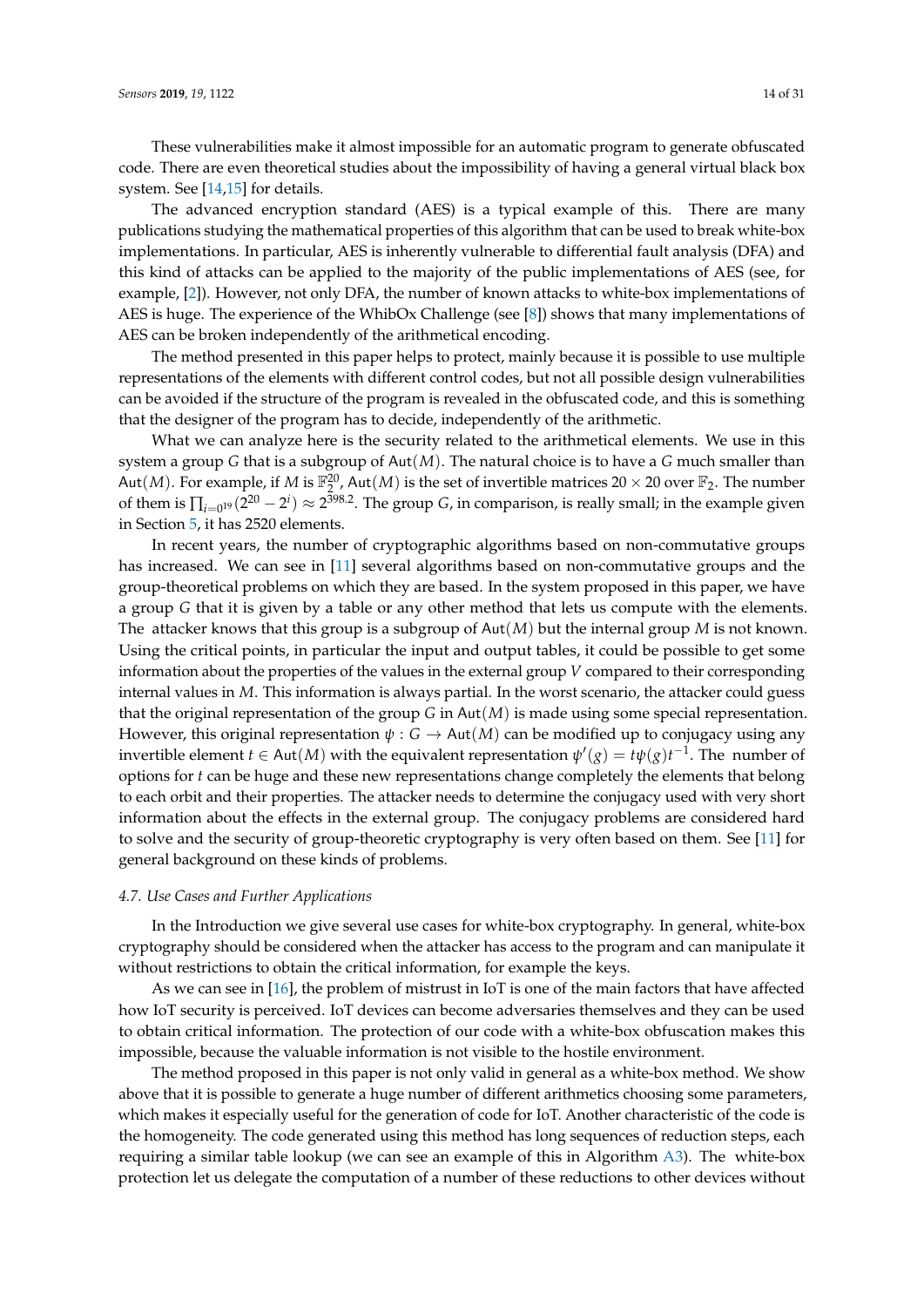risk, because the program is supposed to be public. As we can see in [\[17\]](#page-30-6), the security is a major threat in edge and fog computing, but using this method it is possible to avoid that risk.

#### <span id="page-14-0"></span>**5. A Huge Private Arithmetic**

In this section we analyze an example with all the security measures considered in the paper and a huge size. The arithmetic is generated for the group  $V = \mathbb{F}_2^8$ . We also analyze the memory requirements to generate this arithmetic.

The internal commutative group  $M$  is  $\mathbb{F}_2^{20}$ . The elements of  $M$  are decomposed infive subvectors of four bits each. Thus, we denote  $m = (m_0, m_1, m_2, m_3, m_4)$  the vector of *M* and the  $m_i$  is vectors in  $\mathbb{F}_2^4$ . We use the subvector  $m_4$  as error space and the others as arithmetical values.

We use block matrices with five blocks of 4 × 4-matrices in the diagonal to generate *G*. The group of invertible  $4 \times 4$ -matrices over  $\mathbb{F}_2$  has 20, 160 matrices and generates some orbits that are too big for our purposes. It is better to consider a subgroup of this group with 2520 elements and combine it with some permutations of the five blocks in the diagonal. In this case, we consider *H* the subgroup generated by the rotation of the first four blocks. This generates a group *H* with order four and the elements of *H* commute with the elements of *G*, thus we have a direct product instead of a semi-direct product for the extended arithmetical group  $H \times G$ .

There are many combinations that let us generate the subgroup of 2520 elements. One of them is to use the matrices  $a = \begin{bmatrix} 1 & 0 & 1 & 1 \\ 0 & 1 & 0 & 0 \\ 1 & 1 & 1 & 0 \\ 0 & 0 & 1 & 1 \end{bmatrix}$ and  $b = \begin{bmatrix} 1 & 0 & 1 & 0 \\ 1 & 1 & 0 & 0 \\ 0 & 0 & 0 & 1 \\ 0 & 1 & 0 & 0 \end{bmatrix}$  $\Big]$  in Mat<sub>4×4</sub>( $\mathbb{F}_2$ ). Many others can be found by conjugacy.

The group  $G_0$  generated by these two matrices has 2520 elements. For each  $g \in G_0$ , we can make  $\lceil$ *g* 0 0 0 0 1

the block matrix  $\Big\}$ 0 *g* 0 0 0 0 0 *g* 0 0 0 0 0 *g* 0 0 0 0 0 *g*  $\in$  Mat<sub>20×20</sub>( $\mathbb{F}_2$ ) that is identified with *g*. The matrix *h* to generate *H* could

be the block matrix  $h = \begin{bmatrix} 0 & 0 & 0 & 0 \\ 0 & 0 & 0 & 0 \\ 0 & 0 & 1 & 0 \\ 0 & 0 & 0 & 0 \end{bmatrix}$  $\left[ \begin{smallmatrix} 0 & 0 & 0 & I & 0 \\ I & 0 & 0 & 0 & 0 \\ I & 0 & 0 & 0 & 0 \end{smallmatrix} \right]$  $\in$  Mat<sub>20×20</sub>( $\mathbb{F}_2$ ), where *I* is the identity matrix in Mat<sub>4×4</sub>( $\mathbb{F}_2$ ).

At this point, it is necessary to decide which elements of *M* that are valid. This decision requires some analysis of the group ring and the orbits because our intention is to remove the elements that could have a recognizable behavior in the tables. We have to analyze the Z[*G*] structure of *M*. It is equivalent to use this structure or the  $\mathbb{F}_2[G]$ -structure because *m* has characteristic two, thus we can take  $R = \mathbb{Z}[G]$  or  $R = \mathbb{F}_2[G]$ .

The *R*-module *M* has a composition series  $0 = M_0 \leq M_1 \leq M_2 \leq M_3 \leq M_4 \leq M_5 = M$ , in which  $M_{i+1}/M_i$  are simple *R*-modules. The composition series in this case has  $M_{i+1}/M_i$  always isomorphic to  $\mathbb{F}_2^4$ , the vector space of 16 elements with the structure given by  $G_0\times\mathbb{F}_2^4\to\mathbb{F}_2^4$  (note that *G*<sup>0</sup> and *G* are isomorphic). The Jordan–Hölder theorem says that any other composition series  $0=M_0'\le M_1'\le M_2'\le M_3'\le M_4'\le M_5'=M$  has the same length and  $M_{i+1}'/M_i'$  is also isomorphic to the same simple module.

We use a very simple decomposition in blocks that makes the structure visible. The structure (up to isomorphism) is not changed if we consider a conjugated action given by *t* <sup>−</sup>1*Gt* with any invertible matrix *t*. It is better to make the theoretical analysis with the original version and apply the conjugation afterwards.

It is an obvious choice to remove the element 0, but we also remove the elements of the different *R*-modules that can appear in the first two steps. In the version before conjugation, the elements  $(m_0, m_1, m_2, m_3, m_4) \in M$  such that they can appear in the position  $M_1$  in the composition series are the ones such that dim(span( $m_0$ ,  $m_1$ ,  $m_2$ ,  $m_3$ ,  $m_4$ ))  $\leq 1$ , and the ones that can appear in the position  $M_2$  are the ones such that dim(span( $m_0, m_1, m_2, m_3, m_4$ ))  $\leq$  2. If we want to consider them as forbidden elements, we have to restrict the subset of valid elements to those ones such that dim(span( $m_0$ ,  $m_1$ ,  $m_2$ ,  $m_3$ ,  $m_4$ ))  $\geq$  3 or a subset of these elements. There are 1,015,560 elements satisfying this condition. They are distributed in 403 orbits with 2520 elements per orbit.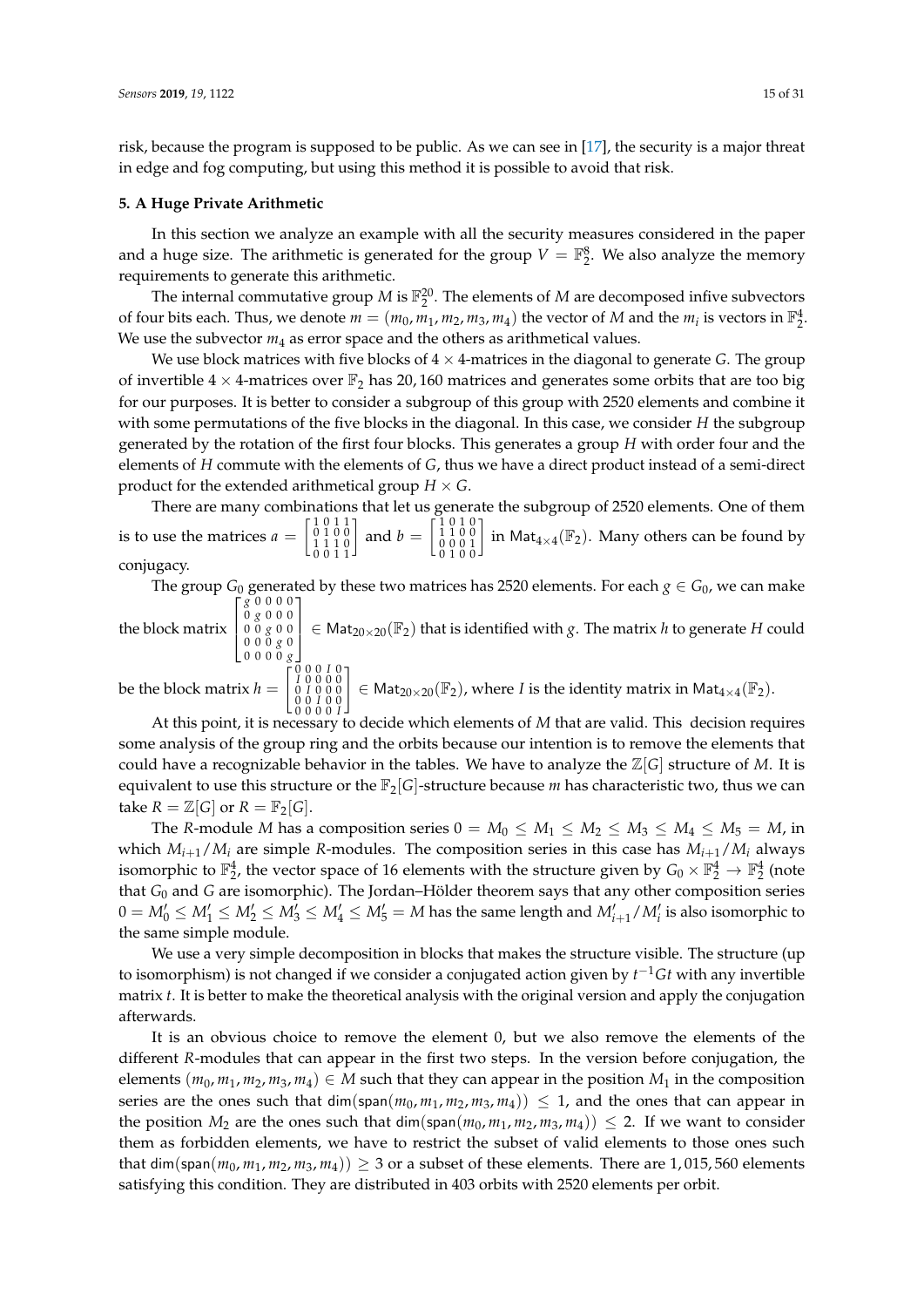<span id="page-15-0"></span>They can be classified using matrices  $4 \times 5$  with columns ( $m_0$ ,  $m_1$ ,  $m_2$ ,  $m_3$ ,  $m_4$ ) and defined normal forms for the generator of the orbits. Consider a map  $f : \{0,1,2\} \rightarrow \{0,1,2,3,4\}$  strictly increasing. We fix in the vectors 1 0 0 0 will be free if they keep the matrix in an almost echelon form. Strictly speaking, it is not an echelon ,  $\begin{bmatrix} 0 \\ 1 \\ 0 \\ 0 \end{bmatrix}$ 1 and  $\begin{bmatrix} 0 \\ 0 \\ 1 \\ 0 \end{bmatrix}$ in the positions  $f(0)$ ,  $f(1)$  and  $f(2)$ . The rest of the values form because the group can reduce only three positions (it is not the full group of invertible matrices). The generators are given in Table [1.](#page-15-0)

|           | Generators                                                                                                                                    | <b>Number of Orbits</b> |
|-----------|-----------------------------------------------------------------------------------------------------------------------------------------------|-------------------------|
| (0, 1, 2) | 100**<br>01<br>0<br>∗<br>∗<br>1<br>00<br>$*$<br>*<br>0<br>0<br>0<br>$\ast$<br>*                                                               | $2^8 = 256$             |
| (0, 1, 3) | 1<br>$0*$<br>0<br>$\ast$<br>01<br>$*0$<br>*<br>$\mathbf{1}$<br>000<br>*<br>0<br>0<br>0<br>0<br>*                                              | $2^6 = 64$              |
| (0, 2, 3) | 1<br>0<br>*.<br>0<br>*<br>00<br>1<br>0<br>$\ast$<br>1<br>$^{(1)}$<br>0<br>$\theta$<br>*<br>0<br>000<br>*                                      | $2^5 = 32$              |
| (1, 2, 3) | 0<br>1<br>0<br>0<br>$\ast$<br>001<br>0<br>$\ast$<br>000<br>1<br>$\ast$<br>0<br>0<br>0<br>0<br>$\ast$                                          | $2^4 = 16$              |
| (0, 1, 4) | $0*$<br>1<br>0<br>*<br>$\mathbf{1}$<br>0<br>$\ast$<br>$\ast$<br>0<br>1<br>0<br>$\boldsymbol{0}$<br>0<br>0<br>0<br>$\mathbf{0}$<br>0<br>0<br>0 | $2^4 = 16$              |
| (0, 2, 4) | 1<br>$\ast$<br>0<br>0<br>$*$<br>001<br>$\boldsymbol{0}$<br>$\ast$<br>0 <sub>0</sub><br>1<br>00<br>0<br>0<br>0<br>0<br>0                       | $2^3 = 8$               |
| (0, 3, 4) | 1<br>$\mathbf{0}$<br>* *<br>0<br>1<br>0<br>00<br>0<br>1<br>0<br>0<br>0<br>$\boldsymbol{0}$<br>0<br>0<br>0<br>0                                | $2^2 = 4$               |
| (1, 2, 4) | 0<br>1<br>0<br>0<br>$\ast$<br>00<br>1<br>$\ast$<br>0<br>$\boldsymbol{0}$<br>1<br>$\Omega$<br>00<br>0<br>00<br>0<br>0                          | $2^2 = 4$               |
| (1, 3, 4) | $\mathbf{1}$<br>$\ast$<br>$\mathbf{0}$<br>0<br>0<br>$\mathbf{1}$<br>000<br>0<br>1<br>000<br>$\bf{0}$<br>0<br>0<br>0<br>00                     | $2^1 = 2$               |
| (2,3,4)   | 0<br>1<br>0<br>$\theta$<br>0<br>1<br>00<br>0<br>0<br>1<br>0000<br>00<br>0<br>$\Omega$<br>$\theta$                                             | $2^0 = 1$               |
|           | Total                                                                                                                                         | 403                     |

**Table 1.** Generators and number of orbits.

For each heading space, we have to choose which elements are used. We have to be careful to have multiple representations for each element in *V*, but we can choose the orbits we want. We could decide to have heading spaces with a number of orbits between 200 and 300 from these 403 ones. The selection of these orbits can be made in order to get properties such as overlapping orbits (see Section [3.4\)](#page-10-0). For example, consider *X* and *X'* as two heading spaces that have an orbit  $(G, i)$  overlapped. We define at the same time two reductions  $r : X \to Y$  and  $r' : X' \to Y'$ . The types of the reductions *r* and  $r'$  are  $(h, b)$  and  $(h', b')$ . We select a value  $x_i \in X$  and  $x'_i \in X'$  to be the base point on these orbits and finally we compute  $u_g := h^{-1}(gx_i + b)$ ,  $v_g := (h')^{-1}(gx'_i + b')$  for all  $g \in G$ . The values  $u_g$  and  $v_g$  will belong to some orbits, the idea is to choose the orbits in *Y* and *Y'* in such a way that  $u_g$  and  $v_g$  are not valid elements in *Y* and *Y'* at the same time. The rest of the orbits can be chosen randomly, bearing in mind that some of them are now forbidden to have a correct definition of *r* and *r'* in the overlapped orbit  $(G, i)$ . The forbidden elements in the orbits are filled in tables  $r$  and  $r'$  with fake values that can be part of different heading spaces, as explained in Section [3.4.](#page-10-0)

Let  $k_1, k_2, \dots, k_n$  be the number of orbits for each heading space. If they are between 200 and 300, we can consider that the number of elements in the combined heading space will be around 250*n*. The representation of each element is an index *i* for the orbit (two bytes) and two other bytes for the group element  $g \in G$ . The size of the tables required for these combinations of heading spaces and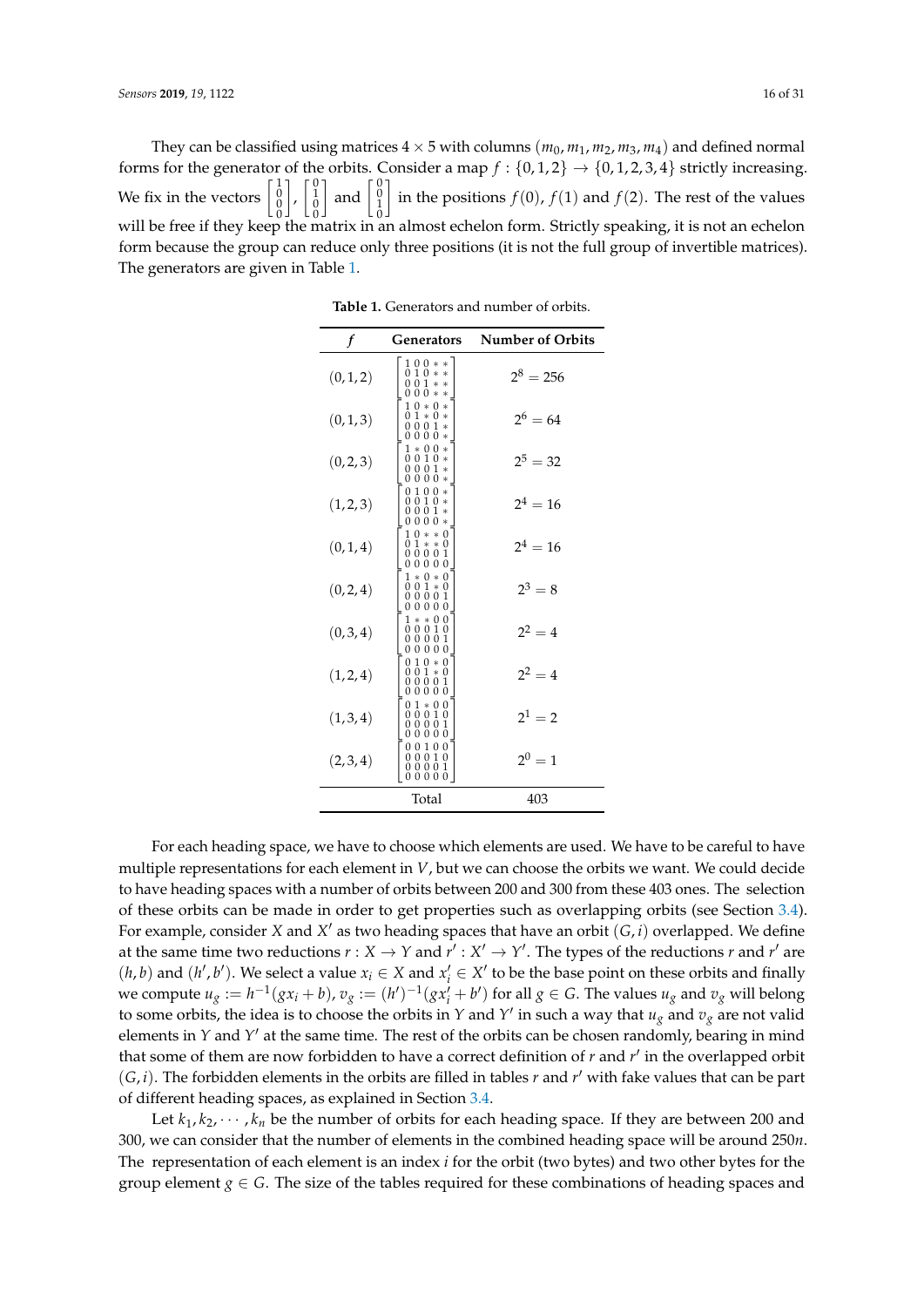reductions are 2520 · 250 · *n* · 4 bytes, that is 2.5*n* megabytes where *n* is the number of heading spaces. A big implementation could use eight heading spaces, and therefore a number around 200 megabytes would be reasonable.

The rest of the implementation would require tables for input and output, and also for possible S-boxes, another 200 megabytes could be required and the code depends on the algorithm, but could be another 100 megabytes. If we put together all these numbers, the size of a big implementation would be around 500 megabytes.

If the attacker knows the details of this construction, the security would be based on the choice of an invertible matrix *t* such that the actual group *G* would be *tGt*−<sup>1</sup> . The number of choices for the non-arithmetical part is the number of maps  $E \to E$ . They do not even have to be bijective, thus the number is  $16^{16} = 2^{64}$ . The number of choices for *t* is  $\prod_{i=0}^{15} (2^{16} - 2^i) \approx 2^{254.2}$ . The conjugation by *t* induces a new relation between *M* and *V* as well as a change in the base points used to represent the classes. The search for the conjugacy matrix is much more difficult than the standard conjugacy search problem, because only partial information is visible.

## <span id="page-16-0"></span>**6. Conclusions**

White box implementations are not a simple task. The protection of the arithmetic is something that requires a lot of resources, which might not be available (especially on IoT applications), therefore it is critical to decide which are the elements that should be protected. The method presented in this paper can be used to obfuscate the arithmetic of a commutative group using a related non-commutative group. The idea of the paper is to completely shuffle the additive structure and use the endomorphisms to make computations.

Non-commutative groups are attracting the attention of the cryptographic community because there are many hard problems related to them that can be used for cryptographic purposes. The method presented in this paper is very flexible and it is possible to modify the implementations by conjugation. This makes it possible to generate a huge amount of essentially different implementations based on the same original groups. The search for this conjugacy is not the only problem that the attacker has to solve, because many different choices can be made to increase the difficulty of the analysis.

## <span id="page-16-1"></span>**7. Patents**

The contents of this paper may be related to the following patent applications: WO2018015325 and WO2018115143.

**Funding:** This research was funded by Philips as part of a research contract between Philips and the University of Murcia.

**Acknowledgments:** This research was made while the author was on the Philips premises at the High Tech Campus (Eindhoven, The Netherlands). The author would like to thank the friendly environment and hospitality of the Philips research group.

**Conflicts of Interest:** The author declares no conflict of interest.

## **Abbreviations**

The following abbreviations are used in this manuscript:

- DITEC Departamento de Ingeniería y Tecnología de Computadores
- DRM Digital Rights Management
- IoT Internet of Things
- AES Advanced Encryption Standard
- DES Data Encryption Standard
- CSP Conjugacy Search Problem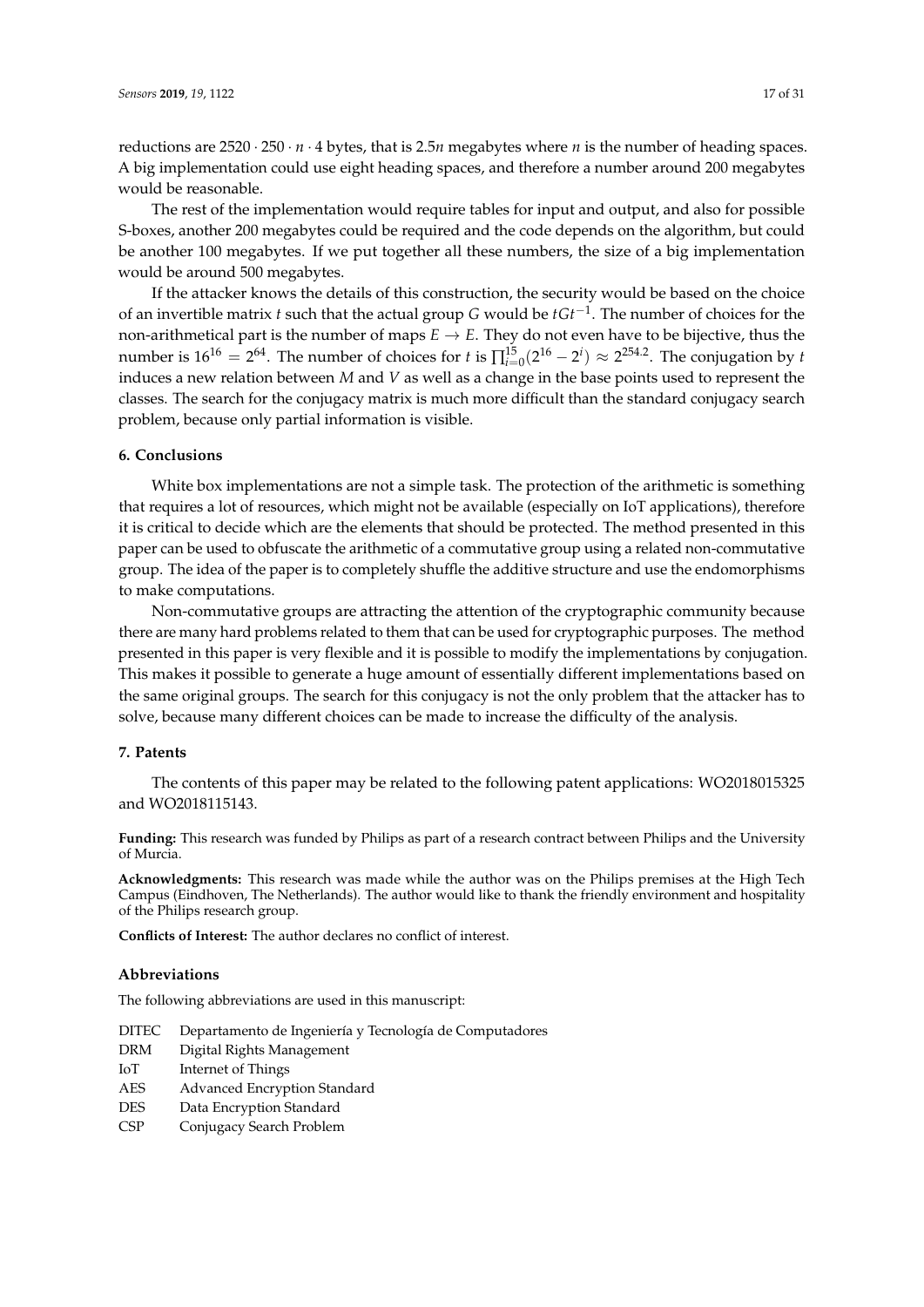<span id="page-17-0"></span>This appendix contains some standard mathematical definitions and notations used in this paper. For further references we suggest the book by Bhattacharya et al. ([\[18\]](#page-30-7), Chapters 1–14) for basic definitions, the book by Wisbauer ([\[13\]](#page-30-2), Sections 1–6) for rings and modules and the books by Lam [\[19\]](#page-30-8) and Aschbacher [\[20\]](#page-30-9) for group representations and more advanced results on group theory and connections with rings and modules.

| Group                     | A set G with an operation $\cdot : G \times G \rightarrow G$ that is associative. There exists                       |
|---------------------------|----------------------------------------------------------------------------------------------------------------------|
|                           | an element $1 \in G$ such that $1g = g1 = g$ for all $g \in G$ and for every $g \in G$                               |
|                           | there exists $g^{-1} \in G$ such that $g \cdot g^{-1} = 1 = g^{-1} \cdot g$ .                                        |
| <b>Commutative Group</b>  | A set M with an operation $+ : M \times M \rightarrow M$ that is associative and                                     |
|                           | commutative. There exists an element $0 \in M$ such that $0 + m = m + 0 = m$                                         |
|                           | for all $m \in M$ and for every $m \in M$ there exists $-m \in M$ such that                                          |
|                           | $m + (-m) = (-m) + m = 0.$                                                                                           |
| <b>Ring</b>               | A set R with two operations $+$ , $\cdot$ : $R \times R \rightarrow R$ and two special elements                      |
|                           | $0, 1 \in R$ such that $(R, +, 0)$ is a commutative group, the multiplication $\cdot$ is                             |
|                           | associative, $r \cdot 1 = 1 \cdot r$ for all $r \in R$ , and $r(s + t) = rs + rt$ for all $r, s, t \in R$ .          |
| <b>Commutative Ring</b>   | A ring $R$ is said to be commutative if the multiplication is commutative.                                           |
|                           | Examples are $\mathbb{Z}$ , the ring of integers and $\mathbb{Z}_n$ the ring of modular integers                     |
|                           | for any integer $n > 1$ .                                                                                            |
| Field                     | A commutative ring in with every nonzero element <i>r</i> there exists $r^{-1} \in R$                                |
|                           | such that $r \cdot r^{-1} = 1$ . Examples of fields are the rationals and the modular                                |
|                           |                                                                                                                      |
|                           | integers $\mathbb{Z}_p$ when p is a prime number. If p is a prime, the field $\mathbb{Z}_p$ can be                   |
| Module                    | denoted $\mathbb{F}_p$ . For instance, $\mathbb{Z}_2$ and $\mathbb{F}_2$ are exactly the same thing.                 |
|                           | Let $R$ be a ring and $M$ be a commutative group, we say that $M$ is a module                                        |
|                           | over the ring R if we have a multiplication $\cdot: R \times M \rightarrow M$ such that                              |
|                           | $(r + s)m = rm + sm, r(m + n) = rm + rn, 1m = m$ and $(rs)m = r(sm)$ for                                             |
|                           | all $r, s \in R$ and $m, n \in M$ . Every commutative group <i>M</i> is, in particular, a                            |
|                           | module over $\mathbb Z$ using the multiplication $rm = m + m + \cdots + m$ ( <i>r</i> -times)                        |
|                           | and $(-r)m = r(-m)$ for any integer $r \ge 0$ and $m \in M$ . If R is a field, the                                   |
|                           | modules over $R$ are the vector spaces.                                                                              |
| <b>Group Homomorphism</b> | Let G and H be groups. A map $f : G \rightarrow H$ is said to be a group                                             |
|                           | homomorphism if $f(k \cdot g) = f(k) \cdot f(g)$ for all $k, g \in G$ and $f(1) = 1$ .                               |
|                           | If the groups are commutative, a homomorphism $f : M \rightarrow N$ should                                           |
|                           | satisfy $f(m+k) = f(m) + f(k)$ for all $m, k \in M$ and $f(0) = 0$ .                                                 |
| Group Isomorphism         | A group homomorphism $f$ is said to be a group isomorphism if the map $f$                                            |
|                           | is bijective. The inverse map will also be a group isomorphism.                                                      |
| Group Endomorphism        | A group homomorphism between the group and itself is called an                                                       |
|                           | endomorphism.                                                                                                        |
| Group Automorphism        | A bijective group homomorphism is called automorphism. The set of group                                              |
|                           | automorphisms is itself a group with the composition and the identity                                                |
|                           | map as 1. Let <i>p</i> be a prime number and $\mathbb{Z}_p$ the field of modular integers.                           |
|                           | The group of invertible matrices over $\mathbb{Z}_p$ is an example of an automorphism                                |
|                           | group, because the automorphisms of $\mathbb{Z}_p\times\mathbb{Z}_p\times\cdots\times\mathbb{Z}_p$ can be identified |
|                           | with the invertible square matrices.                                                                                 |
|                           | <b>Module Homomorphism</b> Let <i>M</i> and <i>N</i> be modules over <i>R</i> and $f : M \to N$ a group homomorphism |
|                           | considered as abelian groups. We say that $f$ is a module homomorphism if                                            |
|                           | $f(rm) = rf(m)$ for all $r \in R$ and $m \in M$ . Using this additional property,                                    |
|                           | we can define module isomorphisms, endomorphisms and automorphisms.                                                  |
|                           | If $R = \mathbb{Z}$ , the module homomorphisms and group homomorphisms are the                                       |
|                           | same thing because $f(rm) = f(m + m + \dots + m) = f(m) + f(m) + \dots +$                                            |
|                           |                                                                                                                      |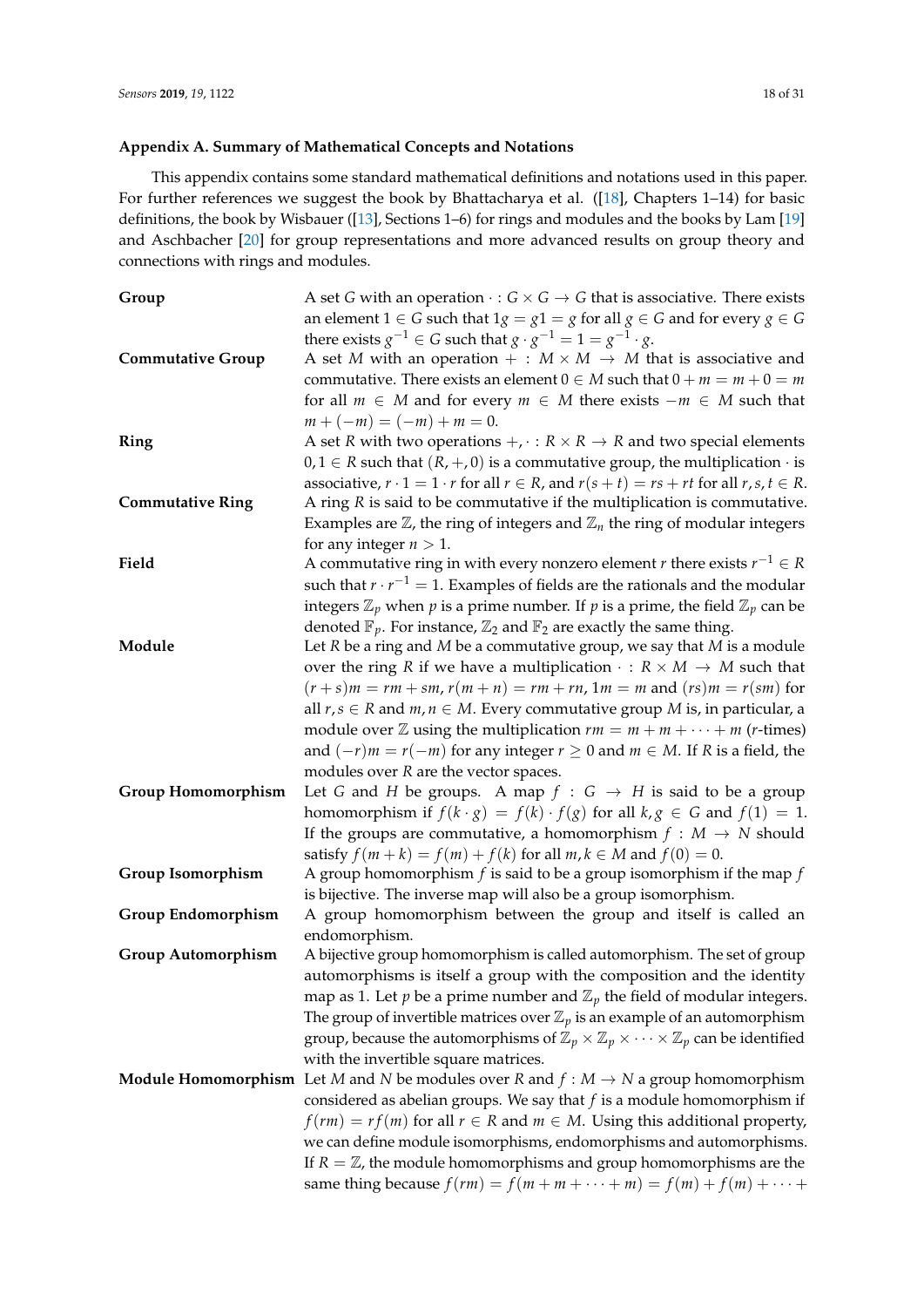| $f(m) = rf(m)$ . If R is a field, the module homomorphisms are the usual |
|--------------------------------------------------------------------------|
| linear maps that can be identified with the matrices over the field.     |

| <b>Endomorphism Ring</b> | Let $M$ be a module over the ring $R$ . The set of endomorphisms of $M$                   |
|--------------------------|-------------------------------------------------------------------------------------------|
|                          | can be endowed with a ring structure if we define the addition of two                     |
|                          | endomorphisms $f + g$ as $(f + g)(m) = f(m) + g(m)$ for all $m \in M$ . If R is           |
|                          | a field, this ring is the ring of square matrices. If $R = \mathbb{Z}$ or any other ring, |
|                          | the endomorphisms are the natural generalization of matrices and play a                   |
|                          | similar role.                                                                             |

- **Direct Product** Let *H* and *G* be groups, the set  $H \times G$  can be endowed with a group structure using the multiplication  $(h, g)(h', g') = (hh', gg')$ . With this structure the identity element in  $H \times G$  is (1, 1). It is straightforward to identify *G* with the elements  $\{(g, 1) : g \in G\}$  and *H* with  $\{(1, h) : h \in H\}$ . In this way, the direct product can be written as *HG* and the elements as products *hg* with the rule that, although the multiplication in *H* and *G* might be non-commutative, the elements of *H* commute with the elements of *G*, i.e.  $gh = hg$  for all  $g \in G$  and  $h \in H$ .
- **Semi-direct Product** Let *H* and *G* be groups and  $\varphi$  : *G*  $\rightarrow$  Aut(*H*) be a group homomorphism. We denote with  $\varphi_{g} : H \to H$  the automorphism induced by *g* via  $\varphi$ . The semi-direct product of these groups, denoted by  $H \rtimes_{\varphi} G$ , is given by the pairs  $(h, g)$  with  $h \in H$  and  $g \in G$  endowed with the product  $(h, g)(h', g') = (h\varphi_g(h'), gg')$ . As we can see, the homomorphism  $\varphi$  acts as a modifier for the product in *H*. The direct product is a special case of this construction using the trivial homomorphism  $\varphi : G \to Aut(H)$ such that  $\varphi_{g}$  = id<sub>H</sub> for all  $g \in G$ . Semi-direct products are a very common construction in group theory to build non-commutative groups, for example, the dihedral groups. **Action of a Group** Let *G* be a group and *X* be a set. An action of *G* over *X* is a map  $\cdot$  :  $G \times X \rightarrow$ *X* such that  $1 \cdot x = x$  for all *x* and  $g \cdot (h \cdot x) = (g \cdot h)x$  for all  $g, h \in G$  and
- all  $x \in X$ . A set *X* with an action  $G \times X \rightarrow X$  is called a *G*-set. **Orbits and Stabilizers** If we have an action of *G* on *X*, the orbit of an element  $x \in G$  is the subset of *X* given by  $\{gx : g \in G\} = Gx$ . The stabilizer of the element *x* is the subgroup of *G* given by the elements that fix  $x$ ,  $G_x = \{g \in G : gx = x\}$ . The number of elements of  $G_x$  is a divisor of the number of elements of  $G$ (by Lagrange's theorem) and the number of elements in the orbit of *x* is |*G*|/|*Gx*| (see ([\[18\]](#page-30-7), Chapter 5, Theorem 4.7)).
- **Group Ring** Let *G* be a finite group and *R* be a ring. The group ring, denoted *R*[*G*] or *RG*, is the set of mappings  $u : G \to R$  with the multiplication given by the rule  $(u \cdot v)(h) = \sum_{g \in G} u(g) v(g^{-1}h)$ . The standard notation for group rings is to identify the map  $u : G \to R$  with the formal sum  $\sum_{g \in G} u(g) \cdot g$  and multiply using the standard rules  $(r \cdot g)(s \cdot h) = (rs) \cdot (gh)$  for all  $r, s \in R$ and  $g, h \in G$ .

# <span id="page-18-0"></span>**Appendix B. Full Detailed Example**

In this appendix, we present a small example of the obfuscation of a cryptographic algorithm with the main elements that are commonly used in block ciphers and hash functions, in particular XOR operations and nonlinear permutations combined in several rounds. The example is developed in full detail, including all the tables required for the arithmetic. This requirement makes the example not completely realistic because the tables are much smaller than the ones used in a computer program. The idea of this appendix is to help the reader to reproduce the constructions with a guided example.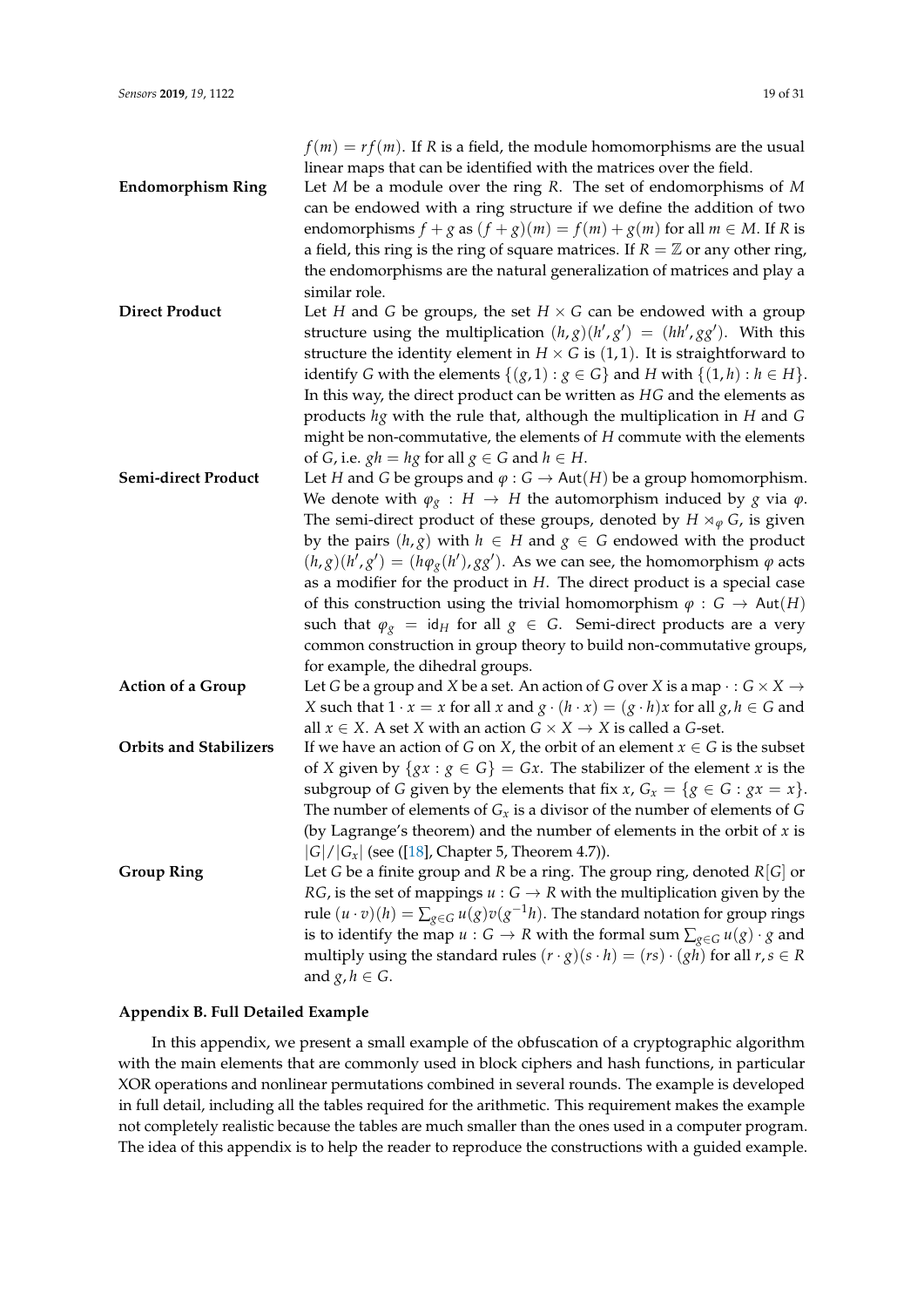In this example, the arithmetic is over the vector space  $V=\mathbb{F}_2^4$ , which is the external commutative group. The nonlinear permutation is the first one given in the data encryption standard algorithm

$$
S = (14, 4, 13, 1, 2, 15, 11, 8, 3, 10, 6, 12, 5, 9, 0, 7)
$$

and the algorithm computes the function

$$
\begin{array}{rcl}\n\xi: & V \times V \times V \times V \times V \rightarrow V \\
(v_0, v_1, v_2, v_3, v_4) & \mapsto \xi(v_0, v_1, v_2, v_3, v_4).\n\end{array}
$$

The computation combines these values with six hidden keys  $k_0, \dots, k_5 \in V$  using rounds. These values are the secret information that has to be protected.

| <b>Algorithm A1</b> Example (plain version).     |  |  |  |  |  |  |  |  |  |  |
|--------------------------------------------------|--|--|--|--|--|--|--|--|--|--|
| 1: $w_1 \leftarrow S(k_0 \oplus v_0)$            |  |  |  |  |  |  |  |  |  |  |
| 2: $w_2 \leftarrow S(k_1 \oplus v_1 \oplus w_1)$ |  |  |  |  |  |  |  |  |  |  |
| 3: $w_3 \leftarrow S(k_2 \oplus v_2 \oplus w_2)$ |  |  |  |  |  |  |  |  |  |  |
| 4: $w_4 \leftarrow S(k_3 \oplus v_3 \oplus w_3)$ |  |  |  |  |  |  |  |  |  |  |
| 5: $w_5 \leftarrow S(k_4 \oplus v_4 \oplus w_4)$ |  |  |  |  |  |  |  |  |  |  |
| 6: <b>return</b> $k_5 \oplus w_5$                |  |  |  |  |  |  |  |  |  |  |
|                                                  |  |  |  |  |  |  |  |  |  |  |

## <span id="page-19-1"></span><span id="page-19-0"></span>*Appendix B.1. Intrinsic Vulnerabilities*

The first thing that we do with this example is to prove that it is possible to get the key playing with some inputs and outputs, independently of the implementation of the algorithm. This is what we call *intrinsic vulnerabilities*. Some algorithms reveal information regardless of the implementation. When this happens, it is impossible to get a secure version under the white box premises, because even a black box version of the program would be insecure. In this example, the reason is that the function *ξ* is too small but we make a white-box version of this function just to show the method, although we know that it is too small to be realistic.

The first and most evident reason this function is insecure is because the number of possible keys is  $16<sup>6</sup> = 16777216$ . This key space is small enough to be analyzed just by checking all the possibilities with a simple PC.

However, here, we give an attack that uses the nonlinearity of *S* to break the security. This vulnerability is not a special property of the permutation *S* that we have chosen. This is something general that can be done for all nonlinear permutations. Linear permutations do not have this vulnerability, but they have many others. Therefore, we cannot get rid of the nonlinearity, because it is a property required for the general security of the algorithms.

As a question of notation, we write the elements of  $V = \mathbb{F}_2^4$  using a single hexadecimal value. Thus, for example, the value b, that in binary form is 1010 represents the vector  $(1,0,1,0)$ .

We use the auxiliary function  $f(v, u, k) = k \oplus S(v \oplus u)$  and the associated functions  $g_1(u) =$  $f(0, u, k) \oplus f(3, u, k)$  and  $g_2(u) = f(4, u, k) \oplus f(a, u, k)$ . The functions  $g_1$  and  $g_2$  do not depend on *k* because this value is canceled because  $k \oplus k = 0$ . If we compute  $g_1(u)$  and  $g_2(u)$  for all possible values *u*, we get that the possible outputs for  $g_1$  are  $\{f, 9, a, 4, c, 2\}$  and the outputs for  $g_2$  are  $\{4, 3, 8, 2, e\}$ . If we know the values  $g_1(u)$  and  $g_2(u)$  for a hidden  $u$ , we can obtain the value  $u$  looking at the following table

|  | $f$ 9 a 4 c 2 |  |  |
|--|---------------|--|--|
|  |               |  |  |
|  |               |  |  |
|  |               |  |  |
|  |               |  |  |
|  |               |  |  |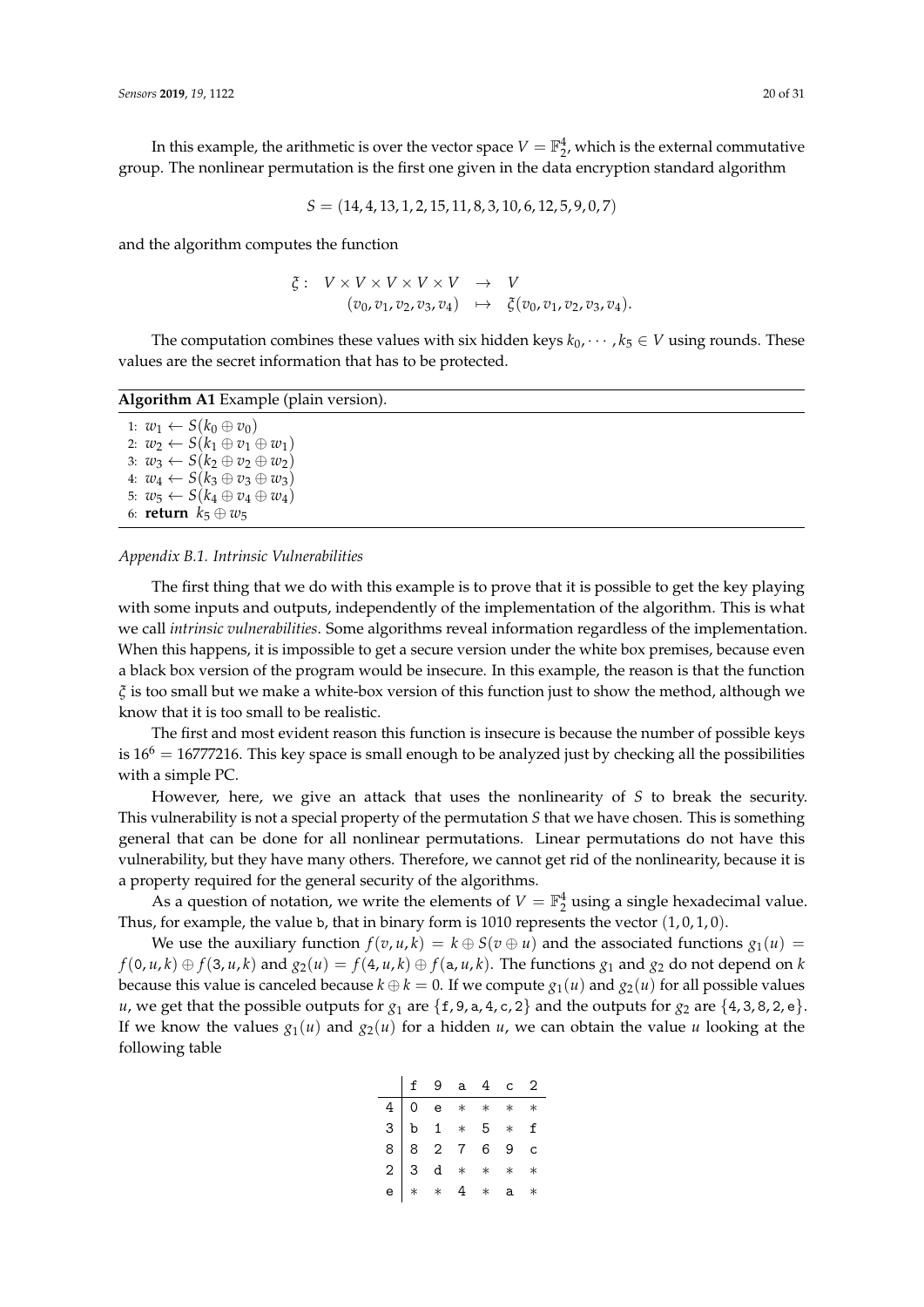The values ∗ are given to inputs that cannot be reached for any correct computation of the functions.

Now, we take the black-boxed version of *ξ* and fix the inputs *v*0, *v*1, *v*<sup>2</sup> and *v*3. These values produce a value  $w_4$  after the first 4 rounds. We want to compute the hidden value  $u = k_4 \oplus w_4$ , and, to do that, we see that  $f(v, u, k_5) = \xi(v_0, v_1, v_2, v_3, v)$  is precisely  $k_5 \oplus S(v \oplus u)$  and we can compute the auxiliary values  $g_1(u) = \xi(v_0, v_1, v_2, v_3, 0) \oplus \xi(v_0, v_1, v_2, v_3, 3)$  and  $g_2(u) = \xi(v_0, v_1, v_2, v_3, 3) \oplus \xi(v_0, v_1, v_2, v_3, 3)$ *ξ*(*v*0, *v*1, *v*2, *v*3, 4). From the previous table, we get the value *u*. Now, we only need to compute  $\zeta(v_0, v_1, v_2, v_3, 0) = k_5 \oplus S(u)$  and recover  $k_5$  because  $k_5 = \zeta(v_0, v_1, v_2, v_3, 0) \oplus S(u)$ . This technique has obtained the last key and reduced the problem to the function  $\zeta'(v_0,v_1,v_2,v_3) = S^{-1}(k_5 \oplus$ *ξ*(*v*1, *v*2, *v*3, *v*4, 0)). This function has exactly the same structure but with one round fewer. We can apply the same technique to get the key  $k_4$  and afterwards  $k_3$ ,  $k_2$ ,  $k_1$  and  $k_0$  by removing the security layers of this algorithm one by one.

A full explanation of the reasons for choosing these particular parameters 0, 3, 4 and a is outside the scope of this paper. It is a general technique to break encodings that is much more general and based on differential cryptanalysis. It is especially powerful on block ciphers and there are many publications on the topic. One general book to learn about these techniques is [\[21\]](#page-30-10).

The main ideas that should remain after this subsection is that the example is merely to show how the arithmetic works with something small and we do not claim that the obfuscated version of this function is secure, because even the black-box version is insecure. Any algorithm can introduce intrinsic vulnerabilities that have to be studied in detail before starting a white-box implementation.

#### *Appendix B.2. Obfuscated Version (Public Elements)*

In this subsection, we see a white-box implementation of the function *ξ* using the techniques explained in this paper. First, we show the public elements that are visible in the program and we make a simple computation. In the following subsection, we give the private elements of the implementation.

Apart for the external commutative group  $V = \mathbb{F}_2^4$  that it is part of the public algorithm, the first public element of this obfuscated implementation is the public group *G*. This group can be given by its multiplication table (Table [A1\)](#page-20-0). The structure of the group up to isomorphisms can also be considered public, because it can be easily computed using the multiplication table. The group *G* can be represented using endomorphisms over multiple commutative groups. For example, we can represent this group using matrices  $2 \times 2$  over the rings  $\mathbb{Z}_{10}$  and also over  $\mathbb{Z}_{11}$ . The correspondence between the element of the group and the matrices is given in Table [A2.](#page-21-0) We include in this table the inverses of the elements in the group that are used during the computation. The value X is used to represent the number 10 in the ring  $\mathbb{Z}_{11}$ .

**Table A1.** Group operation.

<span id="page-20-0"></span>**g<sup>0</sup> g<sup>1</sup> g<sup>2</sup> g<sup>3</sup> g<sup>4</sup> g<sup>5</sup> g<sup>6</sup> g<sup>7</sup> g<sup>8</sup> g<sup>9</sup> g<sup>10</sup> g<sup>11</sup> g<sup>0</sup>** *g*<sup>0</sup> *g*<sup>1</sup> *g*<sup>2</sup> *g*<sup>3</sup> *g*<sup>4</sup> *g*<sup>5</sup> *g*<sup>6</sup> *g*<sup>7</sup> *g*<sup>8</sup> *g*<sup>9</sup> *g*<sup>10</sup> *g*<sup>11</sup> **g<sup>1</sup>** *g*<sup>1</sup> *g*<sup>0</sup> *g*<sup>5</sup> *g*<sup>6</sup> *g*<sup>7</sup> *g*<sup>2</sup> *g*<sup>3</sup> *g*<sup>4</sup> *g*<sup>10</sup> *g*<sup>11</sup> *g*<sup>8</sup> *g*<sup>9</sup> **g<sup>2</sup>** *g*<sup>2</sup> *g*<sup>5</sup> *g*<sup>0</sup> *g*<sup>9</sup> *g*<sup>8</sup> *g*<sup>1</sup> *g*<sup>11</sup> *g*<sup>10</sup> *g*<sup>4</sup> *g*<sup>3</sup> *g*<sup>7</sup> *g*<sup>6</sup> **g<sup>3</sup>** *g*<sup>3</sup> *g*<sup>8</sup> *g*<sup>7</sup> *g*<sup>10</sup> *g*<sup>5</sup> *g*<sup>11</sup> *g*<sup>1</sup> *g*<sup>9</sup> *g*<sup>6</sup> *g*<sup>2</sup> *g*<sup>0</sup> *g*<sup>4</sup> **g<sup>4</sup>** *g*<sup>4</sup> *g*<sup>9</sup> *g*<sup>6</sup> *g*<sup>5</sup> *g*<sup>3</sup> *g*<sup>10</sup> *g*<sup>7</sup> *g*<sup>1</sup> *g*<sup>2</sup> *g*<sup>8</sup> *g*<sup>11</sup> *g*<sup>0</sup> **g<sup>5</sup>** *g*<sup>5</sup> *g*<sup>2</sup> *g*<sup>1</sup> *g*<sup>11</sup> *g*<sup>10</sup> *g*<sup>0</sup> *g*<sup>9</sup> *g*<sup>8</sup> *g*<sup>7</sup> *g*<sup>6</sup> *g*<sup>4</sup> *g*<sup>3</sup> **g<sup>6</sup>** *g*<sup>6</sup> *g*<sup>10</sup> *g*<sup>4</sup> *g*<sup>8</sup> *g*<sup>2</sup> *g*<sup>9</sup> *g*<sup>0</sup> *g*<sup>11</sup> *g*<sup>3</sup> *g*<sup>5</sup> *g*<sup>1</sup> *g*<sup>7</sup> **g<sup>7</sup>** *g*<sup>7</sup> *g*<sup>11</sup> *g*<sup>3</sup> *g*<sup>2</sup> *g*<sup>6</sup> *g*<sup>8</sup> *g*<sup>4</sup> *g*<sup>0</sup> *g*<sup>5</sup> *g*<sup>10</sup> *g*<sup>9</sup> *g*<sup>1</sup> **g<sup>8</sup>** *g*<sup>8</sup> *g*<sup>3</sup> *g*<sup>11</sup> *g*<sup>1</sup> *g*<sup>9</sup> *g*<sup>7</sup> *g*<sup>10</sup> *g*<sup>5</sup> *g*<sup>0</sup> *g*<sup>4</sup> *g*<sup>6</sup> *g*<sup>2</sup> **g<sup>9</sup>** *g*<sup>9</sup> *g*<sup>4</sup> *g*<sup>10</sup> *g*<sup>7</sup> *g*<sup>1</sup> *g*<sup>6</sup> *g*<sup>5</sup> *g*<sup>3</sup> *g*<sup>11</sup> *g*<sup>0</sup> *g*<sup>2</sup> *g*<sup>8</sup> **g<sup>10</sup>** *g*<sup>10</sup> *g*<sup>6</sup> *g*<sup>9</sup> *g*<sup>0</sup> *g*<sup>11</sup> *g*<sup>4</sup> *g*<sup>8</sup> *g*<sup>2</sup> *g*<sup>1</sup> *g*<sup>7</sup> *g*<sup>3</sup> *g*<sup>5</sup> **g<sup>11</sup>** *g*<sup>11</sup> *g*<sup>7</sup> *g*<sup>8</sup> *g*<sup>4</sup> *g*<sup>0</sup> *g*<sup>3</sup> *g*<sup>2</sup> *g*<sup>6</sup> *g*<sup>9</sup> *g*<sup>1</sup> *g*<sup>5</sup> *g*<sup>10</sup>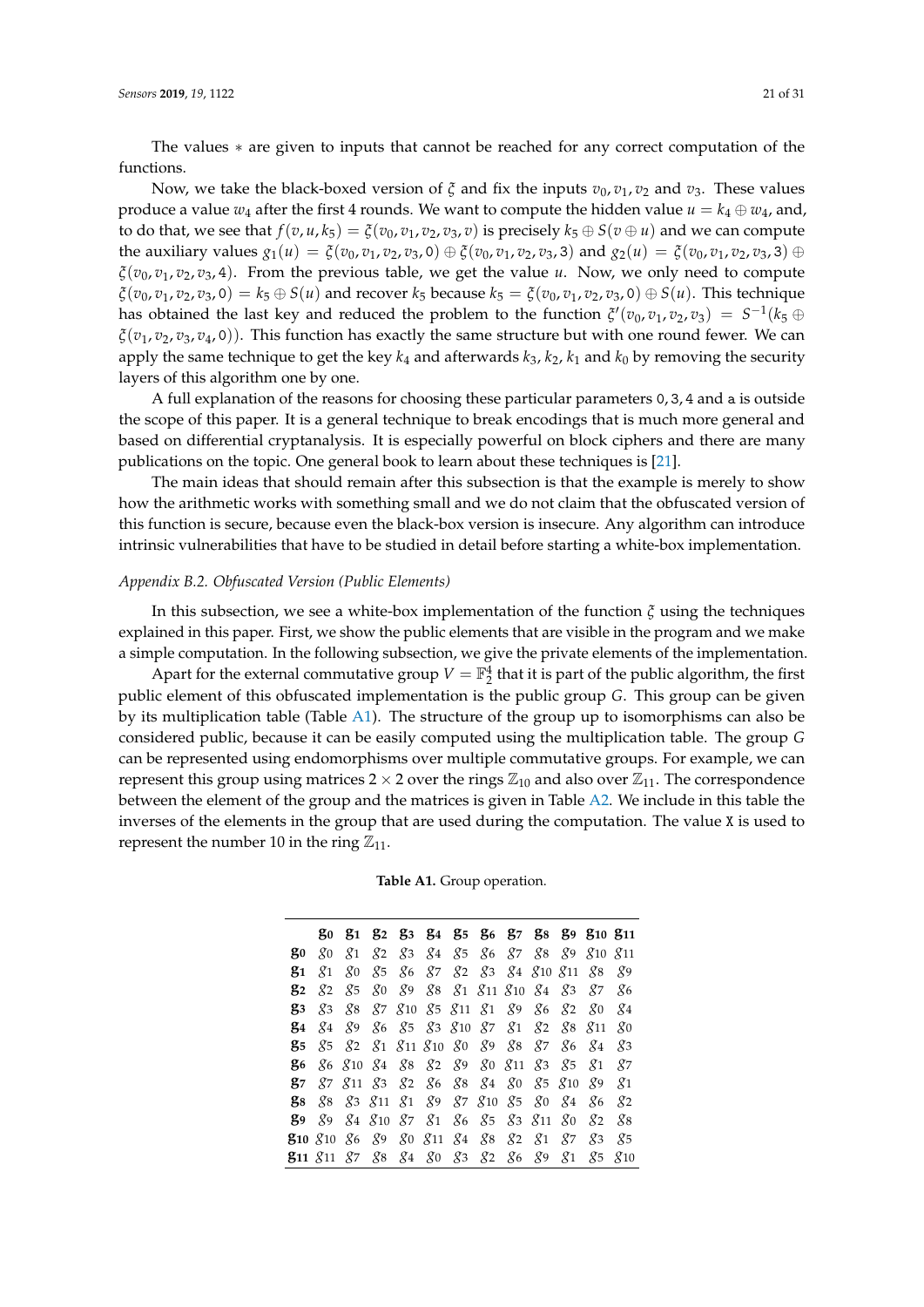<span id="page-21-0"></span>

| Group          | End $(\mathbb{Z}_{10}^2)$                                           | End $(\mathbb{Z}_{11}^2)$                                                    | Inverse        |
|----------------|---------------------------------------------------------------------|------------------------------------------------------------------------------|----------------|
| 80             | $\left[\begin{smallmatrix} 1 & 0 \ 0 & 1 \end{smallmatrix}\right]$  | $\left[\begin{smallmatrix} 1 & 0 \\ 0 & 1 \end{smallmatrix}\right]$          | 80             |
| $g_1$          | $\left[\begin{smallmatrix} 9 & 7 \\ 0 & 1 \end{smallmatrix}\right]$ | $\left[\begin{smallmatrix} X & 2 \\ 0 & 1 \end{smallmatrix}\right]$          | 81             |
| g <sub>2</sub> | $\left[\begin{smallmatrix} 1 & 3 \\ 0 & 9 \end{smallmatrix}\right]$ | $\left[\begin{smallmatrix} 1 & 9 \\ 0 & \texttt{X} \end{smallmatrix}\right]$ | g <sub>2</sub> |
| $g_3$          | $\left[\begin{smallmatrix} 9 & 2 \\ 2 & 5 \end{smallmatrix}\right]$ | $\left[\begin{smallmatrix} 6 & 1 \\ 1 & 4 \end{smallmatrix}\right]$          | 810            |
| $g_4$          | $\left[\begin{smallmatrix} 5 & 2 \\ 2 & 1 \end{smallmatrix}\right]$ | $\begin{bmatrix} 7 & 1 \\ 1 & 5 \end{bmatrix}$                               | 811            |
| 85             | $\left[\begin{smallmatrix} 9 & 0 \\ 0 & 9 \end{smallmatrix}\right]$ | $\left[\begin{smallmatrix} X & 0 \\ 0 & X \end{smallmatrix}\right]$          | 85             |
| 86             | $\left[\begin{smallmatrix} 1 & 5 \\ 8 & 9 \end{smallmatrix}\right]$ | $\left[\begin{smallmatrix} 5 & 2 \\ X & 6 \end{smallmatrix}\right]$          | 86             |
| 87             | $\left[\begin{smallmatrix} 5 & 7 \\ 8 & 5 \end{smallmatrix}\right]$ | $\left[\begin{smallmatrix} 4 & 4 \\ 8 & 7 \end{smallmatrix}\right]$          | 87             |
| 88             | $\left[\begin{smallmatrix} 5 & 3 \\ 2 & 5 \end{smallmatrix}\right]$ | $\begin{bmatrix} 7 & 7 \\ 1 & 4 \end{bmatrix}$                               | 88             |
| 89             | $\left[\begin{smallmatrix} 9 & 5 \\ 2 & 1 \end{smallmatrix}\right]$ | $\left[\begin{smallmatrix} 6 & 9 \\ 1 & 5 \end{smallmatrix}\right]$          | 89             |
| $g_{10}$       | $\left[\begin{smallmatrix} 5 & 8 \\ 8 & 9 \end{smallmatrix}\right]$ | $\left[\begin{smallmatrix} 4 & X \\ X & 6 \end{smallmatrix}\right]$          | 83             |
| 811            | $\left[\begin{smallmatrix} 1 & 8 \ 8 & 5 \end{smallmatrix}\right]$  | $\left[\begin{smallmatrix} 5 & X \\ X & 7 \end{smallmatrix}\right]$          | 84             |
|                |                                                                     |                                                                              |                |

**Table A2.** Group representations.

These matrices are used to operate the elements of the group with the elements of the heading spaces, which in this case are  $\mathbb{Z}_{10}^2$  and  $\mathbb{Z}_{11}^2$ . The elements of the heading spaces are denoted as column vectors and the operation by the elements of *G* is done using the standard multiplication of matrices. If we multiply  $g_i$  with the head  $\left[\begin{array}{c} u \\ v \end{array}\right]$ , we first have to know where the head is. If it is in  $\mathbb{Z}_{10}^2$ , we use the matrix associated to  $g_i$  over  $\mathbb{Z}_{10}$  in Table [A2,](#page-21-0) and, if the head is in  $\mathbb{Z}_{11}^2$ , we use the matrix over  $\mathbb{Z}_{11}$ given in the same table.

<span id="page-21-1"></span>We have two reduction maps that switch the representations between the two heading spaces. The reduction  $R_0$ , given in Table [A3,](#page-21-1) takes values in  $\mathbb{Z}_{10}^2$  and gives the results in  $\mathbb{Z}_{11}^2$ . The reduction  $R_1$ , given in Table [A4,](#page-22-0) works the other way round. The values are given in Tables [A3](#page-21-1) and [A4.](#page-22-0)

|  |  | <b>Table A3.</b> Reduction 0. |  |
|--|--|-------------------------------|--|
|  |  |                               |  |
|  |  |                               |  |
|  |  |                               |  |
|  |  |                               |  |

| $_{R_0}$     | 0              | 1                | 2                 | 3                   | 4                  | 5          | 6                | 7                  | 8             | 9           |
|--------------|----------------|------------------|-------------------|---------------------|--------------------|------------|------------------|--------------------|---------------|-------------|
| 0            | $\frac{4}{8}$  | 80               | 8<br>5            | 0<br>3              | $\frac{1}{5}$      | 3<br>X     | $\frac{1}{5}$    | 6                  |               | 6<br>9      |
| 1            | ī<br>X         | З<br>О           | Ō                 | 5<br>8              | З<br>9             | ö          | 2<br>6           | $\frac{4}{7}$<br>X | $\frac{4}{x}$ | 732<br>7    |
| $\mathbf{2}$ | Ĩ<br>5         | Ō                | $\frac{4}{3}$     | Ō                   | ğ,<br>X            | З<br>9     | 1<br>5<br>0      | 8<br>7             | 6950          |             |
| 3            | 5              | XX567            | 5<br>Ò            | $\frac{1}{2}$       | X<br>$\frac{8}{7}$ |            |                  | 5<br>3<br>1<br>7   |               | X<br>200000 |
| 4            | 14814          |                  | 7<br>28<br>X      | Ō                   |                    |            | 642636           |                    | 138932        |             |
| 5            |                | Х<br>7           |                   | 8226                | 0<br>3             |            |                  | i<br>8             |               |             |
| 6            | X 35<br>5<br>1 | 3<br>0<br>0<br>0 | Χ<br>$\mathbf{1}$ | X                   | ğ<br>$\mathbf{1}$  | 63947X6340 |                  | 0<br>8<br>5<br>4   |               |             |
| 7            |                |                  | 3<br>0            | რ<br>8              | 3<br>X             | X          | 0<br>1<br>3<br>9 |                    | $\frac{1}{5}$ | 14797       |
| 8            | ī<br>5         | 8<br>Ï.          | 2<br>9            | 3<br>$\overline{6}$ | $\frac{1}{5}$      | X<br>7     | X                | 0<br>$\mathbf{1}$  | 3<br>X        | 6           |
| 9            | $\frac{5}{1}$  | <u>5</u><br>9    | $\frac{6}{2}$     | 0<br>9              | ž<br>6             | 0<br>6     | 2<br>9           | 2<br>4             | 0<br>Ź        | 3<br>0      |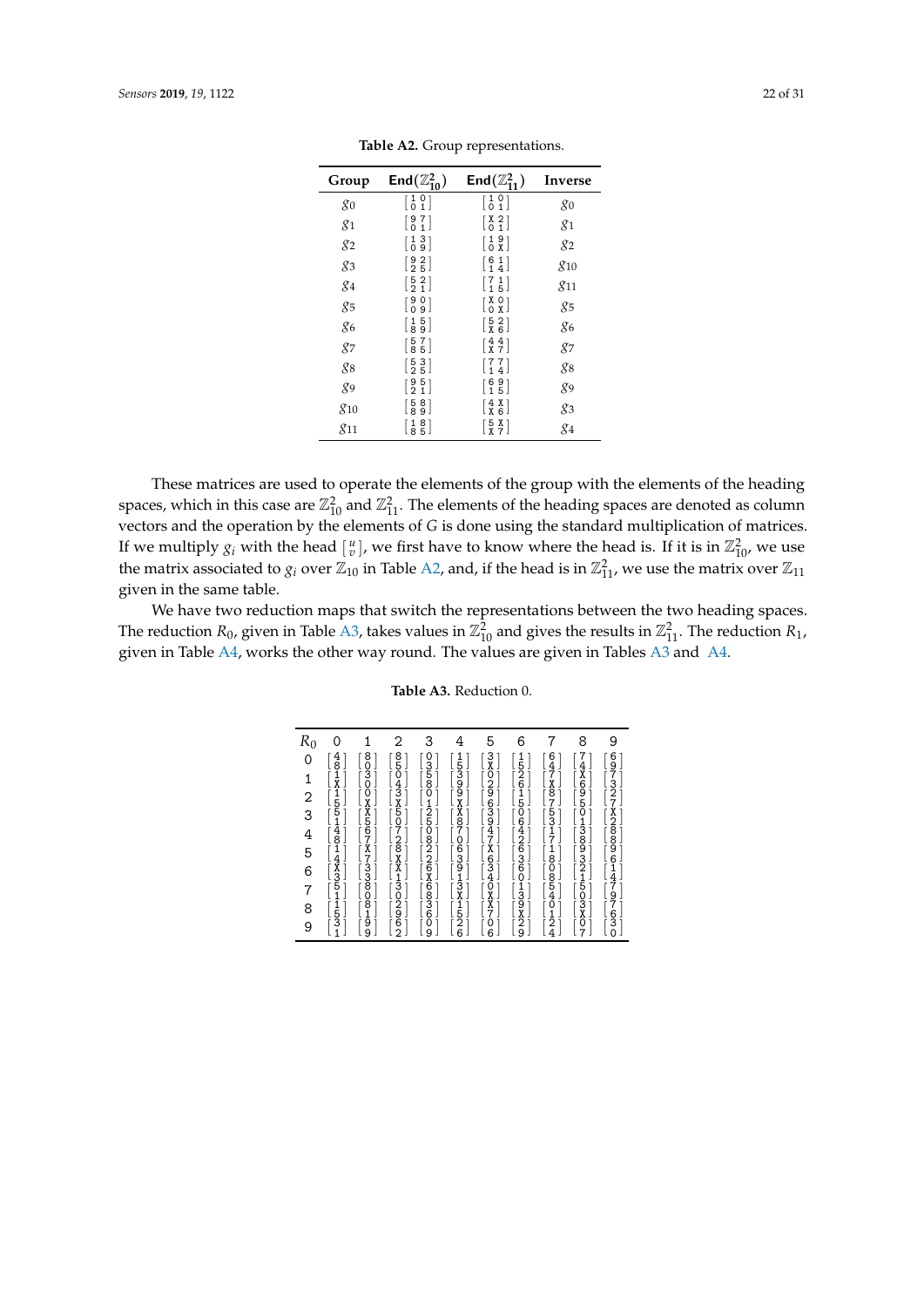**Table A4.** Reduction 1.

<span id="page-22-0"></span>

| $R_1$        | 0                  | 1                   | 2      | 3                 | 4                  | 5                  | 6                   | 7             | 8                  | 9                   | Χ                                                      |
|--------------|--------------------|---------------------|--------|-------------------|--------------------|--------------------|---------------------|---------------|--------------------|---------------------|--------------------------------------------------------|
| 0            | $\frac{7}{3}$      | 3                   | 1<br>5 | 6<br>9            | 8<br>$\frac{2}{3}$ | 1<br>7             | 9<br>3              | $\frac{8}{2}$ | $\frac{4}{2}$      | 7<br>6              | $\frac{2}{1}$                                          |
| $\mathbf{1}$ | $\frac{5}{7}$      | 4                   | 5<br>7 | 9<br>5            | 3                  | 4<br>4             | 8<br>3              | 3<br>0        | 8                  | 5<br>З              | ලි<br>6                                                |
| 2            | $\frac{9}{8}$      | 4                   | 8<br>8 | 9<br>2            | 4<br>5             | 0<br>3             | 9<br>8              | 4<br>0        | 8<br>0             | 9<br>4              | Ō<br>2                                                 |
| 3            | 2<br>9             | 8                   | ğ<br>З | $\frac{4}{7}$     | 7<br>9<br>5        | 2<br>9<br>8        | 5                   | $\frac{8}{2}$ | 0<br>4             | 2<br>3<br>7         | $\begin{array}{c}\n3 \\ 9 \\ 1 \\ 0 \\ 3\n\end{array}$ |
| 4            | $\frac{4}{8}$<br>2 | $\frac{1}{5}$       | 9<br>7 | 6<br>š            |                    | 7                  | 4357                | 4685          | 1<br>$\frac{1}{0}$ | 7                   |                                                        |
| 5            |                    | 9                   | 5<br>3 | 9                 | 3<br>3<br>3        | 7<br>7             | 7                   |               | 8                  | 9<br>0              |                                                        |
| 6            | 5<br>8             | 7<br>9              | 9<br>0 | 3<br>$\mathbf{1}$ | 5                  | 7<br>7             | 8<br>$\overline{3}$ | 5953          | 3553               | 5<br>3              | 6<br>3<br>3                                            |
| 7            | $\frac{1}{8}$      | 5<br>$\overline{2}$ | 7      | 5<br>7            | 2<br>7             | 9                  | 7                   |               |                    | 0<br>$\overline{2}$ |                                                        |
| 8            | 9<br>1             | 1<br>9              | 8<br>Ź | 1<br>$\mathbf 0$  | 8                  | ვ<br>5             | .<br>7              | 1345          | $\frac{4}{7}$      | 5                   | $\frac{4}{6}$                                          |
| 9            | 4<br>6             | 9<br>7              | 6      | 1<br>0            | $\frac{2}{4}$      | 2<br>$\frac{8}{8}$ | 6<br>8              |               | 7<br>3             | 6<br>$\Omega$       | ō<br>7                                                 |
| Χ            | $\frac{6}{2}$      | 8                   | 5<br>3 | 0                 | 0                  | 3                  | 5<br>$\overline{2}$ | Š<br>6        | 9<br>5             |                     | $\frac{1}{7}$                                          |

<span id="page-22-1"></span>This algorithm requires an extra table to compute the nonlinear permutation *S*. This table is also used for the output and is called *B* (see Table [A5\)](#page-22-1).

**Table A5.** B map.

| В | 0                  |            | 2                       | 3             | 4           | 5                   | 6             | 7                        | 8           | 9                  |
|---|--------------------|------------|-------------------------|---------------|-------------|---------------------|---------------|--------------------------|-------------|--------------------|
| 0 | $^{\circ}_{\circ}$ | 0          | 3                       |               | 2<br>3<br>0 |                     | 2<br>3<br>1   | 2<br>90                  |             |                    |
| 1 |                    |            | ر<br>9<br>$\frac{1}{0}$ |               | Ŏ           |                     |               | 7                        |             |                    |
| 2 | <b>DOODDOODDOO</b> | 831333047  |                         | 0513106432120 |             | 00328268150033137   | 4230000       | .<br>7                   | 43951800    | 009568006882654968 |
| 3 |                    |            |                         |               |             |                     |               |                          |             |                    |
| 4 |                    |            | 221110                  |               |             |                     |               | 634397                   | 1957        |                    |
| 5 |                    |            |                         |               | 2404332080  |                     | 8320          |                          |             |                    |
| 6 |                    | <b>687</b> | 39<br>5<br>5<br>0       |               |             |                     | 9<br>4        | ვაავ                     | i<br>Ö      |                    |
| 7 | 188223             | 0          | 0                       | 16345         |             |                     | 0             |                          | 2<br>1      |                    |
| 8 |                    | Ŏ<br>8     | $\frac{1}{8}$           |               | 0231        |                     | Ō<br>2        | to                       | Ō<br>З<br>9 |                    |
| 9 | $\frac{1}{0}$      | 0<br>9     | 0<br>6                  | 0<br>7        | 4           | 8<br>$\overline{2}$ | ō<br>$\Omega$ | $\mathbf{1}$<br>$\Omega$ |             | ğ<br>3             |

For each possible input, we need the values that are used to compute it in the algorithm. The first input  $(v_0)$  is introduced using a head in  $\mathbb{Z}_{10}^2$  and the other input values is introduced using three group values for each input. The values are given in Table [A6.](#page-23-0)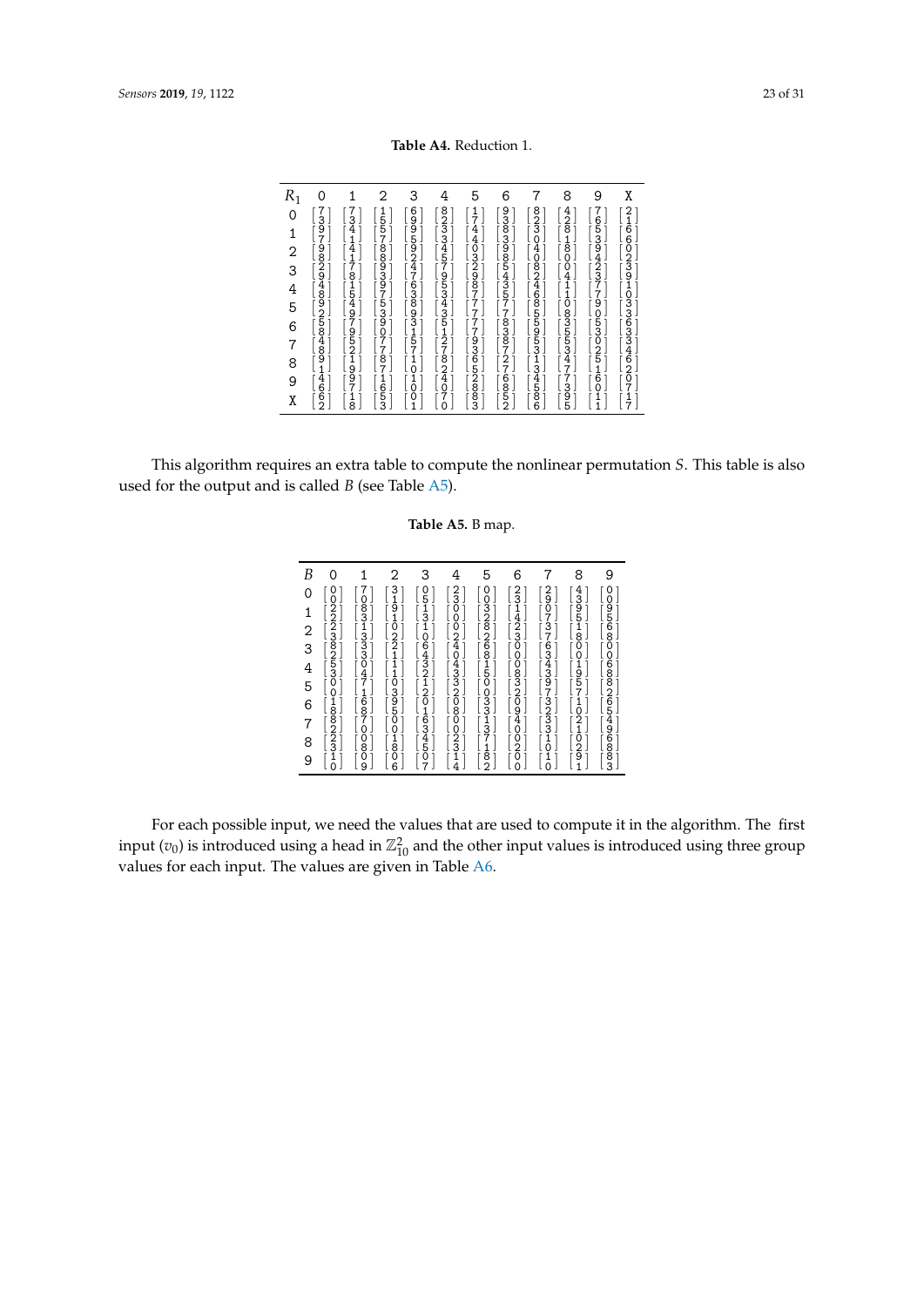**Table A6.** Input table.

<span id="page-23-0"></span>

| IТ | $v_0$                                  |          | v <sub>1</sub> |          |          | $v_2$    |       |        | $v_3$    |     |          | $\overline{v}_4$ |          |
|----|----------------------------------------|----------|----------------|----------|----------|----------|-------|--------|----------|-----|----------|------------------|----------|
| i  | 0                                      | 1        | 2              | 3        | 4        | 5        | 6     | 7      | 8        | 9   | 10       | 11               | 12       |
| 0  | 3<br>3                                 | 81       | 88             | 89       | 86       | $g_1$    | 86    | 84     | 83       | 81  | $g_{11}$ | 86               | 83       |
| 1  | 8<br>2                                 | 88       | 85             | $g_{11}$ | 88       | 87       | 84    | 89     | 84       | 83  | 81       | 81               | 84       |
| 2  | $\frac{1}{8}$                          | 86       | 87             | $g_0$    | 87       | $g_{10}$ | $g_1$ | $g_1$  | 84       | 811 | $g_{11}$ | $g_1$            | 82       |
| 3  | $\begin{bmatrix} 0 \\ 1 \end{bmatrix}$ | 83       | 85             | 83       | 82       | 82       | 85    | 89     | 811      | 84  | $g_{11}$ | 86               | 88       |
| 4  | ნ<br>8                                 | 89       | 88             | 89       | 86       | 88       |       | 84 811 | 88       | 87  | 89       | $g_{10}$         | 88       |
| 5  | ğ<br>5                                 | 811      | 81             | 85       | 81       | 84       | 87    | $g_0$  | $g_3$    | 83  | 80       | 89               | 89       |
| 6  | $\frac{1}{0}$                          | 82       | $g_{10}$       | $g_0$    | 86       | 83       | 87    | 81     | 86       | 85  | 88       | 83               | 87       |
| 7  | $\frac{6}{7}$                          | 83       | 81             | 88       | 84       | 82       | 81    | 81     | $g_3$    | 80  | 81       | 84               | $g_1$    |
| 8  | 3<br>1                                 | 83       | 88             | 81       | 86       | 80       | 81    | 80     | 811      | 85  | 86       | 89               | 811      |
| 9  |                                        | 85       | $g_{11}$       | 85       | 84       | 81       | 87    | $g_3$  | 89       | 87  | 81       | 87               | 85       |
| a  | $\frac{0}{2}$                          | $g_{10}$ | 87             | 80       | 86       | 80       |       | 85 811 | 86       | 88  | 85       | 84               | 85       |
| b  | $\frac{1}{9}$                          | 82       | 86             | 82       | 85       | 86       | 80    | 85     | 88       | 82  | 81       | 88               | $g_{10}$ |
| с  |                                        | 88       | 85             | 89       | 84       | 86       | 81    | 83     | $g_{10}$ | 81  | 81       | 86               | 811      |
| d  | $\frac{1}{3}$                          | 81       | 88             | 811      | 85       | 80       | 82    | 82     | 88       | 83  | 88       | 85               | $g_0$    |
| е  | 2<br>3                                 | $g_{10}$ | 87             | 86       | 84       | 88       | 82    | 88     | $g_{10}$ | 89  | 88       | 89               | 87       |
| f  |                                        | 88       | 811            | 88       | $g_{10}$ | 89       | 84    | 83     | 81       | 86  | 89       | 88               | $g_{10}$ |

The reduction step in this algorithm, which is called step, swaps the heads between  $\mathbb{Z}_{10}^2$  and  $\mathbb{Z}_{11}^2$ .

```
Algorithm A2 Basic reduction step.
Require: w is a head, g_i \in G1: if w \in \mathbb{Z}_{10}^2 then
  2: return g_i R_0 (g_i^{-1} w)3: else {w \in \mathbb{Z}_{11}^2}
  4: return g_i R_1 (g_i^{-1} w)5: end if
```
The multiplication of the elements of a group by the heads is done with the matrix representation of the group elements. Therefore, in the computation  $g_iR_j(g_i^{-1}w)$ , the matrices corresponding to  $g_i$ and  $g_i^{-1}$  are over different rings. The full implementation is given in Algorithm [A3.](#page-24-0)

The last public element of the implementation is the program itself.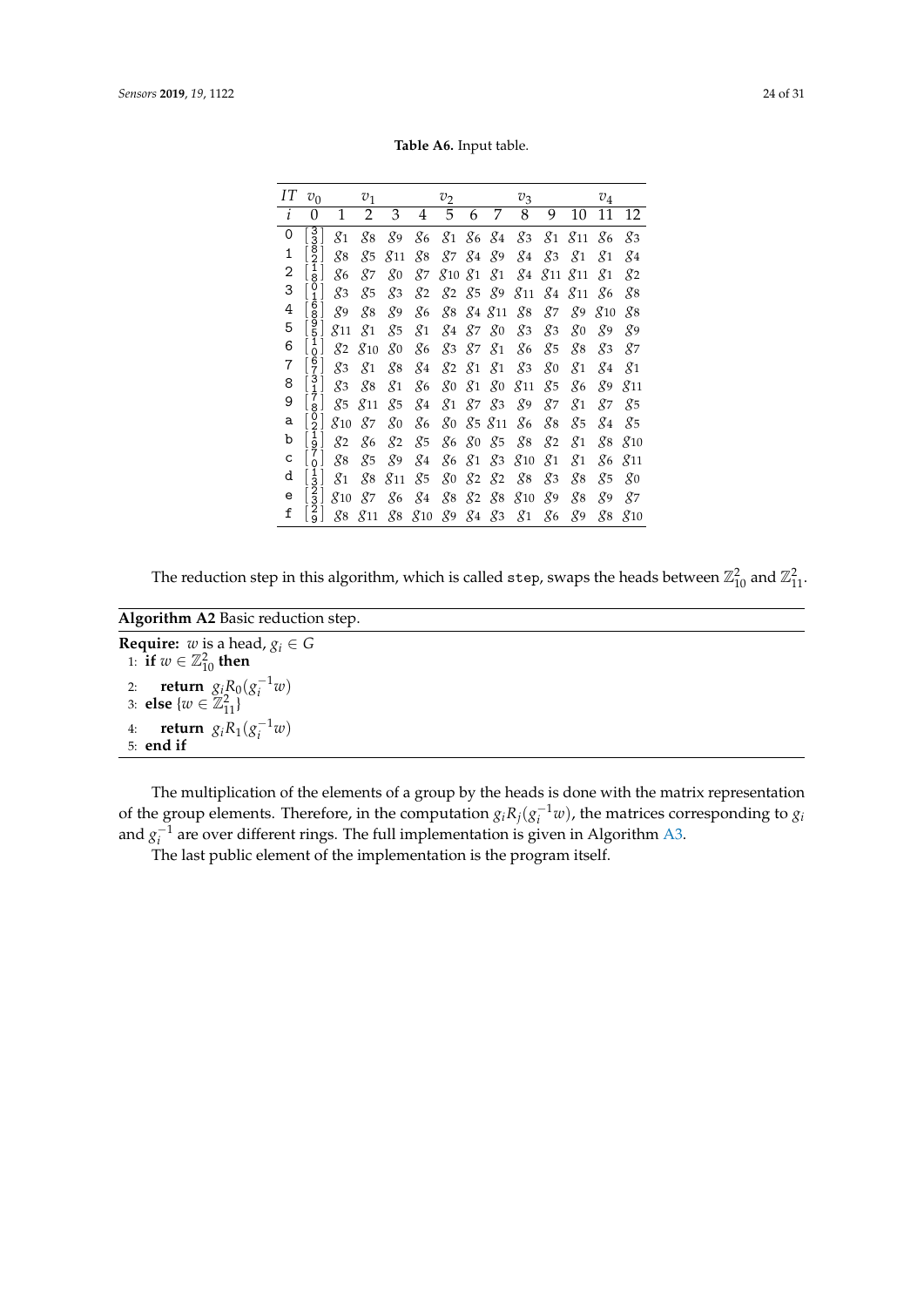**Algorithm A3** Public program (obfuscated version).

1:  $w \leftarrow IT_0(v_0)$ 2:  $w \leftarrow \texttt{step}(IT_1(v_1), w)$ 3:  $w \leftarrow \texttt{step}(g_6, w)$ 4:  $w \leftarrow \texttt{step}(IT_2(v_1), w)$ 5:  $w \leftarrow \text{step}(IT_3(v_1), w)$ 6:  $w \leftarrow B(w)$ 7:  $w \leftarrow \mathtt{step}(IT_4(v_2), w)$ 8:  $w \leftarrow \texttt{step}(g_4, w)$ 9:  $w \leftarrow \texttt{step}(IT_5(v_2), w)$ 10:  $w \leftarrow \texttt{step}(IT_6(v_2), w)$ 11:  $w \leftarrow B(w)$ 12:  $w \leftarrow \texttt{step}(IT_7(v_3), w)$ 13:  $w \leftarrow \texttt{step}(g_{10}, w)$ 14:  $w \leftarrow \texttt{step}(IT_8(v_3), w)$ 15:  $w \leftarrow \texttt{step}(IT_9(v_3), w)$ 16:  $w \leftarrow B(w)$ 17:  $w \leftarrow \text{step}(IT_{10}(v_4), w)$ 18:  $w \leftarrow \text{step}(g_{11}, w)$ 19:  $w \leftarrow \text{step}(IT_{11}(v_4), w)$ 20:  $w \leftarrow \texttt{step}(IT_{12}(v_4), w)$ 21:  $w \leftarrow B(w)$ 22: **return** numeric value of *w*

<span id="page-24-0"></span>We see an execution of the whole function with the input values  $v_0 = 1, v_1 = 6, v_2 = \mathsf{a}, v_3 = 5$  and  $v_4 = b$ .

1: 
$$
w \leftarrow \begin{bmatrix} 8 \\ 2 \end{bmatrix}
$$
  
\n2:  $w \leftarrow g_2 R_0 \left( g_2^{-1} w \right) = \begin{bmatrix} \frac{4}{3} & \frac{4}{7} \end{bmatrix} R_0 \left( \begin{bmatrix} 5 & 7 \\ 8 & 5 \end{bmatrix} \begin{bmatrix} 8 \\ 2 \end{bmatrix} \right) = \begin{bmatrix} 6 \\ 4 \end{bmatrix}$   
\n3:  $w \leftarrow g_6 R_1 \left( g_6^{-1} w \right) = \begin{bmatrix} 9 & 5 \\ 2 & 1 \end{bmatrix} R_1 \left( \begin{bmatrix} 6 & 9 \\ 1 & 6 \end{bmatrix} \begin{bmatrix} 6 \\ 1 \end{bmatrix} \right) = \begin{bmatrix} 9 \\ 1 \end{bmatrix}$   
\n4:  $w \leftarrow g_{10} R_0 \left( g_{10}^{-1} w \right) = \begin{bmatrix} \frac{4}{3} & \frac{8}{6} \\ \frac{8}{3} & \frac{8}{6} \end{bmatrix} R_0 \left( \begin{bmatrix} 9 & \frac{2}{3} \\ \frac{2}{3} & \frac{8}{3} \end{bmatrix} \right) = \begin{bmatrix} 8 \\ 8 \end{bmatrix}$   
\n5:  $w \leftarrow g_0 R_1 \left( g_0^{-1} w \right) = \begin{bmatrix} 1 & 0 & 0 \\ 0 & 1 & 1 \end{bmatrix} R_1 \left( \begin{bmatrix} 1 & 0 & 1 \\ 0 & 2 & 1 \end{bmatrix} \begin{bmatrix} 8 \\ 3 \end{bmatrix} \right) = \begin{bmatrix} 9 \\ 4 \end{bmatrix}$   
\n6:  $w \leftarrow g_6 R_0 \left( g_6^{-1} w \right) = \begin{bmatrix} 6 & 9 \\ 2 & 5 \end{bmatrix} R_0 \left( \begin{bmatrix} 9 & 5 \\ 2 & 1 \end{bmatrix} \begin{bmatrix} 3 \\ 3 \end{bmatrix} \right) = \begin{bmatrix} 9 \\ 4 \end{bmatrix}$   
\n7:  $w \leftarrow g_6 R_0 \left( g_0^{-1} w \right) = \begin{bmatrix} 1 & 0 & 0 \\ 0 & 1 & 1 \end{bmatrix} R_0 \left( \begin{bmatrix} 1 & 0 & 1 \\ 0 &$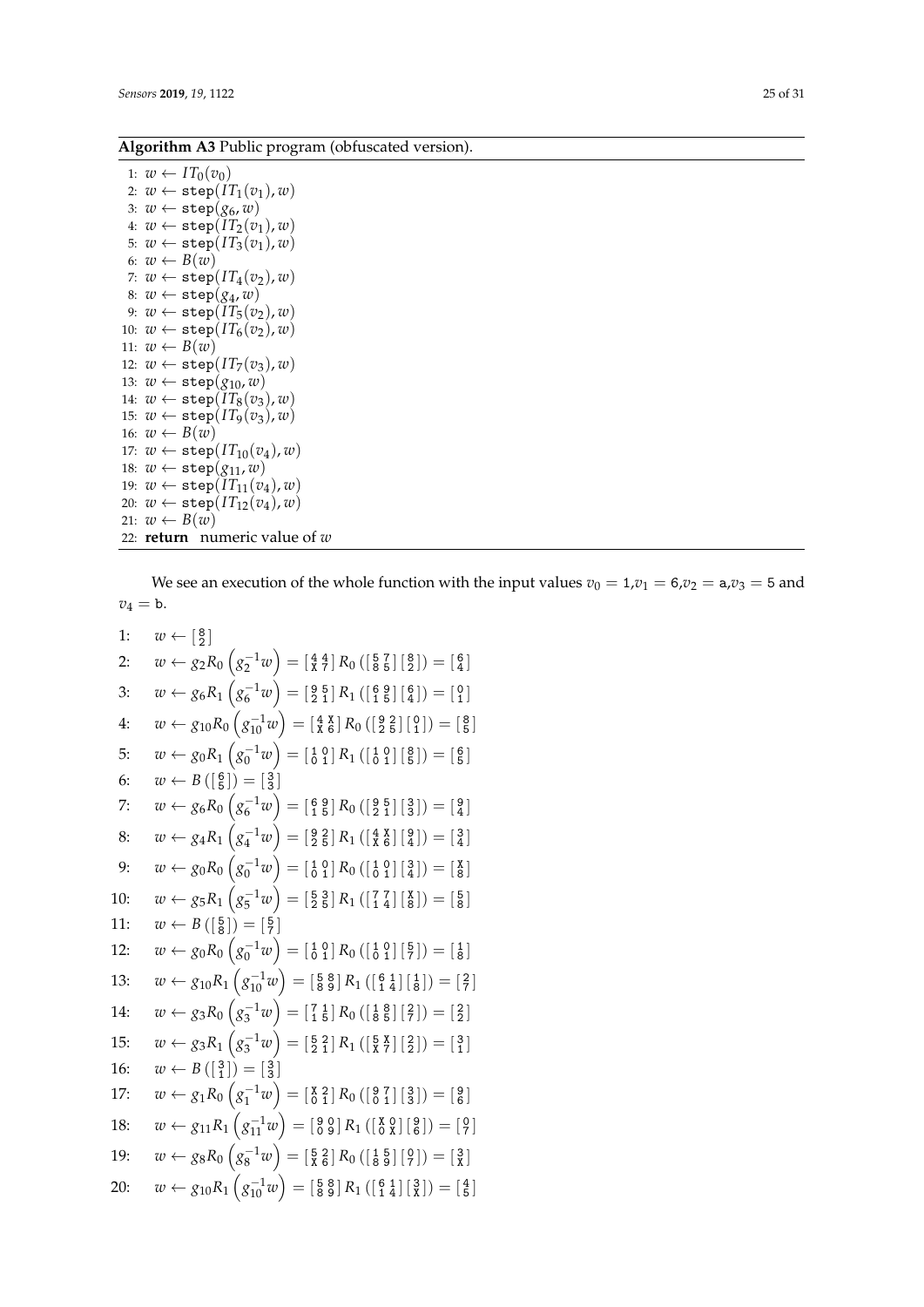21:  $w \leftarrow B([\frac{4}{5}]) = [\frac{1}{5}]$ 22: **return**  $10 \cdot 1 + 5 =$  f

## *Appendix B.3. Obfuscated Version (Private Elements)*

Beyond this point, we look at the information that is not available to the attacker, whose only visible elements are those given in the previous subsection. Some of the elements might be guessed by the attacker, but they are not visible.

The keys used in this implementation are  $k_0 = c$ ,  $k_1 = 8$ ,  $k_2 = 1$ ,  $k_3 = f$ ,  $k_4 = 1$  and  $k_5 = 4$ . We can check that the obfuscated computation of *ξ*(1, 6, a, 5, b) given in the previous subsection is correct using Algorithm [A1](#page-19-1) and the keys provided.

- 1:  $w_1 \leftarrow S(k_0 \oplus v_0) = S(d) = 9$
- 2:  $w_2 \leftarrow S(k_1 \oplus v_1 \oplus w_1) = S(7) = 8$
- 3:  $w_3 \leftarrow S(k_2 \oplus v_2 \oplus w_2) = S(3) = 1$
- 4:  $w_4 \leftarrow S(k_3 \oplus v_3 \oplus w_3) = S(b) = c$
- 5:  $w_5 \leftarrow S(k_4 \oplus v_4 \oplus w_4) = S(6) = b$
- 6: **return**  $k_5 \oplus w_5 = f$

One of the things that could be surprising at first sight to someone not used to this arithmetic is that, although we make computations in the vector space  $V = \mathbb{F}_2^4$ , we use matrices over the rings  $\mathbb{Z}_{10}$ and  $\mathbb{Z}_{11}$ . We only need heading spaces that let us define the actions of the group *G* up to isomorphism, and in this case the group can be described using these particular matrices.

<span id="page-25-0"></span>We give an alternative presentation of the public group *G* that is used to define further private elements of the obfuscation. The group *G* can be described as a non-commutative group generated by three elements, *u*, *v* and *w*, such that  $u^3 = v^2 = w^2 = 1$ . The element *w* commutes with all the others, but the other two do not commute because  $uv = vu^2$ . All the elements of the group can be written as  $w^i v^j v^k$  for  $i \in \{0,1\}$ ,  $j \in \{0,1\}$  and  $k \in \{0,1,2\}$ . One possible correspondence between the elements of *G* that we have been using and this representation is given in Table [A7.](#page-25-0)

**Table A7.** Group correspondences.

| Group    | $w^iv^ju^k$    |
|----------|----------------|
| 80       | 1              |
| $g_1$    | wvu            |
| 82       | vu             |
| 83       | $u^2$          |
| $g_4$    | wu             |
| 85       | $\overline{w}$ |
| 86       | $wwu^2$        |
| 87       | 72             |
| 88       | wv             |
| 89       | $vu^2$         |
| $g_{10}$ | $\mathcal{U}$  |
| $g_{11}$ | $wu^2$         |

Although this group can be found using  $4 \times 4$ -matrices over  $\mathbb{F}_2$  (in fact, there are 30,240 ways to select *u*, *v* and *w* matching the conditions in  $Mat_{4\times4}(\mathbb{F}_2)$ , the implementation uses the internal commutative group  $M = \mathbb{F}_2^6$  and thus  $6 \times 6$  matrices over  $\mathbb{F}_2$  to represent the endomorphisms.

The computation of the real value represented by each element and the control values is done

with the matrix  $P =$  $\sqrt{ }$  $\Big\}$ 1 1 1 0 0 1 1 1 0 1 0 0 0 1 1 1 0 0 0 1 0 0 1 1 1 1 1 0 1 0 1 1 1 1 0 1 1  $\vert \cdot$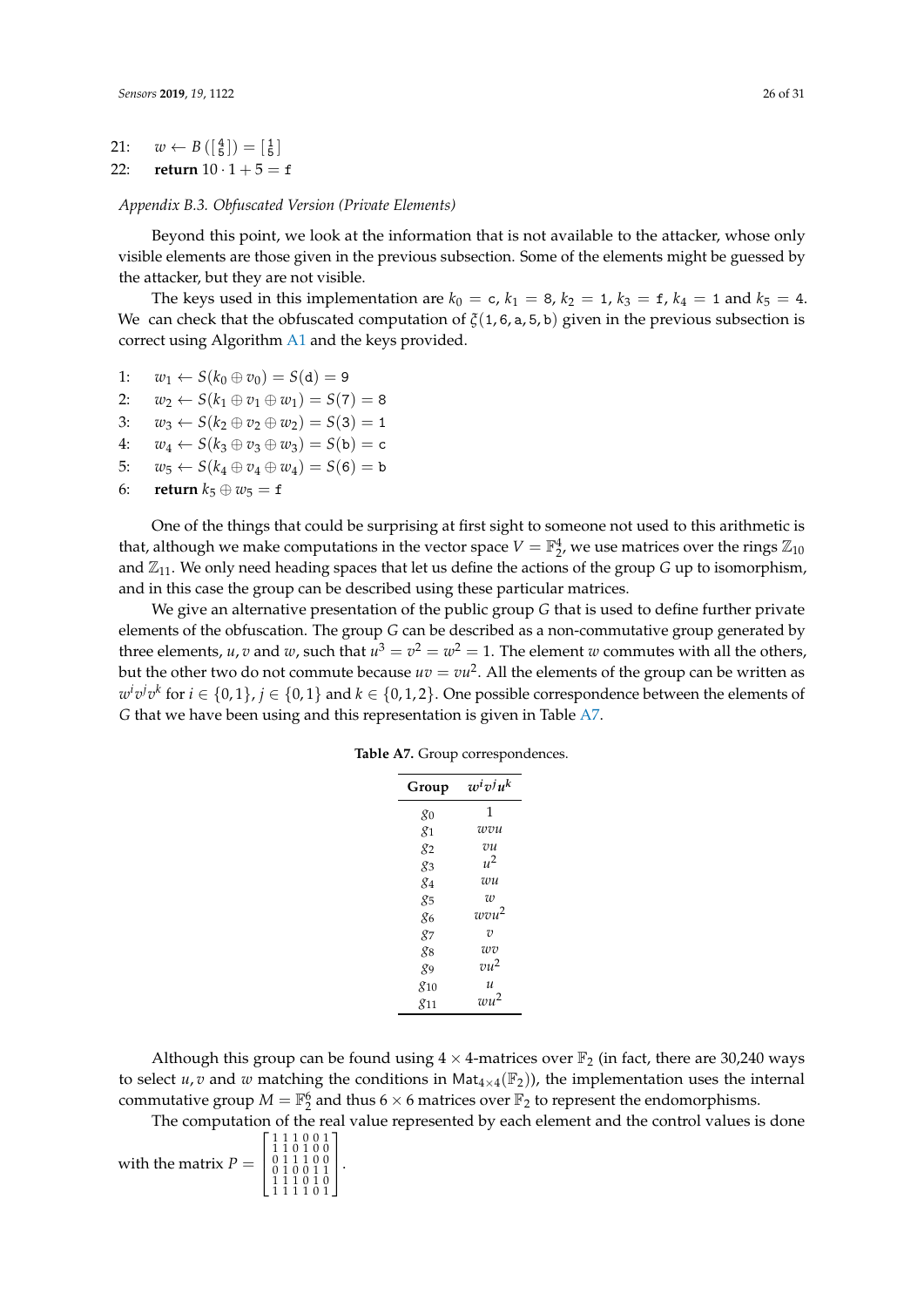The first four bits are the projection and the last two are a control value. In this case, the control value is computed in the same way during the program.

The representation of *G* using matrices in Mat<sub>6×6</sub>( $\mathbb{F}_2$ ) is made using the matrices

<span id="page-26-0"></span>The action of the group *G* on  $M = \mathbb{F}_2^6$  using these matrices generates 11 orbits and all of them are valid elements in this implementation. For each of them, we fix an element *m<sup>i</sup>* that is the base point to generate the orbit. The other elements of the orbit are  $Gm_i = \{gm_i : g \in G\}$ . For each of these representatives, we have to compute the stabilizer to find other elements in the heading spaces that could represent them. The list of representatives and stabilizers over the vector space  $\mathbb{F}_2^6$  is given in Table [A8.](#page-26-0) The vectors in  $\mathbb{F}_2^6$  are represented in horizontal form, but they should be considered column vectors.

**Table A8.** Orbits representatives and stabilizers.

| Representative                | Stabilizer                           |
|-------------------------------|--------------------------------------|
| $m_0 = (0,0,0,0,0,0)$         | $G_{m_0}=G$                          |
| $m_1 = (1, 1, 1, 0, 1, 0)$    | $G_{m_1} = \{1, vu^2\}$              |
| $m_2=(1,0,0,0,1,0)$           | $G_{m_2} = \{1, vu^2\}$              |
| $m_3 = (1, 0, 1, 0, 0, 0)$    | $G_{m_3} = \{1\}$                    |
| $m_4 = (0, 1, 1, 0, 0, 0)$    | $G_{m_4} = \{1, vu^2, w, wvu^2\}$    |
| $m_5 = (0,0,0,1,0,0)$         | $G_{m5} = \{1, wvu\}$                |
| $m_6 = (1, 0, 0, 1, 0, 0)$    | $G_{m_6} = \{1\}$                    |
| $m_7=(1,1,0,0,0,1)$           | $G_{m_7} = \{1, vu, w, wvu\}$        |
| $m_8 = (1, 0, 1, 0, 0, 1)$    | $G_{m_8} = \{1, w\}$                 |
| $m_9=(0,1,1,0,1,0)$           | $G_{m_9} = \{1, wvu\}$               |
| $m_{10} = (1, 1, 1, 1, 0, 1)$ | $G_{m_{10}} = \{1, vu^2, w, wvu^2\}$ |

If we use the action over the heading spaces with the corresponding matrices given in Table [A2,](#page-21-0) we get more than 11 orbits, but we only need to consider representatives that can extend the arithmetic of the  $m_i$ . Strictly speaking, the heading spaces are the subsets of  $\mathbb{Z}_{10}^2$  and  $\mathbb{Z}_{11}^2$  that belong to the orbits that we select for the representation, but this is not a problem because we define the tables over the other elements with some random values, and they are not reached during a legitimate execution of the program (unless we introduce fake instructions).

As we have seen, the construction of the correspondences between the heads and the elements of  $M$  requires the selection of elements  $x_i$  and  $y_i$  in the heading spaces such that that the stabilizer of the element(s) that represents  $m_i$  in the heading spaces is (are) contained in the stabilizer of  $m_i$ . In this case, we only use one representative for each *m<sup>i</sup>* , although more can be used. This would increase the number of possible representations for each element. In this case, we have multiple representations because, in some cases, the stabilizers of the elements in the heading spaces are strictly smaller than the stabilizers of the corresponding values *m<sup>i</sup>* . The tables with the corresponding representative in the heading spaces and the stabilizers of these representatives are given in Table [A9](#page-27-0) for the heading space  $\mathbb{Z}_{10}^2$  and Table [A10](#page-27-1) for the heading space  $\mathbb{Z}_{11}^2$ .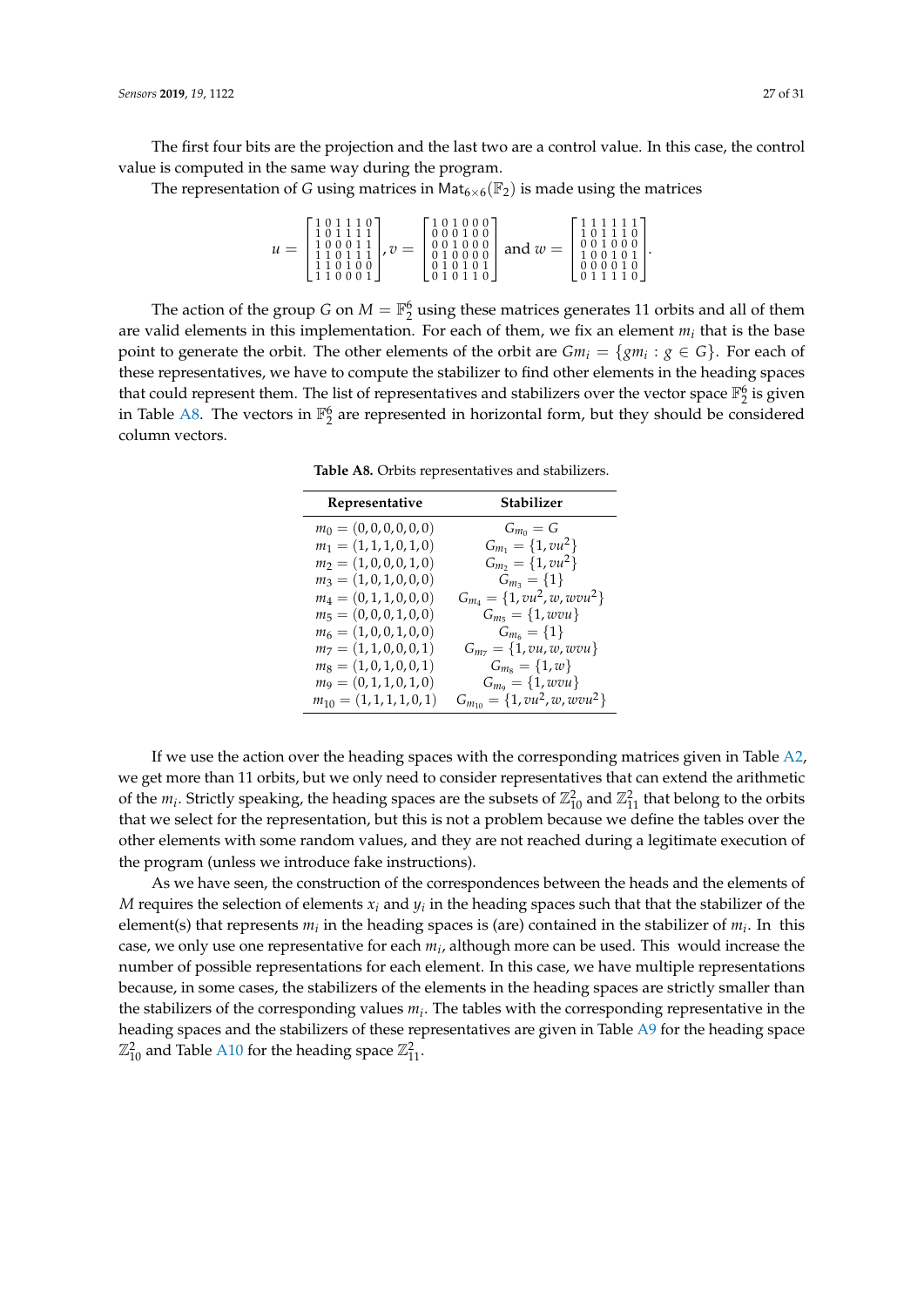<span id="page-27-0"></span>

| Representative                               | Stabilizer                                                               |
|----------------------------------------------|--------------------------------------------------------------------------|
|                                              |                                                                          |
| $x_0 = \lceil \frac{8}{0} \rceil$            | $G_{x_0} = \{1, vu\} \subseteq G = G_{m_0}$                              |
| $x_1 = \begin{bmatrix} 0 \\ 8 \end{bmatrix}$ | $G_{x_1} = \{1, vu^2\} \subseteq \{1, vu^2\} = G_{m_1}$                  |
| $x_2 = \binom{5}{2}$                         | $G_{x_2} = \{1, vu^2\} \subseteq \{1, vu^2\} = G_m$                      |
| $x_3 = \lceil \frac{4}{7} \rceil$            | $G_{x_3} = \{1\} \subseteq \{1\} = G_{m_3}$                              |
| $x_4 = \lceil \frac{5}{6} \rceil$            | $G_{x_4} = \{1, vu^2\} \subseteq \{1, vu^2, w, wvu^2\} = G_{ma}$         |
| $x_{5} = \lceil \frac{6}{6} \rceil$          | $G_{x_5} = \{1, wvu\} \subseteq \{1, wvu\} = G_{m5}$                     |
| $x_6 = [6]$                                  | $G_{x_6} = \{1\} \subseteq \{1\} = G_{m_6}$                              |
| $x_7 = \begin{bmatrix} 1 \\ 6 \end{bmatrix}$ | $G_{x_7} = \{1, wvu\} \subseteq \{1, vu, w, wvu\} = G_{m_7}$             |
| $x_8 = \binom{3}{7}$                         | $G_{x_8} = \{1\} \subseteq \{1,w\} = G_{m_8}$                            |
| $x_9 = \begin{bmatrix} 7 \\ 1 \end{bmatrix}$ | $G_{x_9} = \{1\} \subseteq \{1, wvu\} = G_{m_9}$                         |
| $x_{10} = \lceil \frac{6}{4} \rceil$         | $G_{x_{10}} = \{1, wvu^2\} \subseteq \{1, vu^2, w, wvu^2\} = G_{m_{10}}$ |

**Table A9.** Representatives in heading space  $\mathbb{Z}_{10}^2$ .

|  | <b>Table A10.</b> Representatives in heading space $\mathbb{Z}_{11}^2$ . |  |  |  |
|--|--------------------------------------------------------------------------|--|--|--|
|--|--------------------------------------------------------------------------|--|--|--|

<span id="page-27-1"></span>

| Representative                               | <b>Stabilizer</b>                                                       |
|----------------------------------------------|-------------------------------------------------------------------------|
| $y_0 = \begin{bmatrix} 6 \\ 9 \end{bmatrix}$ | $G_{y_0} = \{1, wv\} \subseteq G = G_{m_0}$                             |
| $y_1 = \lceil \frac{2}{5} \rceil$            | $G_{v_1} = \{1, vu^2\} \subseteq \{1, vu^2\} = G_{m_1}$                 |
| $y_2 = \begin{bmatrix} 1 \\ 8 \end{bmatrix}$ | $G_{v_2} = \{1, vu^2\} \subseteq \{1, vu^2\} = G_{m_2}$                 |
| $y_3 = \begin{bmatrix} 2 \\ 6 \end{bmatrix}$ | $G_{v_3} = \{1\} \subseteq \{1\} = G_{m_3}$                             |
| $y_4 = \lceil \frac{6}{5} \rceil$            | $G_{v_4} = \{1\} \subseteq \{1, vu^2, w, wvu^2\} = G_{m_4}$             |
| $y_5 = \begin{bmatrix} 9 \\ 9 \end{bmatrix}$ | $G_{v_5} = \{1, wvu\} \subseteq \{1, wvu\} = G_{m_5}$                   |
| $y_6 = \lceil \frac{8}{7} \rceil$            | $G_{y_6} = \{1\} \subseteq \{1\} = G_{m_6}$                             |
| $y_7 = \begin{bmatrix} 3 \\ 3 \end{bmatrix}$ | $G_{v_7} = \{1, wvu\} \subseteq \{1, vu, w, wvu\} = G_{m_7}$            |
| $y_8 = \begin{bmatrix} 0 \\ 6 \end{bmatrix}$ | $G_{v_8} = \{1\} \subseteq \{1, w\} = G_{m_8}$                          |
| $y_9 = \binom{8}{3}$                         | $G_{y_9} = \{1\} \subseteq \{1, wvu\} = G_{m_9}$                        |
| $y_{10} = \lceil \frac{5}{7} \rceil$         | $G_{v_{10}} = \{1, vu^2\} \subseteq \{1, vu^2, w, wvu^2\} = G_{m_{10}}$ |

To build the internal group of the obfuscation, we consider the group *H*, which is a cyclic group of order 3 generated by an element *h*. This group has a nontrivial automorphism *τ* : *H* → *H* given by  $\tau(h^t) = h^{-t}$  and we can use it to define  $\varphi : G \to \text{Aut}(H)$  by  $\varphi(w^iv^ju^k) = \tau^i$ . This is a group homomorphism because the subgroup generated by *w* is a direct summand of *G*. This direct summand has order 2 and thus it is isomorphic to Aut(*H*). The homomorphism  $\varphi$  can be considered as the projection over the subgroup generated by *w* and the composition with the isomorphism between this subgroup and Aut(*H*).

Using  $\varphi$ , we can generate the semi-direct product *H*  $\rtimes_{\varphi} G$ . This is the internal group of the obfuscation and it has 36 elements. This group can be represented on Aut(*M*) using the matrix  $\lceil$ 1 1 0 1 0 0 1

 $h =$  $\Big\}$ 1 0 1 1 1 0 0 0 1 0 0 0 1 0 0 1 0 1 1 0 1 1 1 1  $1$  1 1 0 0 0  $\overline{0}$  $\overline{1}$ and the previous definitions of *u*, *v* and *w*. This means  $H \rtimes_{\varphi} G$  is a subgroup of

Aut(*M*). Note that *H*  $\rtimes_{\varphi}$  *G* cannot be given by an extension of *G* in Mat<sub>2×2</sub>( $\mathbb{Z}_{11}$ ), but this is not necessary because we need actions only for the group *G* over the heading spaces.

We have only one base point  $b = (1, 0, 1, 0, 1, 1)$ . Using these values, we can compute the values associated to the heads and links. Suppose  $g$  is a link with *H*-modifier  $h^2$ , then the real value is *h* <sup>2</sup>*gb* ∈ *M* and we can use the matrix *P* to compute *Ph*2*gb*, whose first four bits would be the value in *V* and the last two the control value.

Given a head  $x \in \mathbb{Z}_{10}^2$  with *H*-modifier *h*, we have to search for a group value *g* and a representative of the orbit  $\tilde{x}_i$  such that  $x = gx_i$ . This value *g* is a 2 × 2 matrix over  $\mathbb{Z}_{10}$ , but we have to get the matrix associated to the same group element, but in Mat<sub>6×6</sub>( $\mathbb{F}_2$ ), to compute *gm*<sub>*i*</sub> and finally apply the *H*-modifier to it. The value in *M* is *hgm<sup>i</sup>* . The value in *V* and the control values are the first four bits of the vector *Phgm<sup>i</sup>* and the last two, respectively.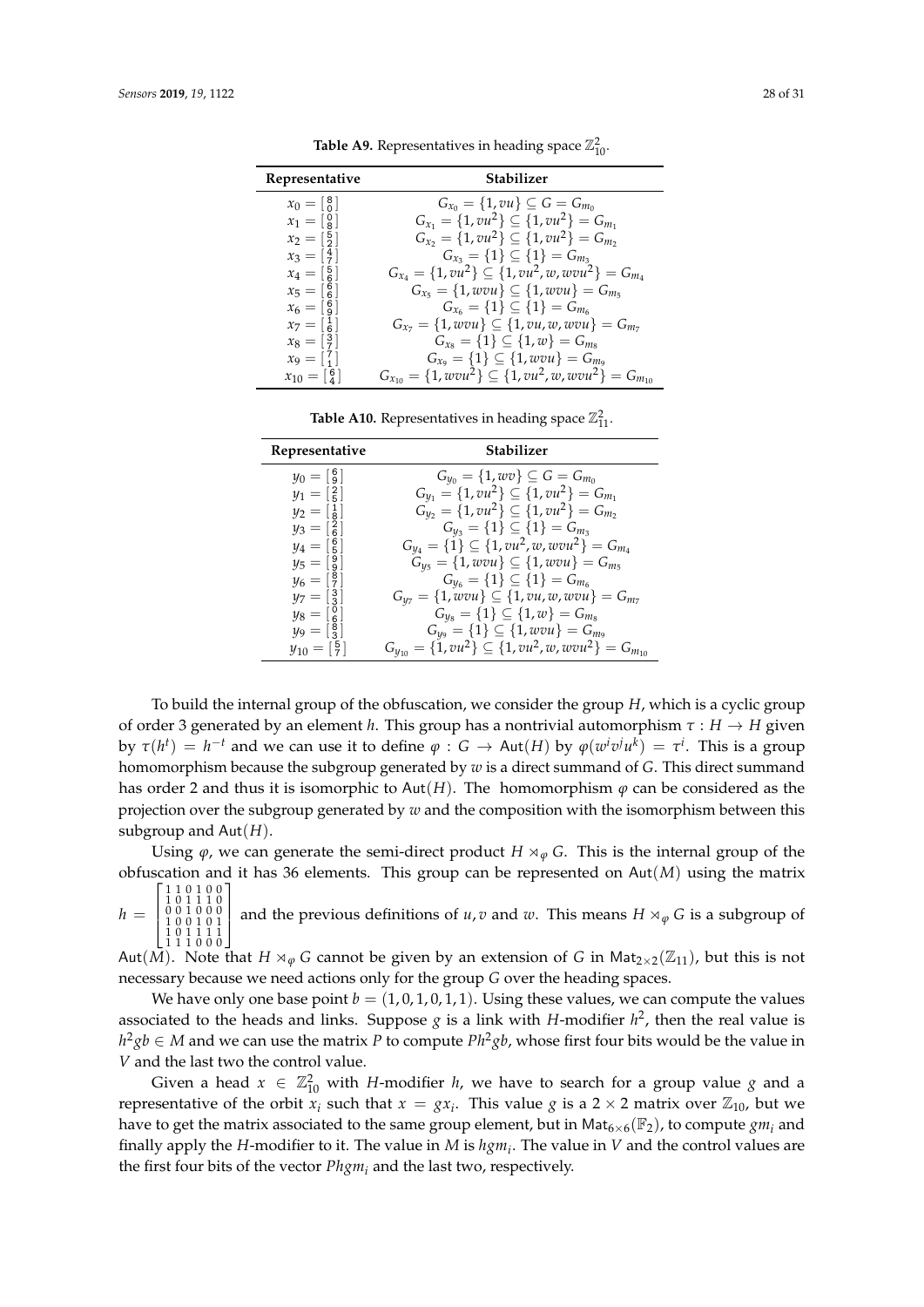In this program, we have also included some extra affine transformations that modify the final value in *V* for heads and links. The flow and the critical points of the program are given in Figure [A1.](#page-28-0)

This figure includes the information for the *H*-modifiers and the control values at each critical point. The critical points given by inputs with multiples links have *H*-modifiers for each entry, and they are not equal for all inputs. The only rule is that, at the next critical point, the *H*-modifier should be correct, and this is checked for all inputs because it depends on the values  $\varphi_{\alpha}$  and the previous *H*-modifiers.

The addition of keys has been combined with the affine transformations on each connected component, thus it is not necessary to make an explicit computation to add the key.

<span id="page-28-0"></span>There are four connected components, **I**, **II**, **III** and **IV**. Each has an affine transformation that is made at the starting points of the component and restored at the ending point. The addition of the key is combined with the affine constant to get the correct result. The linear transformations and the additive constants are listed in Table [A11.](#page-29-10)



Figure A1. Connected components, flow and critical points.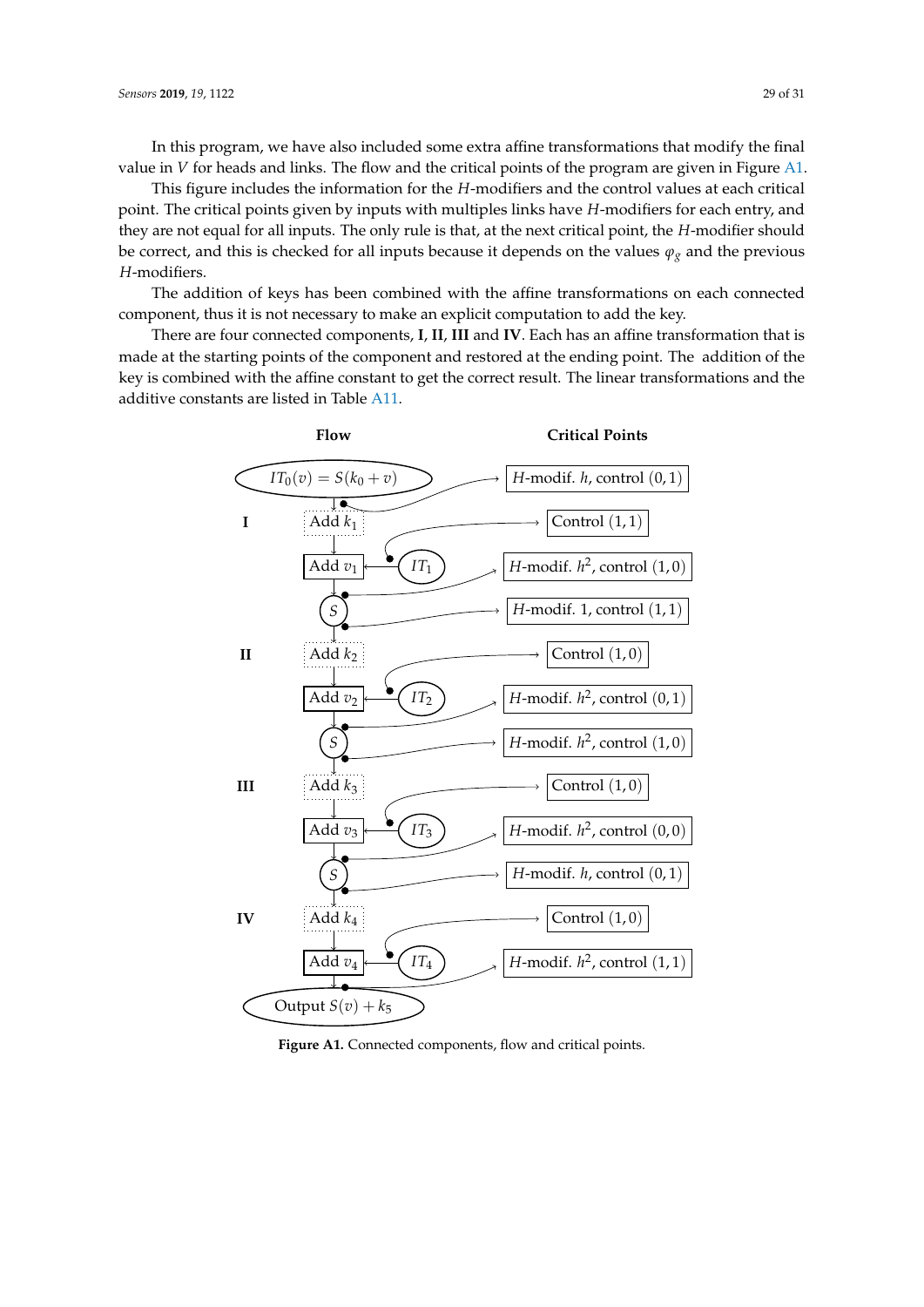<span id="page-29-10"></span>

|    | Connected Component Linear Transformation Additive Constant |   |
|----|-------------------------------------------------------------|---|
|    |                                                             | а |
| П  |                                                             | 8 |
| Ш  |                                                             | 6 |
| IV |                                                             | b |

**Table A11.** Affine transformations on connected components.

Note that it is not necessary to use an output table because, using different control values, table *B* can be reused for the output when the control value is  $(1, 1)$ . In this implementation, we have not used dissolving maps because the program is designed to compute combinations of heads and links and the combination of two heads it not required.

## **References**

- <span id="page-29-0"></span>1. Chow, S.; Eisen, P.A.; Johnson, H.; van Oorschot, P.C. A white-box DES implementation for DRM applications. In *Security and Privacy in Digital Rights Management, Proceedings of the ACM CCS-9 Workshop, DRM 2002, Washington, DC, USA, 18 November 2002*; Lecture Notes in Computer Science; Springer: Berlin, Germany, 2003; pp. 1–15.
- <span id="page-29-1"></span>2. Jacob, M.; Boneh, D.; Felten, E.W. Attacking an obfuscated cipher by injecting faults. In *Security and Privacy in Digital Rights Management, Proceedings of the ACM CCS-9 Workshop, DRM 2002, Washington, DC, USA, 18 November 2002*; Lecture Notes in Computer Science; Springer: Berlin, Germany, 2003; pp. 16–31.
- <span id="page-29-2"></span>3. Goubin, L.; Masereel, J.-M.; Quisquater, M. Cryptanalysis of white box DES implementations. In *Selected Areas in Cryptography, Proceedings of the 14th International Workshop, SAC 2007, Ottawa, ON, Canada, 16–17 August 2007*; Adams, C.M., Miri, A., Wiener, M.J., Eds.; Lecture Notes in Computer Science; Springer: Berlin, Germany, 2007; Volume 4876, pp. 278–295.
- <span id="page-29-3"></span>4. Chow, S.; Eisen, P.A.; Johnson, H.; van Oorschot, P.C. White-box cryptography and an AES implementation. In *Selected Areas in Cryptography, Proceedings of the 9th Annual International Workshop, SAC 2002, St. John's, NL, Canada, 15–16 August 2002*; Nyberg, K., Heys, H.M., Eds.; Lecture Notes in Computer Science; Springer: Berlin, Germany, 2002; Volume 2595 pp. 250–270.
- <span id="page-29-4"></span>5. Billet, O.; Gilbert, H.; Ech-Chatbi, C. Cryptanalysis of a white box AES implementation. In *Selected Areas in Cryptography, Proceedings of the 11th International Workshop, SAC 2004, Waterloo, ON, Canada, 9–10 August 2004*; Handschuh, H., Hasan, M.A., Eds.; Lecture Notes in Computer Science; Springer: Berlin, Germany, 2004; Volume 3357, pp. 227–240.
- <span id="page-29-5"></span>6. Michiels, W.; Gorissen, P.; Hollmann, H.D.L. Cryptanalysis of a generic class of white-box implementations. In *Selected Areas in Cryptography, Proceedings of the 15th International Workshop, SAC 2008, Sackville, NB, Canada, 14–15 August 2008*; Avanzi, R.M., Keliher, L., Sica, F., Eds.; Lecture Notes in Computer Science; Springer: Berlin, Germany, 2008; Volume 5381, pp. 414–428.
- <span id="page-29-6"></span>7. Biryukov, A.; Shamir, A. Structural cryptanalysis of SASAS. *J. Cryptol.* **2010**, *23*, 505–518. [\[CrossRef\]](http://dx.doi.org/10.1007/s00145-010-9062-1)
- <span id="page-29-7"></span>8. Whibox Contest. Ches 2017 Capture the Flag Challenge. Available online: <https://whibox-contest.github.io/> (accessed on 1 May 2018)
- <span id="page-29-8"></span>9. Goubin, L.; Paillier, P.; Rivain, M.; Wang, J. How to reveal the secrets of an obscure white-box implementation. *IACR Cryptol. ePrint Arch.* **2018**, *98*, 2018.
- <span id="page-29-9"></span>10. Biryukov, A.; Udovenko, A. Attacks and countermeasures for white-box designs. In *Advances in Cryptology, Proceedings of the ASIACRYPT 2018-24th International Conference on the Theory and Application of Cryptology and Information Security, Brisbane, Australia, 2–6 December 2018*; Peyrin, T., Galbraith, S.D., Eds.; Lecture Notes in Computer Science; Springer: Berlin, Germany, 2018; Part II, Volume 11273, pp. 373–402.